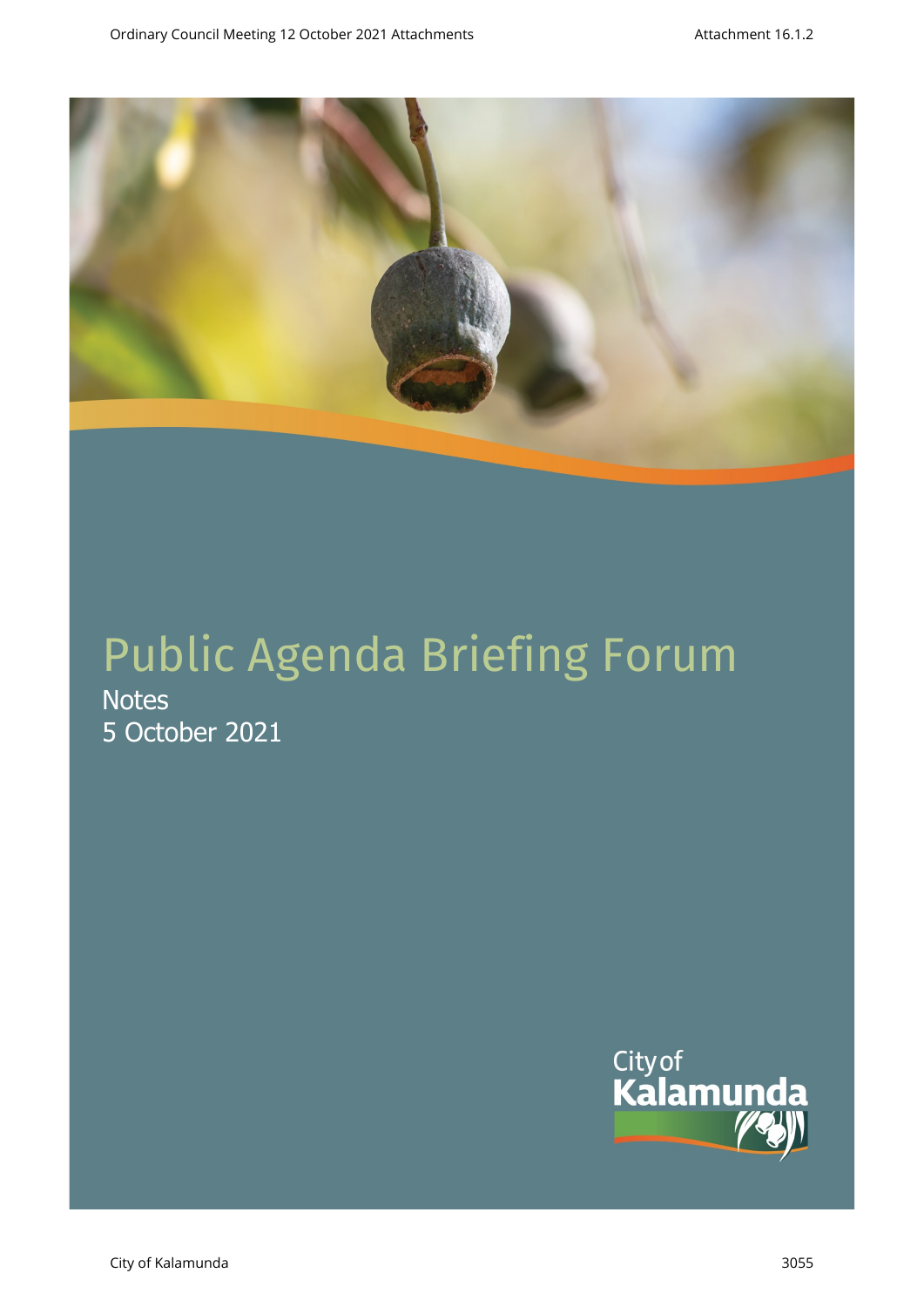# **INDEX**

| 2. |                                                                                 |  |
|----|---------------------------------------------------------------------------------|--|
| 3. |                                                                                 |  |
| 4. |                                                                                 |  |
| 5. |                                                                                 |  |
| 6. |                                                                                 |  |
| 7. |                                                                                 |  |
| 8. |                                                                                 |  |
| 9. |                                                                                 |  |
|    |                                                                                 |  |
|    |                                                                                 |  |
|    |                                                                                 |  |
|    |                                                                                 |  |
|    |                                                                                 |  |
|    |                                                                                 |  |
|    |                                                                                 |  |
|    | 10.4.1. Kalamunda Aged Care Advisory Committee Recommendations 8 September 2021 |  |
|    |                                                                                 |  |
|    |                                                                                 |  |
|    | 10.4.3. Jorgensen Park Overflow Car-park Community Consultation 41              |  |
|    |                                                                                 |  |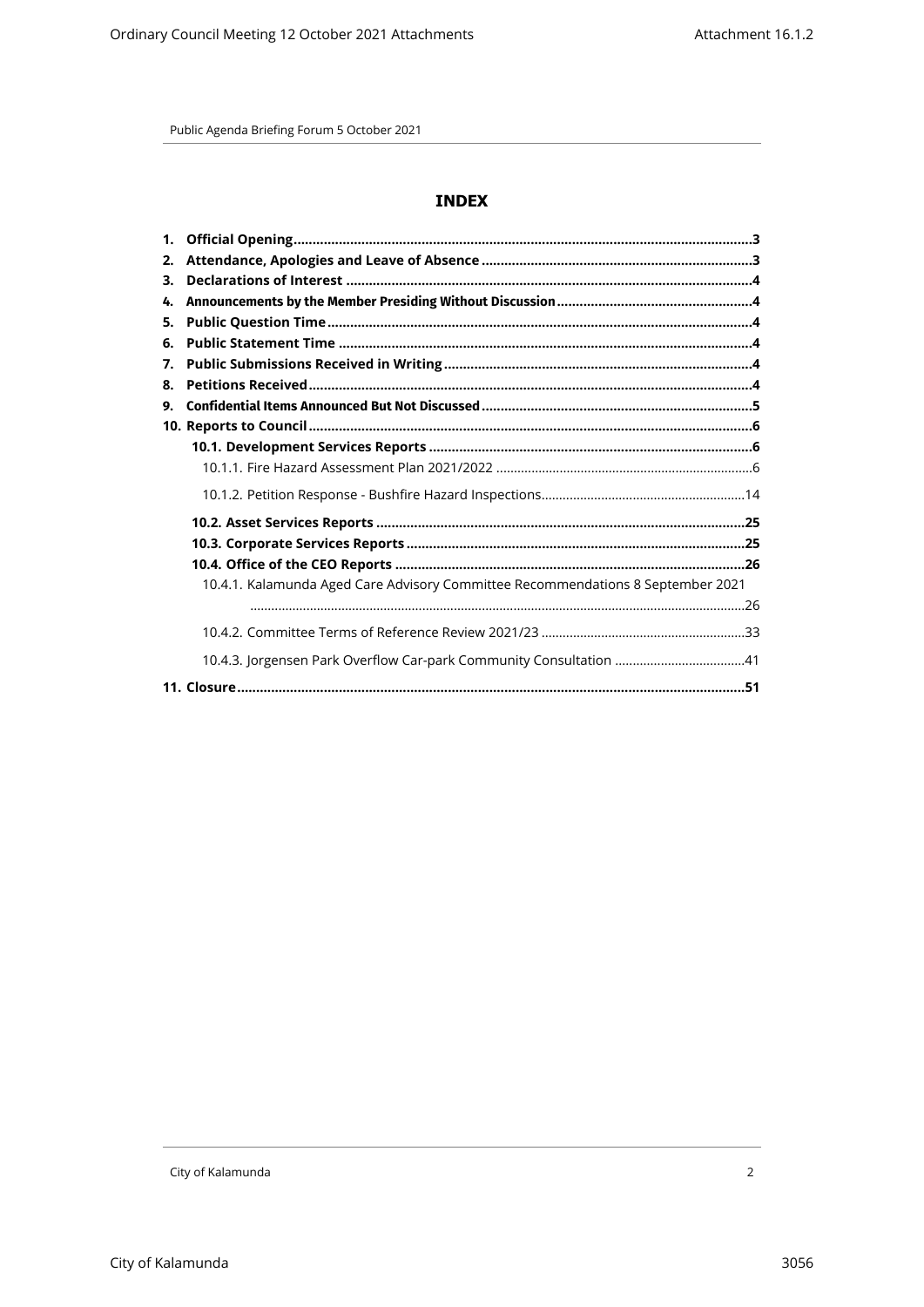# <span id="page-2-0"></span>**1. Official Opening**

The Presiding Member opened the meeting at 6:30pm and welcomed Councillors, Staff and Members of the Public Gallery. The Presiding Member also acknowledged the Traditional Owners of the land on which we meet the Whadjuk Noongar people.

#### <span id="page-2-1"></span>**2. Attendance, Apologies and Leave of Absence**

**Councillors South East Ward**  John Giardina Geoff Stallard **South West Ward** Mary Cannon **North West Ward** Sue Bilich Lisa Cooper Dylan O'Connor **North Ward** Kathy Ritchie Margaret Thomas JP (Mayor) Presiding Member

**Members of Staff Chief Executive Officer** Rhonda Hardy **Executive Team** Gary Ticehurst - Director Corporate Services Brett Jackson - Director Asset Services Peter Varelis - Director Development Services **Management Team** Mandy Skeates - Manager Economic & Cultural Services Chris Lodge - Manager Strategic Planning James Wickens - Manager Environmental Health & Emergency Services Nicole O'Neill - Manager Customer & Public Relations **Administration Support**

Darrell Forrest - Governance Advisor Donna McPherson - Executive Assistant to the CEO

**Members of the Public** 10

**Members of the Press** Nil.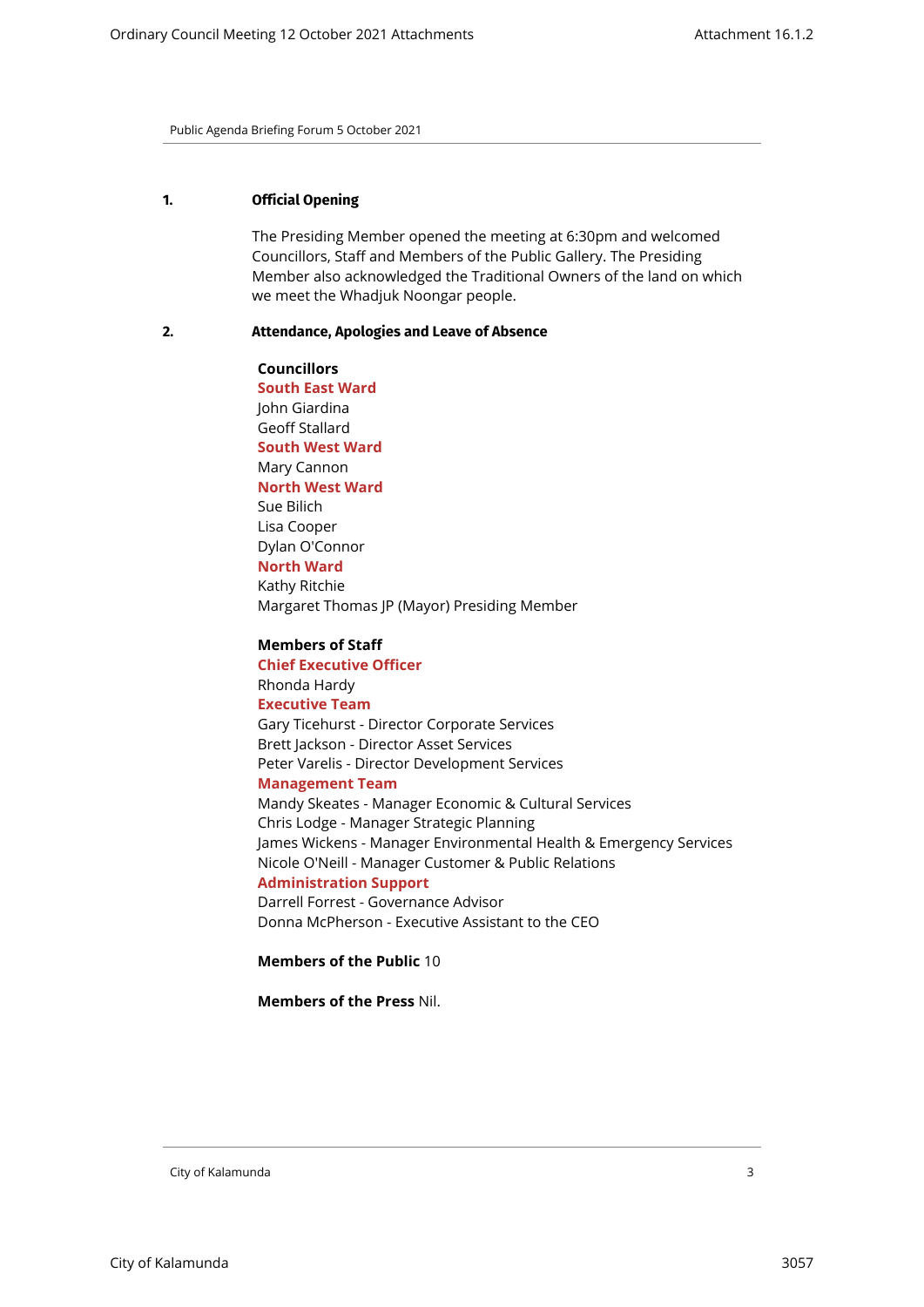| <b>Apologies</b> |
|------------------|
|                  |

Cr Janelle Sewell Cr Lesley Boyd Cr Brooke O'Donnell Cr Cameron Blair

# **Leave of Absence Previously Approved Nil.**

<span id="page-3-0"></span>

| 3.    | <b>Declarations of Interest</b>                                                                                                                                                                                                        |  |  |
|-------|----------------------------------------------------------------------------------------------------------------------------------------------------------------------------------------------------------------------------------------|--|--|
| 3.1.  | <b>Disclosure of Financial and Proximity Interests</b><br>Members must disclose the nature of their interest in matter to be<br>a.<br>discussed at the meeting. (Section 5.56 of the Local Government Act<br>1995.)                    |  |  |
|       | b.<br>Employees must disclose the nature of their interest in reports or<br>advice when giving the report or advice to the meeting. (Section 5.70<br>of the Local Government Act 1995.)                                                |  |  |
| 3.1.1 | Nil.                                                                                                                                                                                                                                   |  |  |
| 3.2.  | <b>Disclosure of Interest Affecting Impartiality</b><br>Members and staff must disclose their interest in matters to be<br>a.<br>discussed at the meeting in respect of which the member or<br>employee had given or will give advice. |  |  |
| 3.2.1 | Nil.                                                                                                                                                                                                                                   |  |  |
| 4.    | Announcements by the Member Presiding Without Discussion                                                                                                                                                                               |  |  |
| 4.1   | Nil.                                                                                                                                                                                                                                   |  |  |
| 5.    | <b>Public Question Time</b>                                                                                                                                                                                                            |  |  |
| 5.1   | Question taken at time of presentation of report.                                                                                                                                                                                      |  |  |
| 6.    | <b>Public Statement Time</b>                                                                                                                                                                                                           |  |  |
| 6.1   | Statement taken at time of presentation of report.                                                                                                                                                                                     |  |  |
| 7.    | <b>Public Submissions Received in Writing</b>                                                                                                                                                                                          |  |  |
| 7.1   | Nil.                                                                                                                                                                                                                                   |  |  |
| 8.    | <b>Petitions Received</b>                                                                                                                                                                                                              |  |  |
| 8.1   | Nil.                                                                                                                                                                                                                                   |  |  |

<span id="page-3-5"></span><span id="page-3-4"></span><span id="page-3-3"></span><span id="page-3-2"></span><span id="page-3-1"></span>City of Kalamunda 4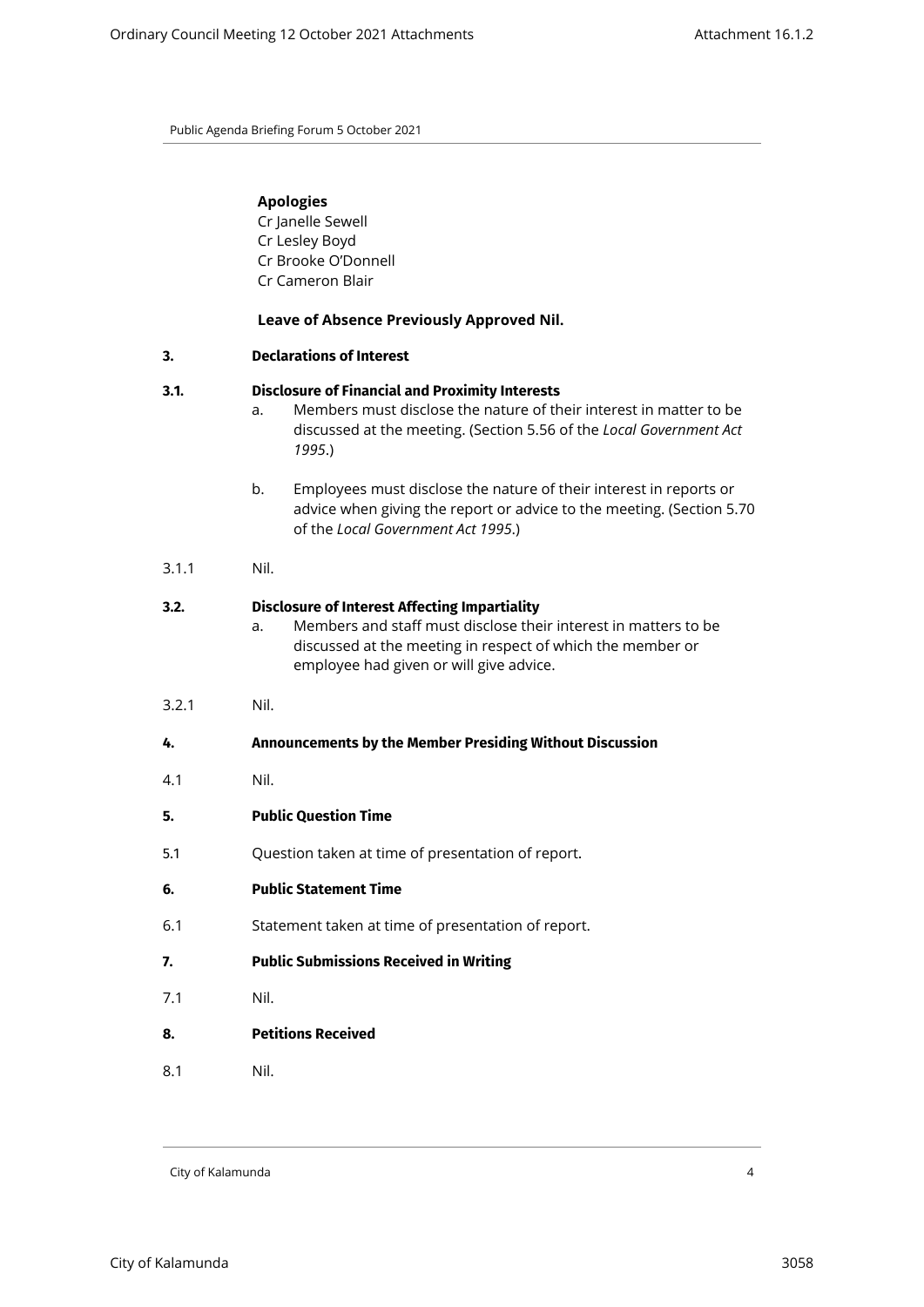<span id="page-4-0"></span>**9. Confidential Items Announced But Not Discussed**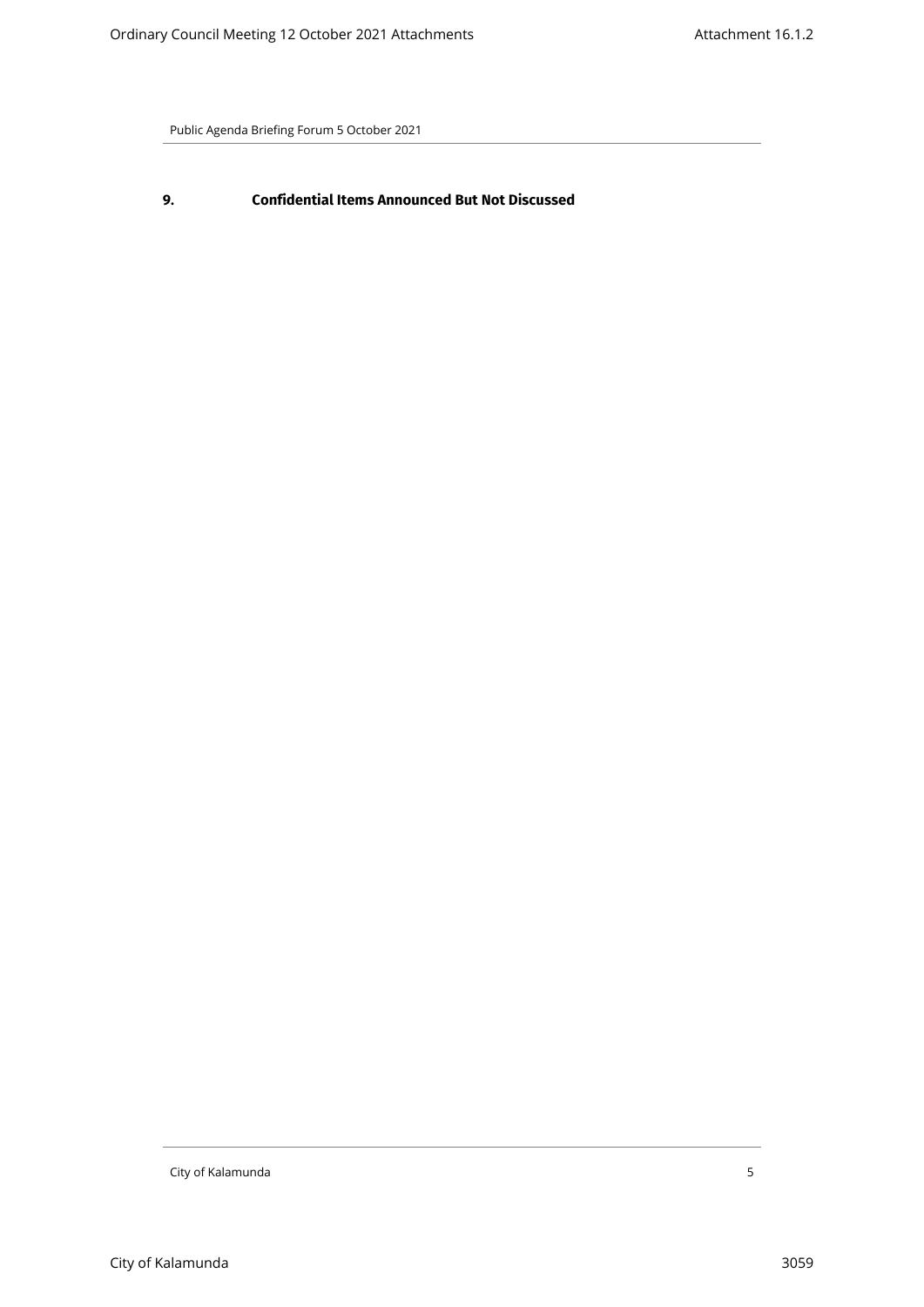#### <span id="page-5-2"></span><span id="page-5-1"></span><span id="page-5-0"></span>**10. Reports to Council**

#### **10.1. Development Services Reports**

#### **10.1.1. Fire Hazard Assessment Plan 2021/2022**

#### *Declaration of financial / conflict of interests to be recorded prior to dealing with each item.*

The Manager Community Safety & Environmental Health provided a presentation on this report.

Ms Bev Dornan queried how the Fire Notice was distributed to residents. This information was provided.

Council queried the need for variations to be applied for each year or could it be applied to multiple years. The Manager advised it was necessary to apply yearly for a variation.

Council sought information on initiatives undertaken by the City of Kalamunda that other local governments do not undertake. The Manager advised there were several practices the City under took which were unique. These included the Fire Hazard Assessment Plan and the community engagement efforts undertaken.

| Previous<br>Items | OCM 197/2020 |                                                                                                            |  |
|-------------------|--------------|------------------------------------------------------------------------------------------------------------|--|
| Directorate       |              | Development Services                                                                                       |  |
| Business Unit     |              | Environmental Health & Community Safety                                                                    |  |
| File Reference    |              | RA-BFC-002                                                                                                 |  |
| Applicant         | N/A          |                                                                                                            |  |
| Owner             | N/A          |                                                                                                            |  |
| Attachments       | 1.           | Fire Hazard Assessment Plan 2021/2022 [ <b>10.1.1.1</b> -<br>56 pages]                                     |  |
|                   | 2.           | Communications Plan Activity Schedule - Bushfire<br>Preparedness 2021/2022 [10.1.1.2 - 13 pages]           |  |
|                   | 3.           | Fire Hazard Reduction Notice 2021/2022 [10.1.1.3 -<br>2 pages]                                             |  |
|                   | 4.           | Post-Season Summary Report 2020/2021 [ <b>10.1.1.4</b> -<br>54 pages]                                      |  |
|                   | 5.           | Highly Commended Recipient 2021 Resilient<br>Australia State Local Government Award [10.1.1.5 -<br>1 page] |  |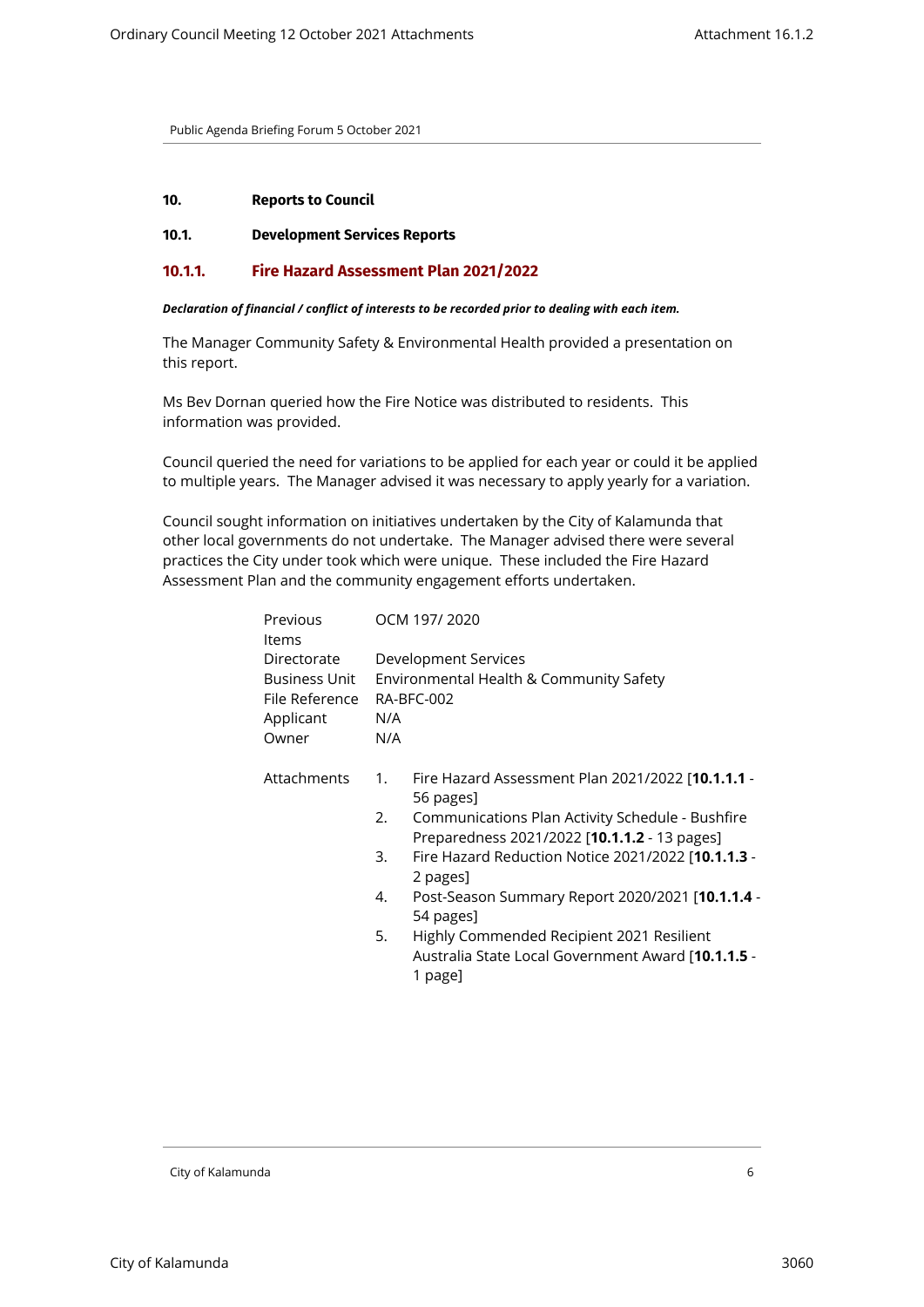#### **TYPE OF REPORT**

|   | Advocacy                   | When Council is advocating on behalf of the community to<br>another level of government/body/agency                                                                                                                                                                                                                                                                                             |
|---|----------------------------|-------------------------------------------------------------------------------------------------------------------------------------------------------------------------------------------------------------------------------------------------------------------------------------------------------------------------------------------------------------------------------------------------|
|   | Executive                  | When Council is undertaking its substantive role of direction<br>setting and oversight (e.g., accepting tenders, adopting plans<br>and budgets                                                                                                                                                                                                                                                  |
| Å | Information<br>Legislative | For Council to note<br>Includes adopting Local Laws, Town Planning Schemes and<br>Policies. When Council determines a matter that directly<br>impacts a person's rights and interests where the principles of<br>natural justice apply. Examples include town planning<br>applications, building licences, other permits or licences<br>issued under other Legislation or matters that could be |
|   |                            | subject to appeal to the State Administrative Tribunal                                                                                                                                                                                                                                                                                                                                          |

# **STRATEGIC PLANNING ALIGNMENT**

*Kalamunda Advancing Strategic Community Plan to 2027*

#### **Priority 1: Kalamunda Cares and Interacts**

**Objective 1.2** - To provide a safe and healthy environment for community to enjoy.

*Strategy - 1.2.1* Facilitate a safe community environment.

#### **Priority 4: Kalamunda Leads**

**Objective 4.1** - To provide leadership through transparent governance. **Strategy 4.1.1** - Provide good governance.

# **Priority 4: Kalamunda Leads**

**Objective 4.2** - To proactively engage and partner for the benefit of community. *Strategy 4.2.1* - Actively engage with the community in innovative ways.

#### **EXECUTIVE SUMMARY**

1. The purpose of this item is to report to Council on the City of Kalamunda's (City) approach to fire hazard management and assessment through the implementation of the Fire Hazard Assessment Plan 2021-2022 (Assessment Plan) and the Communications and Engagement Activity Schedule - Bushfire Preparedness 2021/2022 (Activity Schedule) as outlined in Attachment 1 and 2.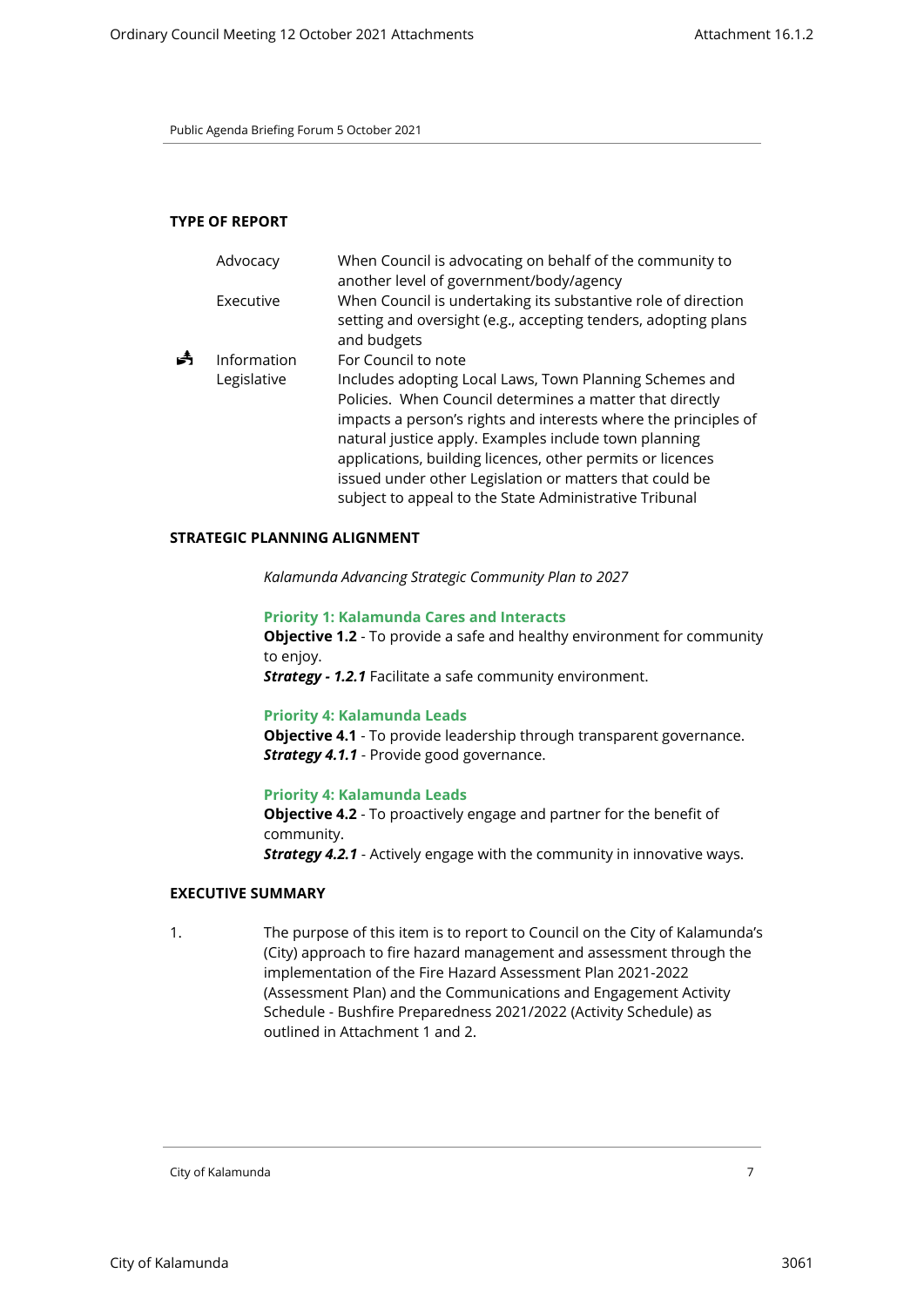- 2. The Plan aims to support the requirements of the City's Fire Hazard Reduction Notice 2021/2022 (Notice) (Attachment 3), gazetted on 1 June 2021 whilst providing a risk-based approach to fire hazard assessments, and increasing the City's engagement focus to build a more resilient community.
- 3. The item also provides Council with a summary of the City's Post-Season Summary Report (Summary Report) for 2020/2021 as outlined in Attachment 4.
- 4. Council is recommended note the implementation of the Notice, Plan, Plan 2021/ 2022 and receive the Summery Report for 2020/2021.

# **BACKGROUND**

- 5. Bushfire prevention and preparedness planning is critical to the implementation of the City's strategic objectives regarding community safety and emergency management.
- 6. Pursuant to Section 33 of the Bush Fires Act 1954, the City issues a Fire Hazard Reduction Notice every year to put measures in place to prevent the outbreak, spread or extension of bush fire.
- 7. In support of the Notice, the City undertakes private property inspections to ensure compliance with the Notice.
- 8. To guide the City's private property inspections, the City prepares a Assessment Plan. The purpose of the Assessment Plan is to outline the manner in which the City will undertake private property inspections.
- 9. The Assessment Plan utilises findings from the Summary Report including previous non-compliance, complaints, and a comprehensive risk assessment to determine the priority of assessments throughout the City. The purpose of broader program is to reduce the overall risk profile of the City by ensuring all very high and extreme private properties are assessed before moving onto lower risk properties.
- 10. The Assessment Plan also utilises a combination of community engagement programs to support the assessments, which are focused on empowering residents to be fire ready before the 1 November 2021 assessment program. The focus of the community engagement programs is to increase fire safe practices, asset preparedness and community resilience, while giving residents information on how to comply with the Notice.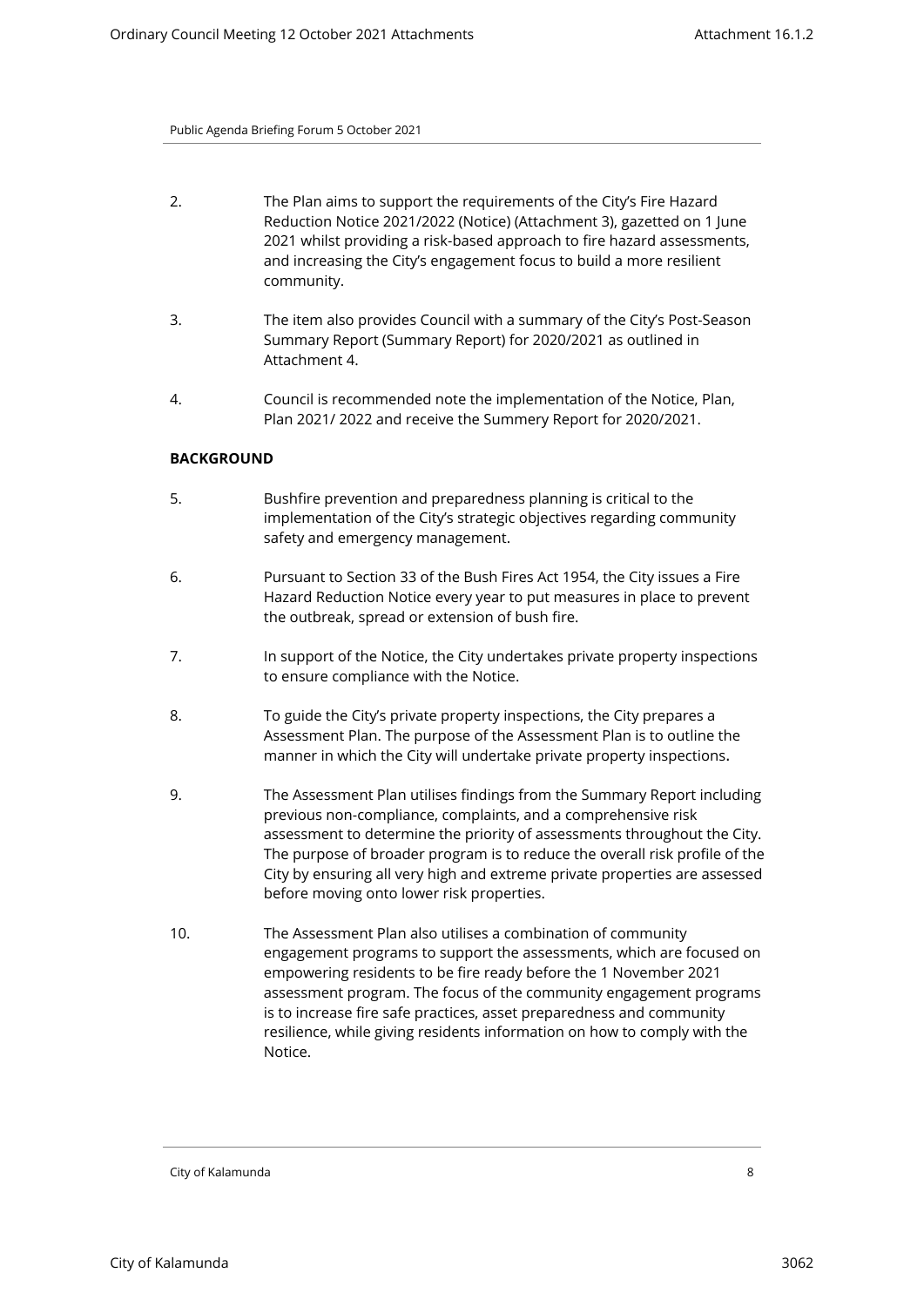# **DETAILS AND ANALYSIS**

- 11. In recent years, following the conclusion of the bushfire season, a Summary Report has been prepared (Attachment 4). The purpose of this report is to provide the City with a comprehensive summary of the implementation of the Plan outcomes from the relevant season. The Summary Report was developed to expand on the City's prior documentation by including all elements of bushfire compliance and efforts working towards bushfire preparedness throughout the year. These elements provide a summary of comparable data which is utilised to inform the upcoming season Plan.
- 12. The findings from the Summary Report also help inform elements of the Activity Schedule and other consultation strategies such as pre-season walk-throughs and assessments.
- 13. One of the key findings from last season is the lower levels of compliance for the foothill's suburbs with bushfire risk compared to the escarpment and hinterland areas. As a result, the City has posted 1,800 letters to properties in these areas offering pre-season property assessments and offering advice on meeting the requirements of the Notice.
- 14. The community engagement program guided by the Activity Schedule has also commenced with pre-season assessments, community workshops, social media infomercials, updated City website, static displays, variable message boards, letterbox drops of information booklets and the dissemination of the Notice.
- 15. The City also uses the Department of Fire and Emergency Service's (DFES) 'Bushfire Risk Management System' (BRMS), which is a digital database enabling DFES, in collaboration with local government, to log bushfire risks throughout Western Australia. The BRMS allows the City to capture data specific risk ratings for all assets within its district. The assets are divided into four categories, cultural, economic, environmental and human settlement. Although most assets will be one or the other, the BRMS provides the ability to rate multiple risks against the one asset. Once all the risk data has been logged into the BRMS, the BRMS automatically provides the rating category, which the assessment program is based around.
- 16. As part of the implementation of the Plan, the City's Fire Control Officers (FCOs) will drive all fire breaks on the properties they assess. The purpose of driving the fire breaks is to ensure they comply with the 3m wide by 4m high clearance. This is a critical safety requirement to ensure our Volunteer Bush Fire Brigade, State Emergency Service and Fire and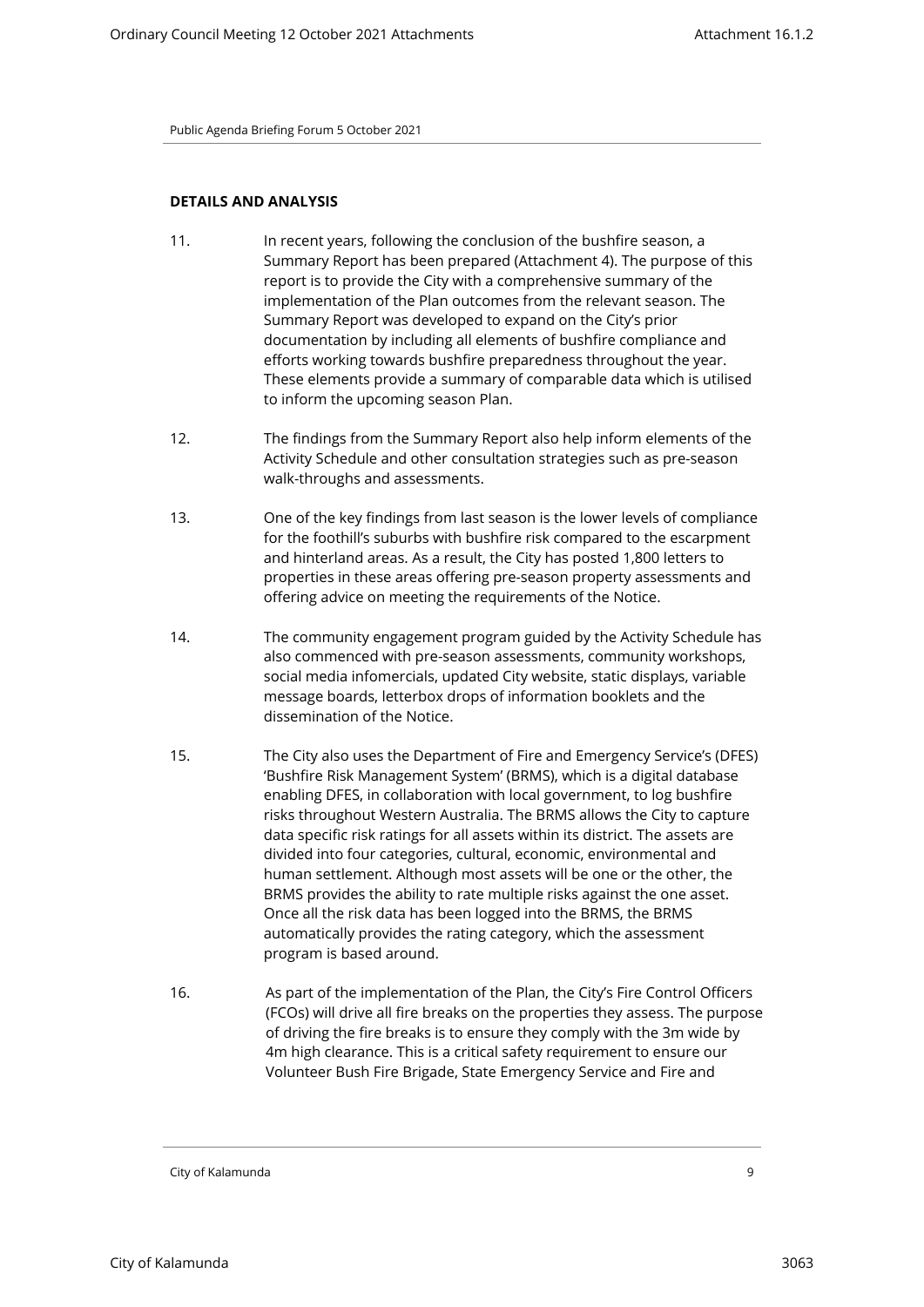Rescue Services can safely drive a fire appliance along a fire break in times of an emergency.

- 17. The City is encouraging those residents that consider the physical characteristics of their property make it impossible to comply with the Notice, to have applied for a variation (pursuant to the mechanism for this as set out in the Notice) before 1 October 2021. Late variation applications may incur an administration fee of \$150.
- 18. The City's commitment to fire compliance and property preparedness has evolved over recent years taking on lessons learnt from the previous seasons. This has recently been recognised with City being named a highly commended recipient for the 2021 Resilient Australia Local Government Awards (Attachment 5). The Resilient Australia Awards are managed by the Australian Institute for Disaster Resilience and sponsored by the Australian Government.
- 19. This award recognises the City's leadership in building whole of community resilience, especially during and in the lead up to high threat periods, such as the bushfire season. The City was further commended on its efforts by the Minister for Emergency Services.
- 20. Further to this the City has also been successful in taking out the Local Government Professionals Innovative Partnership category for the work the City has been doing in building community resilience for emergencies through implementation of the Assessment and Activity Schedule and establishing key partnerships with State Government agencies including DFES and the Department of Primary Industries and Regional Development.

# **APPLICABLE LAW**

21. Section 33 and 39, Bush Fires Act 1954.

# **APPLICABLE POLICY**

22. Nil.

# **STAKEHOLDER ENGAGEMENT**

23. The Assessment Plan has been prepared in consultation with the DFES and was presented at the 16 September 2021 Bush Fire Advisory Committee meeting.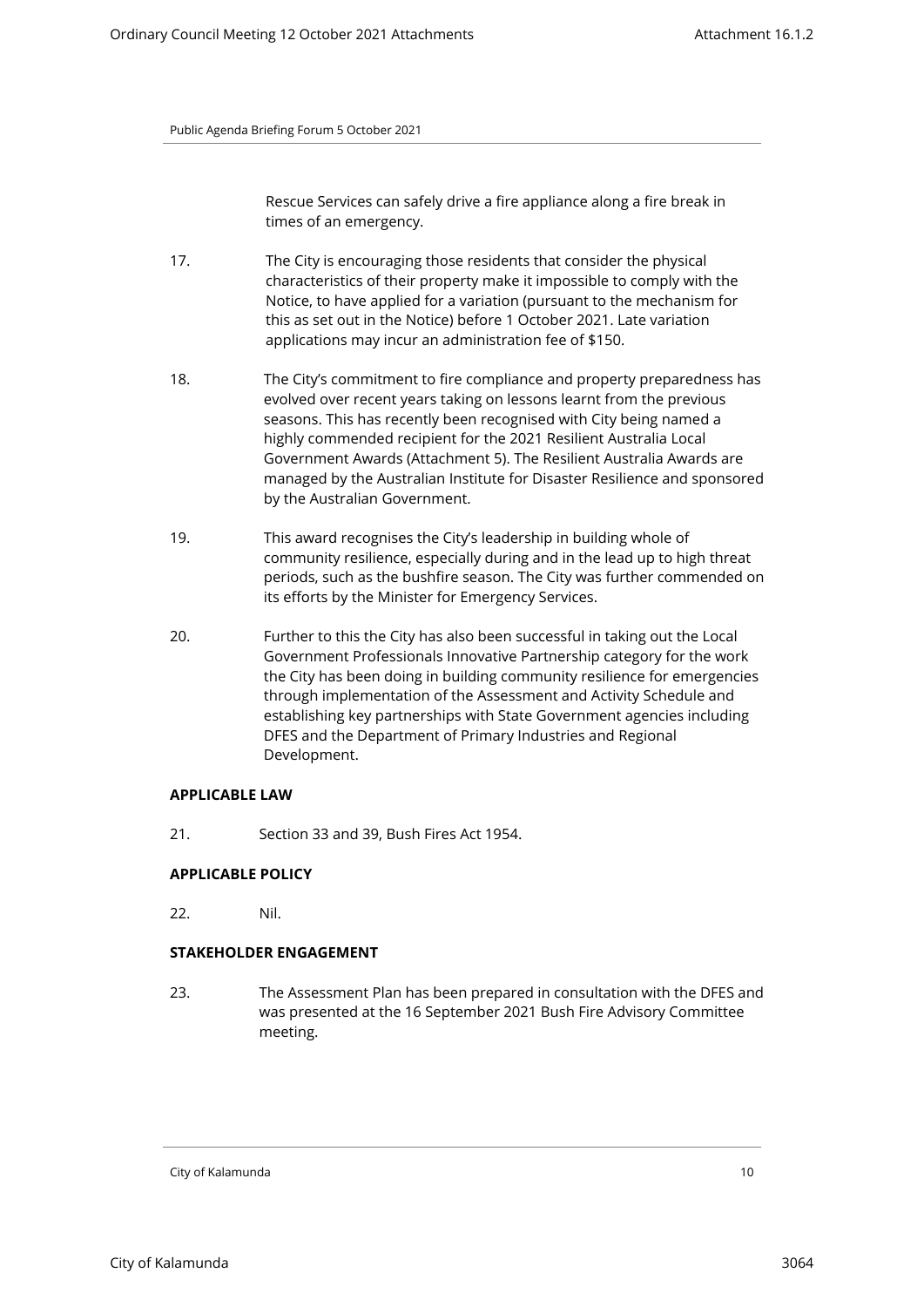# **FINANCIAL CONSIDERATIONS**

19. Provision for the proposed Assessment and Activity Schedule was costed in the 2021/22 operational budget. No additional funding is being requested as part of this report.

# **SUSTAINABILITY**

20. The Assessment and Activity Schedule empowers the City's residents, recognising their autonomy, to comply with the Notice thereby building a more resilient community. The Assessment Plan achieves this by providing residents with the information they need to not only comply with the Notice before 1 November, but to ensure they are bushfire ready.

#### **RISK MANAGEMENT**

| 21. | <b>Risk:</b> The City does not implement the Assessment Plan and there is a<br>significant increase in fuel loads and bushfire risks throughout the<br>City's district. |                |               |  |
|-----|-------------------------------------------------------------------------------------------------------------------------------------------------------------------------|----------------|---------------|--|
|     | Consequence                                                                                                                                                             | Likelihood     | <b>Rating</b> |  |
|     | Critical                                                                                                                                                                | Almost certain | Extreme       |  |
|     | <b>Action/Strategy</b>                                                                                                                                                  |                |               |  |
|     | Through implementation of the Notice and the Assessment Plan, the                                                                                                       |                |               |  |
|     | City will reduce the risk in the most high-risk areas.                                                                                                                  |                |               |  |
|     |                                                                                                                                                                         |                |               |  |

22. **Risk**: There is a reputational risk, if the City is impacted by a fire event resulting in loss of property and/or life.

| Consequence                                                              | Likelihood | <b>Rating</b> |  |
|--------------------------------------------------------------------------|------------|---------------|--|
| Critical                                                                 | Unlikely   | High          |  |
| <b>Action/Strategy</b>                                                   |            |               |  |
| The processes contained in the Assessment Plan, if followed correctly,   |            |               |  |
| will reduce the impact of incidents, and will also assist with answering |            |               |  |
| enquiries from external sources.                                         |            |               |  |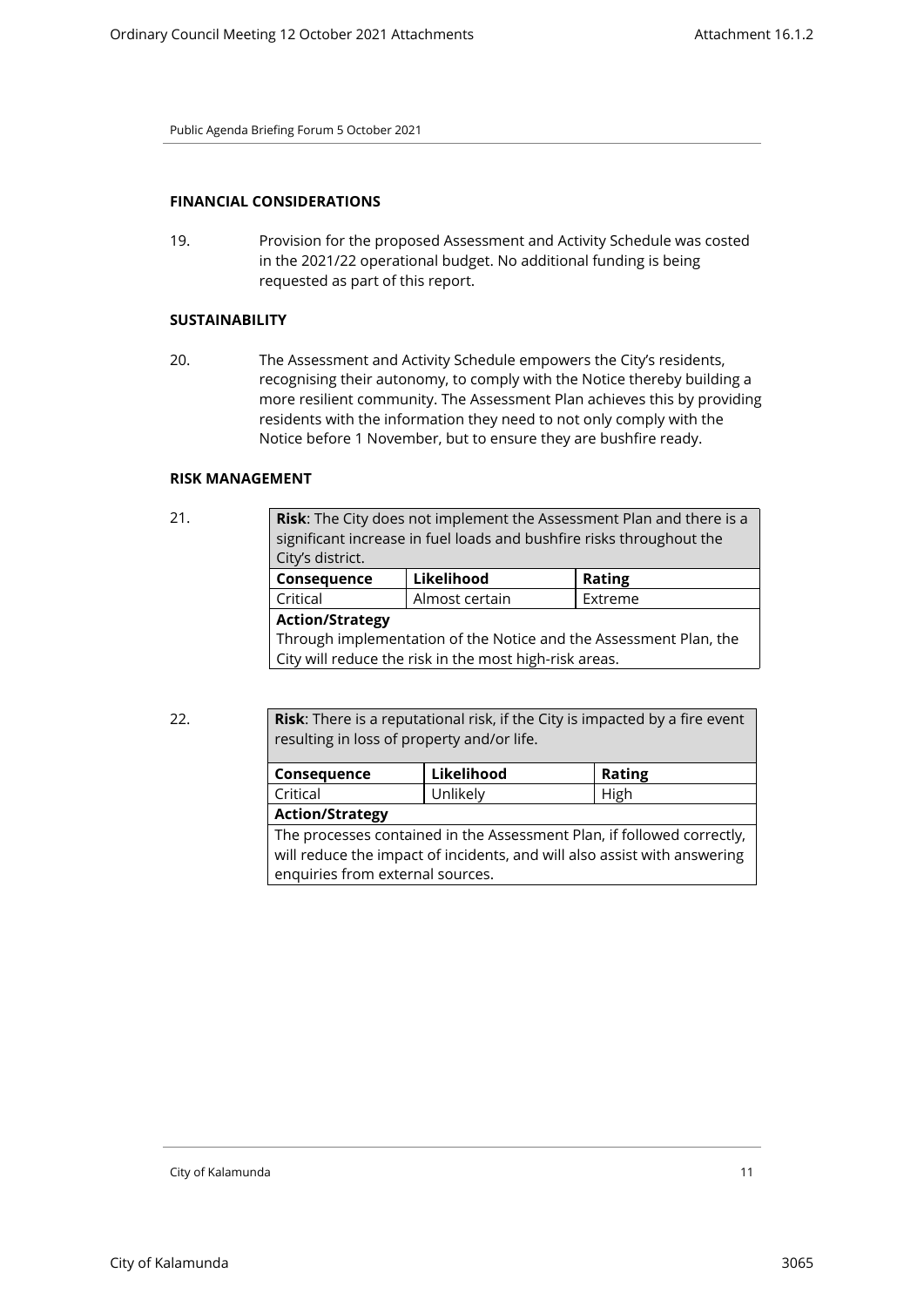# 23.

**Risk**: There is a health and safety risk if the City is impacted by a fire event resulting in loss of property and/or life.

| Consequence                                                            | Likelihood | <b>Rating</b> |  |  |
|------------------------------------------------------------------------|------------|---------------|--|--|
| Critical                                                               | Unlikely   | High          |  |  |
| <b>Action/Strategy</b>                                                 |            |               |  |  |
| The Plan will increase community awareness and preparedness            |            |               |  |  |
| through a better approach to engaging with residents. This will assist |            |               |  |  |
| to mitigate the risk by making residents fire safe ready and build the |            |               |  |  |
| overall resilience of the community.                                   |            |               |  |  |

# 24.

| <b>Risk:</b> There is an environmental risk if the City is impacted by a large |          |      |  |
|--------------------------------------------------------------------------------|----------|------|--|
| fire which damages the local environment and/or asbestos cement                |          |      |  |
| clad/roofed buildings or other like structures.                                |          |      |  |
| Likelihood<br><b>Rating</b><br>Consequence                                     |          |      |  |
| Critical                                                                       | Unlikely | High |  |
| <b>Action/Strategy</b>                                                         |          |      |  |
| The Notice was gazetted on 7 July 2020. The Plan will reduce this risk         |          |      |  |
| through increased education and a risk-based assessment program.               |          |      |  |
|                                                                                |          |      |  |

# **CONCLUSION**

- 25. The City is using the Notice and Assessment Plan as an opportunity to engage with the community and educate residents on how to prepare and protect their properties. The implementation of the Assessment Plan is one of the City's largest face-to-face interactions with the community.
- 26. The City prepares a Summary Report each year which helps improve and inform the following years Assessment and Activity Schedule.
- 21. It is recommended that Council note the implementation of the Notice, Assessment and Activity Schedule and receives the Summary Report.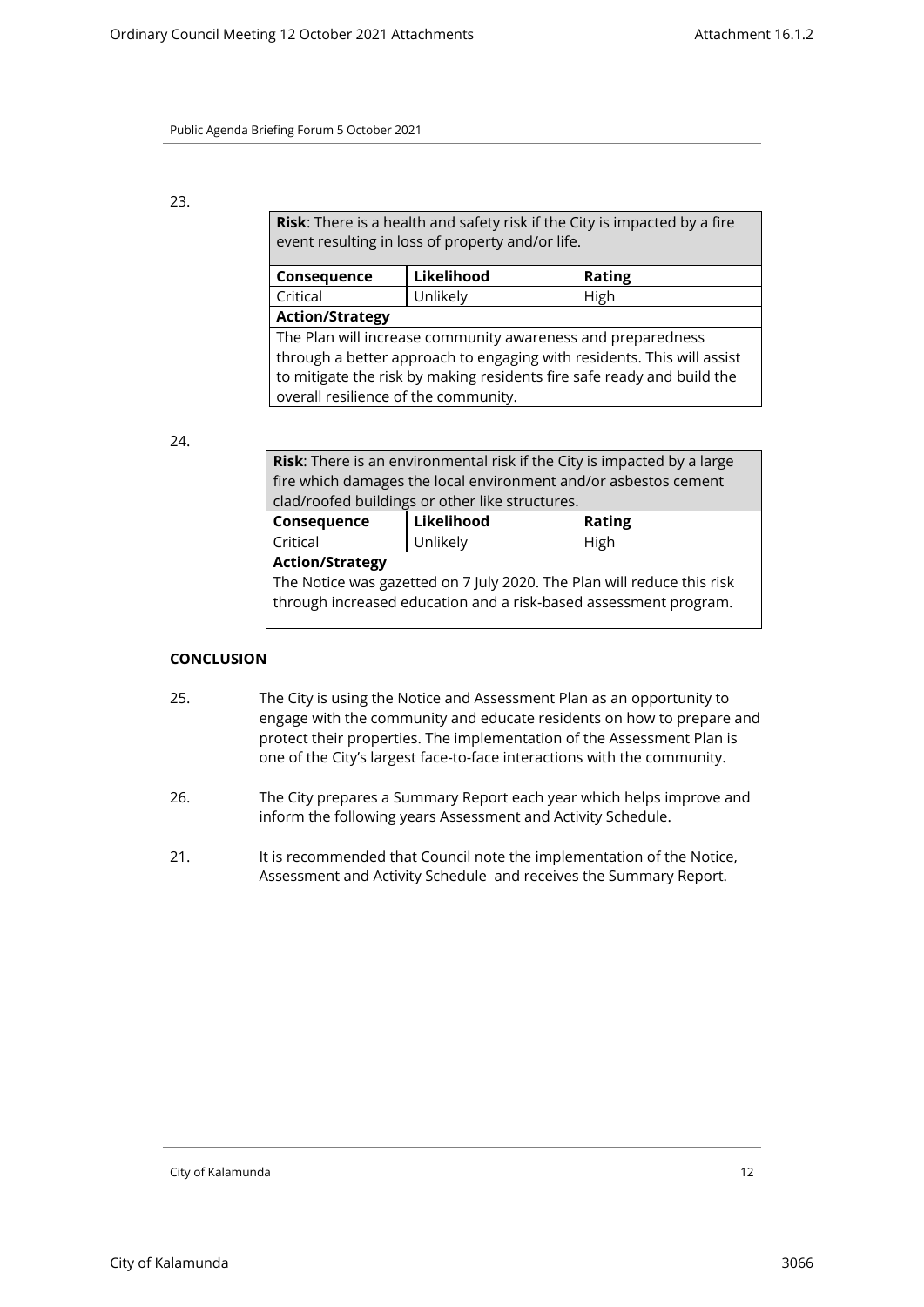# **Voting Requirements: Simple Majority**

# **RECOMMENDATION**

That Council:

- 1. NOTE the implementation of the City of Kalamunda: Fire Hazard Reduction Notice, Fire Hazard Assessment Plan and Communications and Engagement Activity Schedule - Bushfire Preparedness 2021/2022
- 2. RECIEVE the Post-Season Summery Report 2020 / 2021.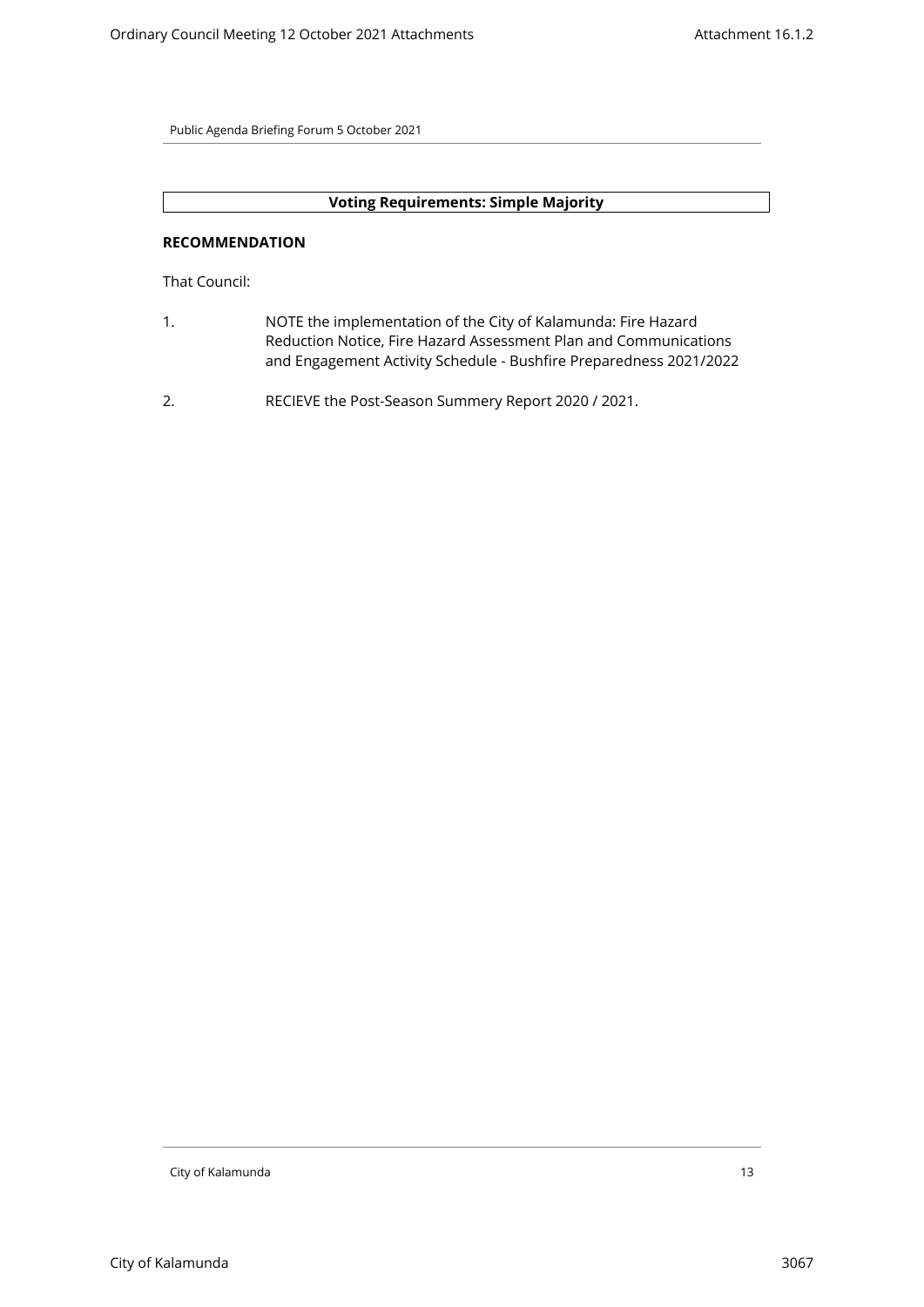#### <span id="page-13-0"></span>**10.1.2. Petition Response - Bushfire Hazard Inspections**

#### *Declaration of financial / conflict of interests to be recorded prior to dealing with each item.*

The Director Development Services provided a presentation on this report.

Council sought clarification as to the adequacy of resources available for the City to undertake all requirements.

Council sought information in relation to staff training and continual improvement. The Director Development Services provided information in relation to this and advised this was detailed in Attachment 4 to the report.

Council sought information as to the level of leniency or flexibility is available. The Director Development Services outlined the process as detailed in the Fire Hazard Assessment Plan (Attachment 2).

Council sought information in relation to the 'Street Meets' conducted. The Manager Customer & Public Relations provided information in relation to the "Street Meets".

Mr Bev Dornan queried the necessity for an independent assessor and if this was the main issue for not supporting an audit. The Director Development Services provided clarification.

| Previous<br>ltems                              | OCM44/2021 |                                                                                                  |  |  |
|------------------------------------------------|------------|--------------------------------------------------------------------------------------------------|--|--|
| Directorate<br>Business Unit<br>File Reference |            | Development Services<br>Community Safety                                                         |  |  |
| Applicant<br>Owner                             | N/A        | Ray Hawes                                                                                        |  |  |
| Attachments                                    | 1.         | 2021/2022 Fire Hazard Reduction Notice [10.1.2.1 -<br>2 pages]                                   |  |  |
|                                                | 2.         | 2021/2022 Fire Hazard Assessment Plan [10.1.2.2 -<br>56 pages]                                   |  |  |
|                                                | 3.         | Communications Plan Activity Schedule - Bushfire<br>Preparedness 2021/2022 [10.1.2.3 - 89 pages] |  |  |
|                                                | 4.         | Post-Season Summary Report 2020/2021 [10.1.2.4 -<br>54 pages]                                    |  |  |
|                                                | 5.         | Acknowledgement for Resilient Award [10.1.2.5 - 1<br>page]                                       |  |  |
|                                                | 6.         | Local Government Benchmarking [10.1.2.6 - 1 page]                                                |  |  |
|                                                |            |                                                                                                  |  |  |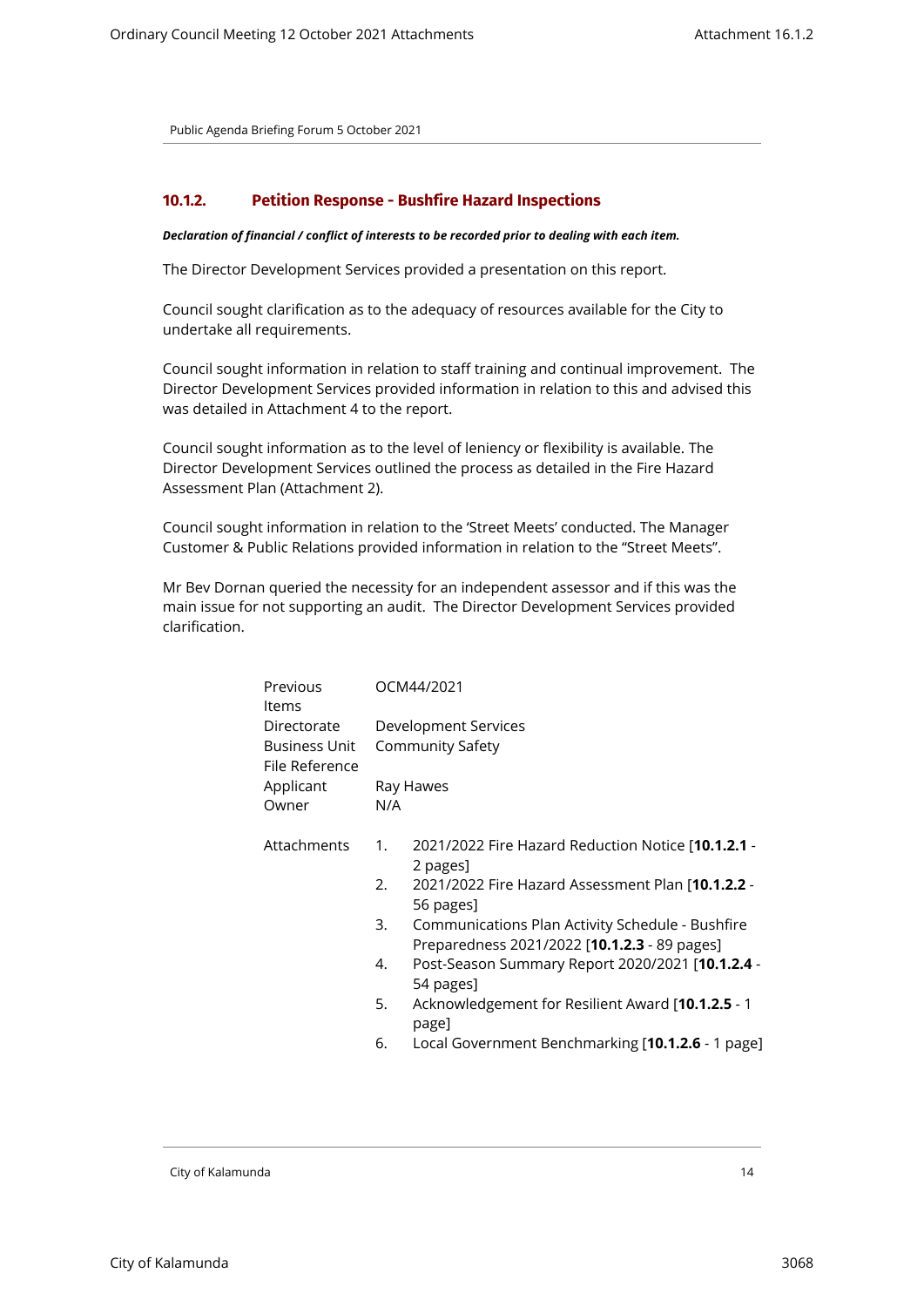#### **TYPE OF REPORT**

| Advocacy    | When Council is advocating on behalf of the community to<br>another level of government/body/agency                                                                                                                                                                                                                                                                                                                                |
|-------------|------------------------------------------------------------------------------------------------------------------------------------------------------------------------------------------------------------------------------------------------------------------------------------------------------------------------------------------------------------------------------------------------------------------------------------|
| Executive   | When Council is undertaking its substantive role of direction<br>setting and oversight (e.g. accepting tenders, adopting plans<br>and budgets)                                                                                                                                                                                                                                                                                     |
| Information | For Council to note                                                                                                                                                                                                                                                                                                                                                                                                                |
| Legislative | Includes adopting Local Laws, Town Planning Schemes and<br>Policies. When Council determines a matter that directly<br>impacts a person's rights and interests where the principles of<br>natural justice apply. Examples include town planning<br>applications, building licences, other permits or licences<br>issued under other Legislation or matters that could be<br>subject to appeal to the State Administrative Tribunal |

#### **STRATEGIC PLANNING ALIGNMENT**

*Kalamunda Advancing Strategic Community Plan to 2031*

**Priority 1: Kalamunda Cares and Interacts Objective 1.2** - To provide a safe and healthy environment for community to enjoy.

*Strategy - 1.2.1* Facilitate a safe community environment.

#### **Priority 4: Kalamunda Leads**

**Objective 4.1** - To provide leadership through transparent governance. *Strategy 4.1.1* - Provide good governance.

#### **Priority 4: Kalamunda Leads**

**Objective 4.2** - To proactively engage and partner for the benefit of community. *Strategy 4.2.1* - Actively engage with the community in innovative ways.

#### **EXECUTIVE SUMMARY**

1. At the 24 August 2021 Ordinary Council Meeting, the Council of the City of Kalamunda (City) received a petition of 100 signatures concerning the City's Bushfire Hazard Mitigation Program and requesting an audit be undertaken by an independent expert in bushfire mitigation programs within local government.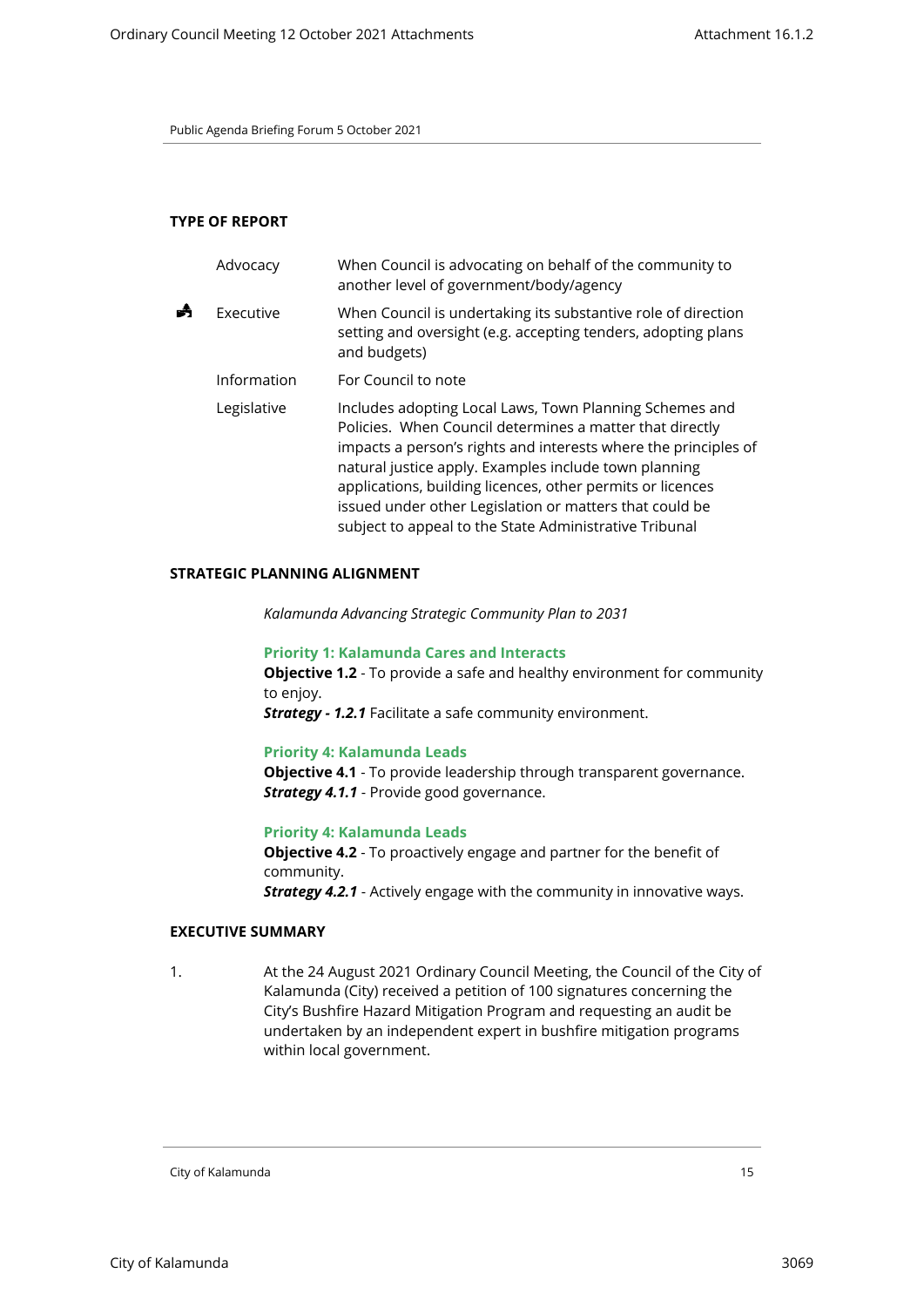- 2. The City has considered the request of the petition, reflected on its fire hazard inspection program, reviewed statistics from previous years and had regard for the estimated cost of undertaking such an audit. On balance, and having regard for the information, it is not evident to the City that the information before it warrants the expenditure of unbudgeted municipal funds on such an audit.
- 3. It is recommended that Council:
	- a) Note the petition.
	- b) Not support the request to undertake an audit.

# **BACKGROUND**

- 4. At the 24 August 2021 Ordinary Council Meeting, the Council received a petition of 100 signatures concerning the City's Bushfire Hazard Mitigation Program. The petition requested an audit be undertaken by an independent expert in bushfire mitigation programs within local government.
- 5. Specifically, the petition states as follows:

*To the Mayor and Councillors of the City of Kalamunda We the undersigned ratepayers and residents of the City of Kalamunda (the City) formally request the Council to commission an audit of our City's Bushfire Hazard Mitigation Program. We request that the audit be done by an independent expert in bushfire mitigation programs within local government. For genuine independence, the auditor must not be connected with the current staff of the City or with any organisation that has an association with the City, including any financial links. Sufficient funds must be allocated by the City for a comprehensive independent audit which should be completed in time to implement any recommendations arising from it prior to the commencement of the 2021/22 bushfire season.* 

*The terms of reference for the audit should include but not be limited to the following:* 

*1. Evaluation of current community education and engagement strategies 2. Evaluation of the balance between education and engagement strategies and compliance and enforcement activities.* 

*3. Evaluation of the bushfire control program and its relationship with preserving our environment, with particular reference to preservation of trees and tree canopy*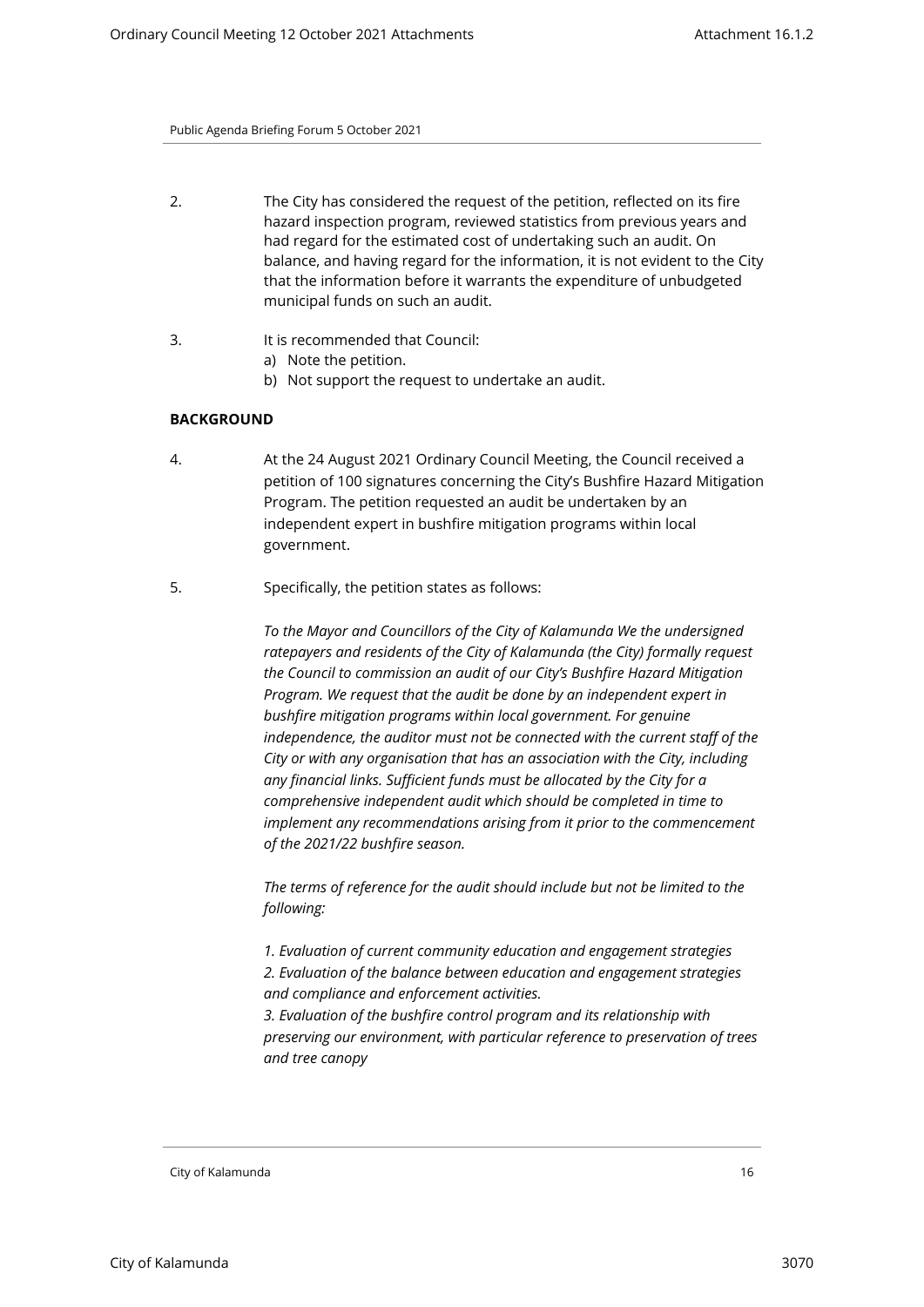*4. Benchmarking the City's fire control program against best practice in other bushfire prone local government areas in Western Australia and in other jurisdictions 5. Consultation with the community must be included*

6. In March 2021, the Council considered a similar request through a Notice of Motion requesting the Chief Executive Officer to seek quotes from external auditors to undertake an audit of the City's Fire Hazard Mitigation practices. The Notice of Motion was lost and is outlined below.

7.

RESOLVED OCM 44/2021

|           | <b>Voting Requirements: Simple Majority</b>                                                                                                                                   |                                                                                                                                                                                                                                  |  |  |
|-----------|-------------------------------------------------------------------------------------------------------------------------------------------------------------------------------|----------------------------------------------------------------------------------------------------------------------------------------------------------------------------------------------------------------------------------|--|--|
|           | That Council REQUEST the Chief Executive Officer to:                                                                                                                          |                                                                                                                                                                                                                                  |  |  |
| 1.        | seek quotes from external auditors to undertake an audit of the City's<br>Fire Hazard Mitigation practices including but not limited to;<br>Current funding allocation.<br>a) |                                                                                                                                                                                                                                  |  |  |
|           | b)                                                                                                                                                                            | Community engagement strategy/s.                                                                                                                                                                                                 |  |  |
|           | C)                                                                                                                                                                            | Community education packages.                                                                                                                                                                                                    |  |  |
|           | Staff training package.<br>d)                                                                                                                                                 |                                                                                                                                                                                                                                  |  |  |
|           | e)                                                                                                                                                                            | Efficacy of timing and method of issuing Fire Hazard Reduction<br>Notices and other communications to residents.                                                                                                                 |  |  |
|           | f)                                                                                                                                                                            | Benchmarking against the City's practices against other similar<br>Local governments (ie Cities of Armadale, Wanneroo and Swan<br>and Shires of Mundaring and Chittering).                                                       |  |  |
| 2.        | include the quotations within the draft 2021/22 operating budget for<br>consideration by Council.                                                                             |                                                                                                                                                                                                                                  |  |  |
| Moved:    | <b>Cr Lesley Boyd</b>                                                                                                                                                         |                                                                                                                                                                                                                                  |  |  |
| Seconded: | <b>Cr Geoff Stallard</b>                                                                                                                                                      |                                                                                                                                                                                                                                  |  |  |
| Vote:     | For<br><b>Cr Lesley Boyd</b><br><b>Cr Geoff Stallard</b><br><b>Cr Mary Cannon</b><br><b>Cr Dylan O'Connor</b>                                                                 | <b>Against</b><br>Cr John Giardina<br><b>Cr Janelle Sewell</b><br><b>Cr Brooke O'Donnell</b><br><b>Cr Sue Bilich</b><br><b>Cr Lisa Cooper</b><br><b>Cr Cameron Blair</b><br><b>Cr Kathy Ritchie</b><br><b>Cr Margaret Thomas</b> |  |  |

#### **LOST (4/8)**

#### **DETAILS AND ANALYSIS**

8. **Fire Hazard Reduction Notice and Fire Hazard Inspection Plan** Pursuant to Section 33 of the Bush Fires Act 1954, the City issues a Fire Hazard Reduction Notice (Notice) every year to ensure measures are put in place to prevent the outbreak, spread or extension of bushfire.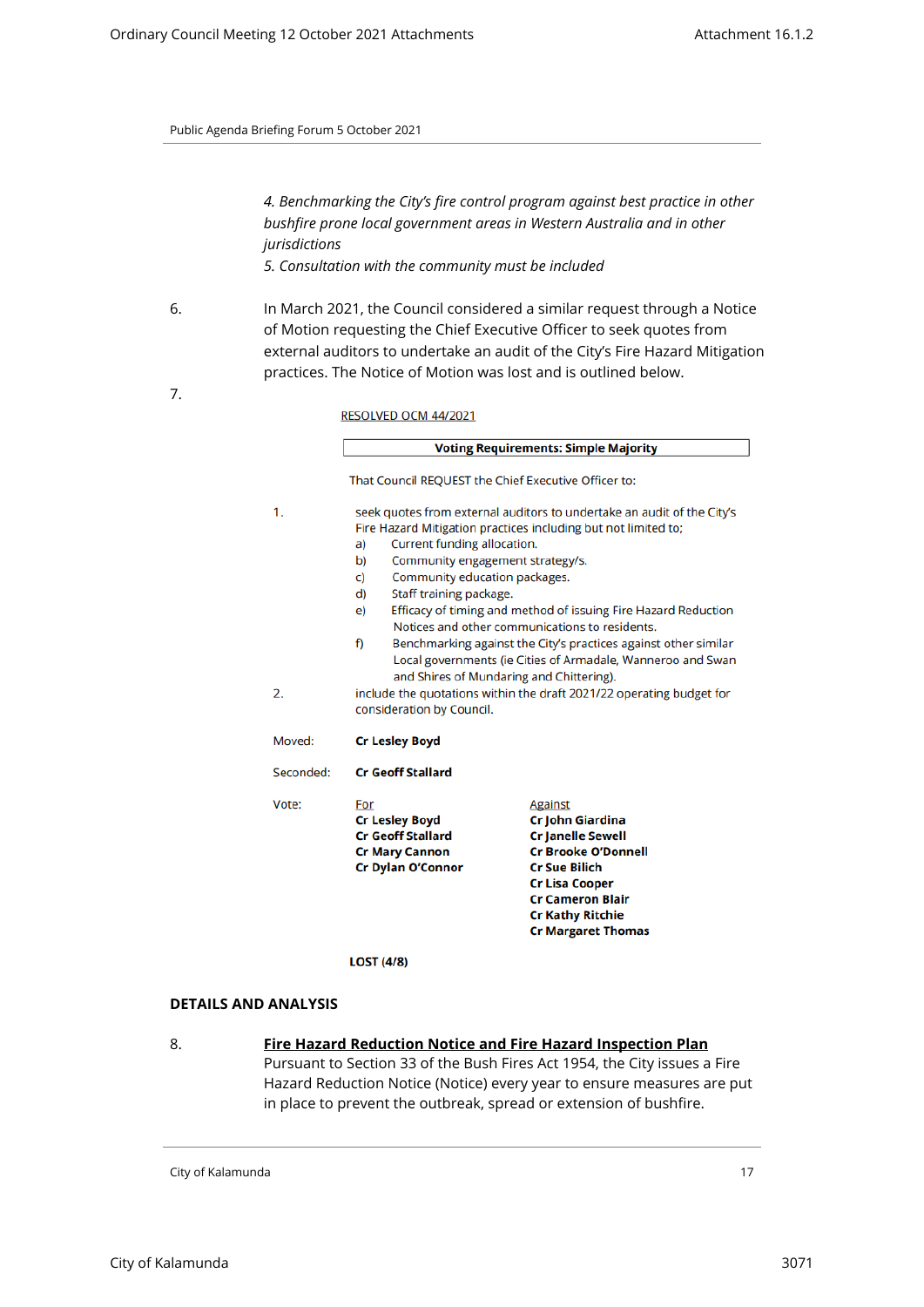- 9. A copy of the 2021/22 Notice is available in Attachment 1.
- 10. In support of the Notice, the City undertakes private property inspections to ensure compliance with the requirements of the Notice. In an annual season, the City may undertake up to approx. 4000 property inspections. The property inspections are one of the City's largest face-to-face annual interactions with property owners/occupiers.
- 11. To guide the City's private property inspections, the City prepares an annual Fire Hazard Assessment Plan (the Assessment Plan). The purpose of the Assessment Plan is to outline the manner in which the City will undertake private property inspections. A copy of the City's Assessment Plan is outlined in Attachment 2.
- 12. The Assessment Plan utilises previous non-compliance, complaints, and a comprehensive risk assessment to determine the priority of assessments throughout the City.
- 13. Key aspects of the inspection process addressed in the Plan include, but are not limited to:
	- a) Objectives
	- b) Limitations and anticipated risks
	- c) Measures of success
	- d) Lessons learnt from the preceding season
	- e) Execution of the assessment process
- 14. The key intent of the Notice and Assessment Plan is to reduce the overall risk profile of the City by ensuring all private properties in very high and extreme fire risk locations are assessed for compliance with the Notice before moving onto lower risk properties.
- 15. The Assessment Plan also utilises a combination of community engagement programs to support the assessments, which are focused on empowering residents to be fire ready before the 1 November assessment program. The focus of the engagement programs is to increase fire safe practices, asset preparedness and community resilience, while giving residents information on how to comply with the Notice.
- 16. The Assessment Plan is presented to the Council every year prior to the commencement of the bushfire season.
- 17. Prior to the presentation of the Notice of Motion at the March 2021 Ordinary Council Meeting, a comprehensive presentation was provided to Councillors at the 2 March 2021 Strategy Session in relation to the Notice, Assessment Plan and inspection process.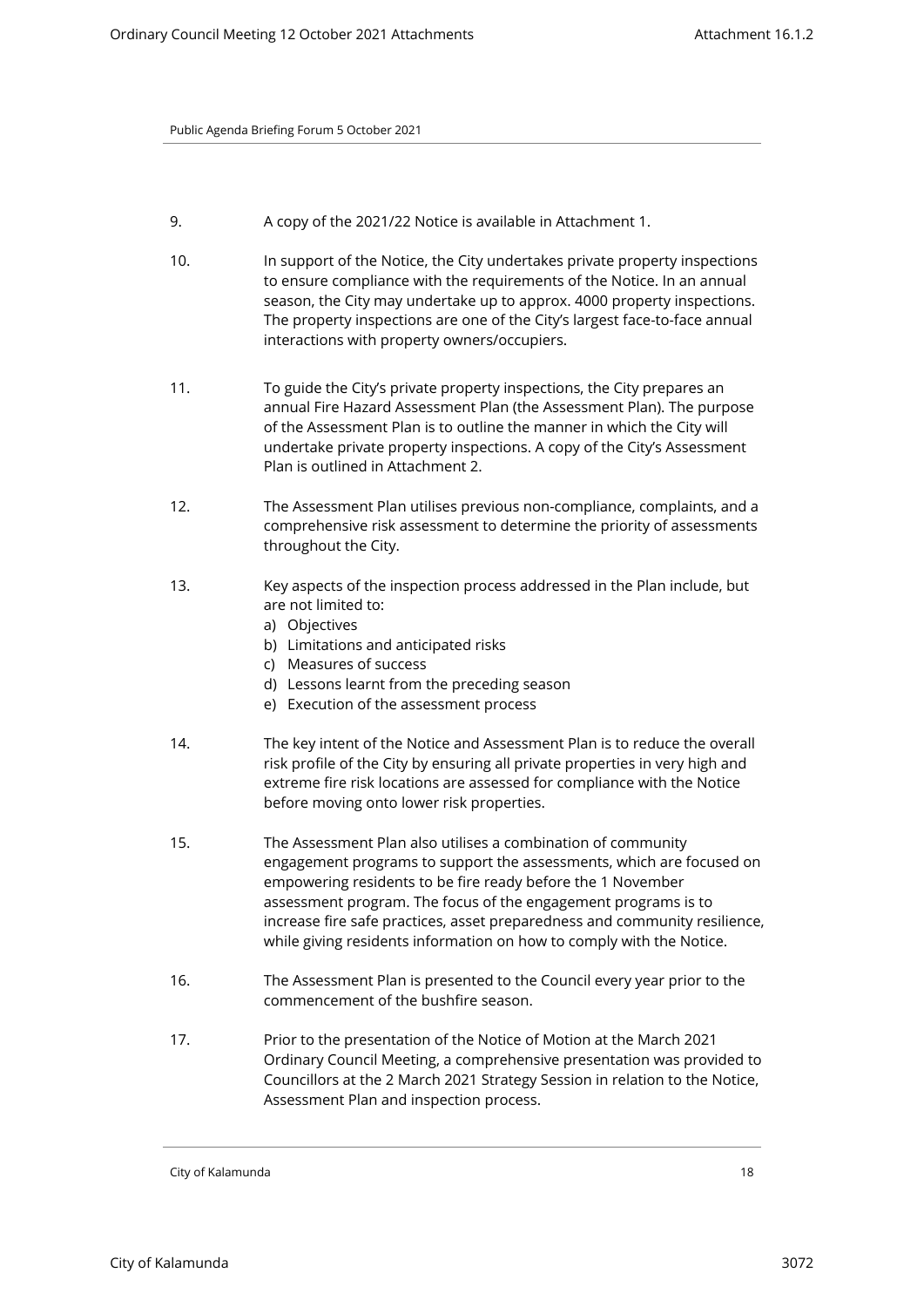# 18. **Response to Matters Outlined in the Petition**  The petition requests an audit be undertaken in relation to the following areas:

- a) Community engagement strategies / packages.
- b) Balance between education and enforcement
- c) Balance between preserving the environment and fire mitigation.
- d) Local Government benchmarking.
- 19. Commentary around the City's current activities in relation to these matters is outlined below for Council's consideration.
- 20. *Community Engagement Strategies / Packages*  Extensive community engagement programs are prepared prior to and during the fire season. A copy of the extensive Communications and Engagement Activity Schedule - Bushfire Preparedness 2021/2022 (Activity Schedule) for this coming fire season is contained in Attachment 3. The Activity Schedule includes a variety of different communications be it social media posts, street meets, bushfire information's sessions, shopping centre engagement booths just to name a few.
- 21. The Activity Schedule for the upcoming season is currently in the process of being finalised and will include additional measures in line with the latest DFES campaigns as they launch for the season.
- 22. The City will showcase new videos prepared in partnership with the Western Australian Local Government Association and the Department of Primary Industries and Regional Development as a part of emergency management for those with pets this season. The videos are available at the following URLs:

Small: [https://www.youtube.com/watch?v=Wp7KueR\\_zB4](https://www.youtube.com/watch?v=Wp7KueR_zB4) Large:<https://www.youtube.com/watch?v=vAzrDcy2rew>

- 23. The City develops the Activity Schedule having regard to feedback that has been received from residents. The City also assimilates findings and improvements with information and feedback received from Councillors and the broader community at the end of every season with the aim of undertaking continual process improvements.
- 24. As part of this process, the City undertakes a review of the outcomes from each season with the aim of undertaking continual process improvements for the next season. A copy of the Post-Season Summary Report from 2020/2021 is outlined in Attachment 4.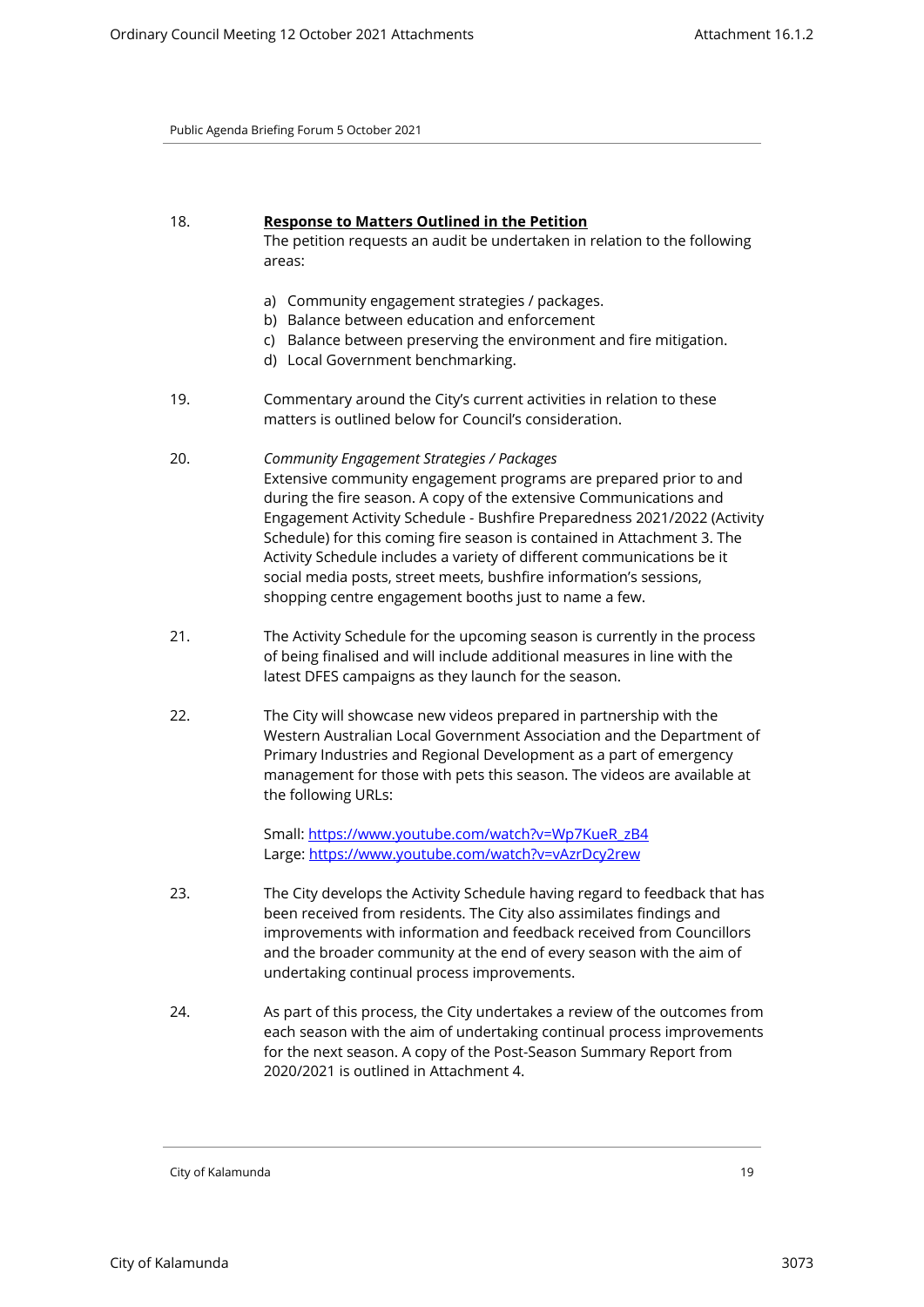- 25. *Balance Between Education and Enforcement*  The City undertakes significant community education leading into the bush fire season. Community engagement runs throughout the year, with an intensive campaign including with community sessions, social media posts, online promotion, shopping centre pop up's mailouts and advertising. Engagement is undertaken in collaboration with local brigades, bushfire ready groups, DFES, local residents, visitors to the region and other special interest groups. We also encourage residents to contact us with any questions at any point in the year in order to personally assist to explain requirements on their properties.
- 26. The City undertakes pre-season inspections with letters sent out to at risk areas and areas identified through the City's evaluation and Summary Report as requiring further engagement. These inspections are voluntary and provide an opportunity for landowners to engage with the City's Fire Control Officer's to ensure their properties are ready by the start of the season.
- 27. *Balance Between Preserving the Environment and Fire Mitigation*  The City is home to a variety of native flora, fauna and tree species. Some of these are protected under certain environmental legislation and require additional permits and approvals should owners wish to remove them. The Notice does not require the removal of living flora with the exception of fire-breaks. The Notice only requires the removal of dead flammable material to reduce fuel loads. If rare or threatened flora is contained within a fire-break, than this would be a legitimate reason to seek a variation to the Notice.
- 28. *Local Government Benchmarking*  Each local government area is different and requires a tailored approach to fire prevention. Feedback received from the Department of Fire and Emergency Services (DFES) indicates that the City has a comprehensive private property inspection process for ensuring compliance with the Notice. The City received high commendation at the 22nd Resilient Australia WA Awards 2021 for its work in community engagement and fire preparedness / mitigation. This was further acknowledged in a letter from the Minister Emergency Services to the City's Mayor, see Attachment 5.
- 29. The City has also been successful in taking out the Local Government Professionals Innovative Partnership category. The award was granted for the work the City has been doing in building community resilience for emergencies through implementation of its Activity Schedule enhancing key partnerships with State Government agencies including DFES and the Department of Primary Industries and Regional Development, Local Brigades, Community Groups and organisations.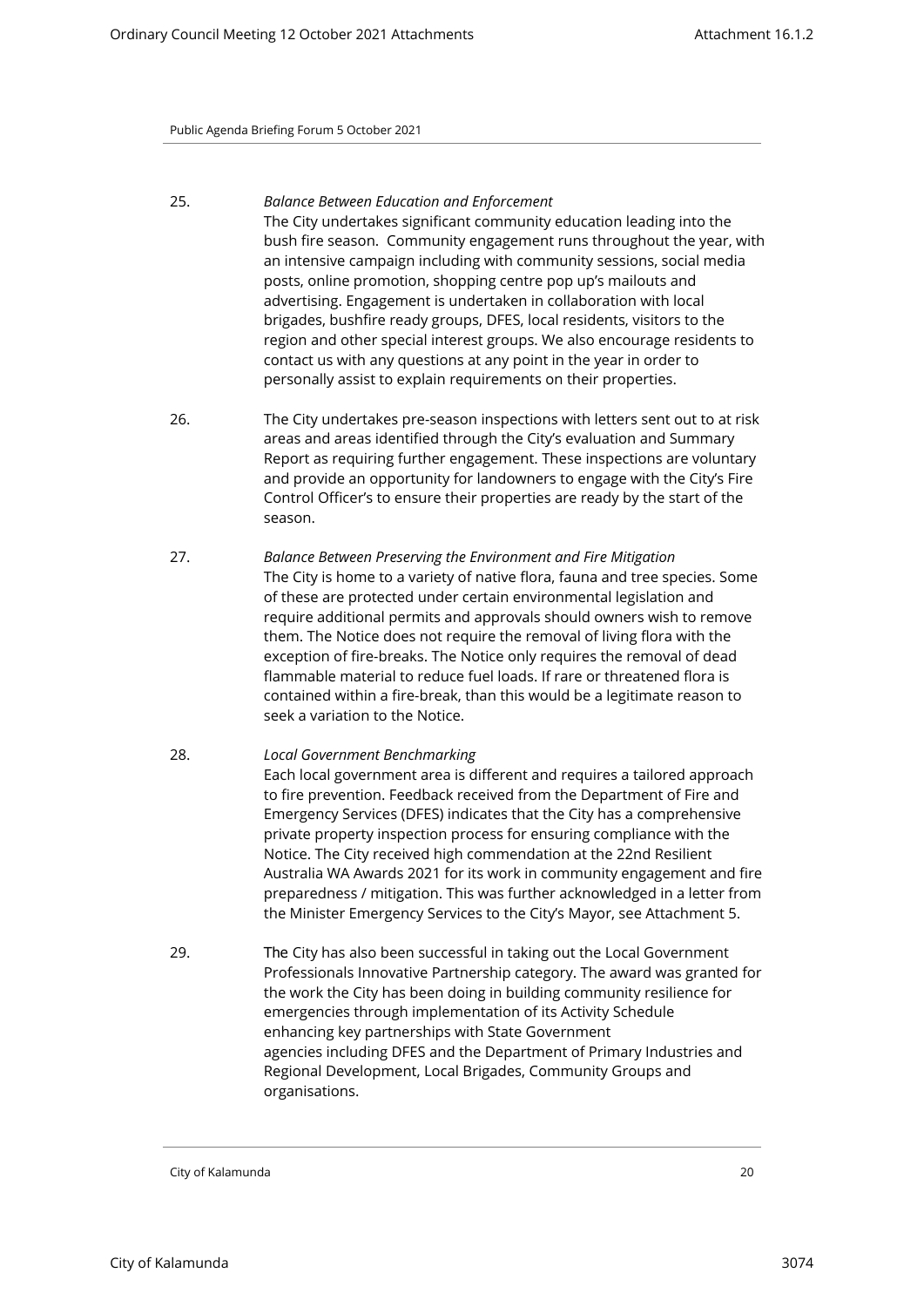- 30. Notwithstanding the acknowledgements and awards, there are always areas for continuous improvement, and the City, as part of this process, undertakes a post-season de-brief with key lessons learnt from the season feeding into the following season.
- 31. The City has also undertaken an analysis of the activities of other local governments along the escarpment. This analysis is contained in Attachment 6.
- 32. Based on a review of the activities of other local governments, it is apparent that the City is undertaking sufficient measures consistent with other local governments. The City has also been contacted by a number of other local governments within Western Australia seeking advice on how to prepare an Assessment Plan, and the comprehensive process undertaken for property inspections.

# 33. **Statistics from 2020/21 Fire Season** As part of the City's review process, an analysis of the outcomes from the previous fire season is undertaken. Statistics from the 2020/2021 Fire Season are outlined below.

| 34. | <b>No. of Assessments</b> | No. of Workorders | No. of Infringements |
|-----|---------------------------|-------------------|----------------------|
|     | 4077                      | 1001 (24.5%)      | 83 (2%)              |

- 35. **General Information on the Petition Signees Non-Property Specific**  To understand the concerns from those that signed the petition, the City has undertaken a review of general fire-related regulatory information associated with the signees. A summary of that review on a non-property specific basis is outlined below. Of the 100 signatories:
	- a) 43 Signatures came from people who collectively reside at 20 properties.
	- b) 64 signatures were from residents whose property are classified as urban/low risk and were not the subject of property inspections.
	- c) 3 signatures were from residents with larger urban properties and were assessed, with 1 receiving an infringement.
	- d) 28 signees previously received workorders from the City for noncompliance with the Notice last season.
	- e) 1 signee previously received an infringement from the City for noncompliance with the Notice last season.
	- f) 10 signees complied with the Notice.
	- g) 4 Signees on the petition referred their fire compliance matters to Councillors during the fire season.
	- h) 3 signees were given a second work order.

City of Kalamunda 21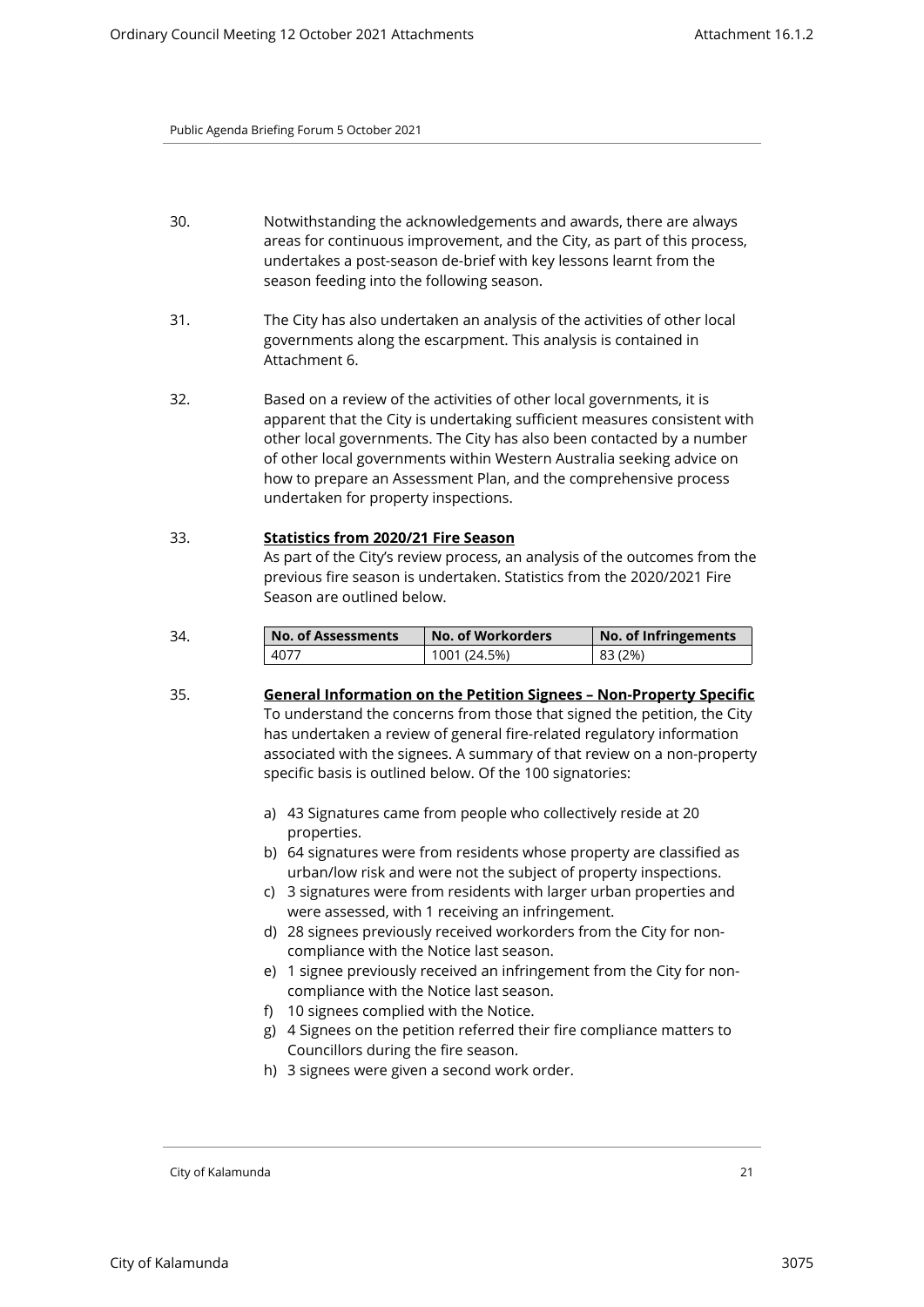# **APPLICABLE LAW**

36. *Bush Fires Act 1958* 

# **APPLICABLE POLICY**

37. N/A

#### **STAKEHOLDER ENGAGEMENT**

- 38. Extensive community engagement programs are prepared prior to and during the fire season. A copy of the Post Season Summary Report 2020/2021 is contained in Attachment 4.
- 39. The requested audit, and the very prescriptive terms, will impact the likely field of respondents (must not be connected with the current staff of the City, or any organisation that has an association with the City, including any financial links). Given the City's bushfire risk, this would result in a very narrow field of candidates, as many companies have clients that have, in one way or another, worked with or for the City. The City, on desktop review, deals with many bushfire planning consultants in some capacity.

# **FINANCIAL CONSIDERATIONS**

- 40. To undertake a detailed audit as recommended through the petition, it is estimated to cost a total of approx. \$20,000 - \$25,000. This estimate is based on approximately 60 – 80 hours of audit time by an independent professional with expertise in fire hazard mitigation and approximately \$5,000 worth of officer time to manage and oversee the audit including any reporting to Council. Community engagement costs would be additional.
- 41. There is no budget allocation for this work and approval of unbudgeted funds would be necessary.
- 42. Total estimated cost to undertake the audit and consultation would be \$30,000 - \$35,000.
- 43. The Notice for 21/22 has been issued. As such, any potential changes to the City's processes, as a result of an audit, may not occur until 2022/23.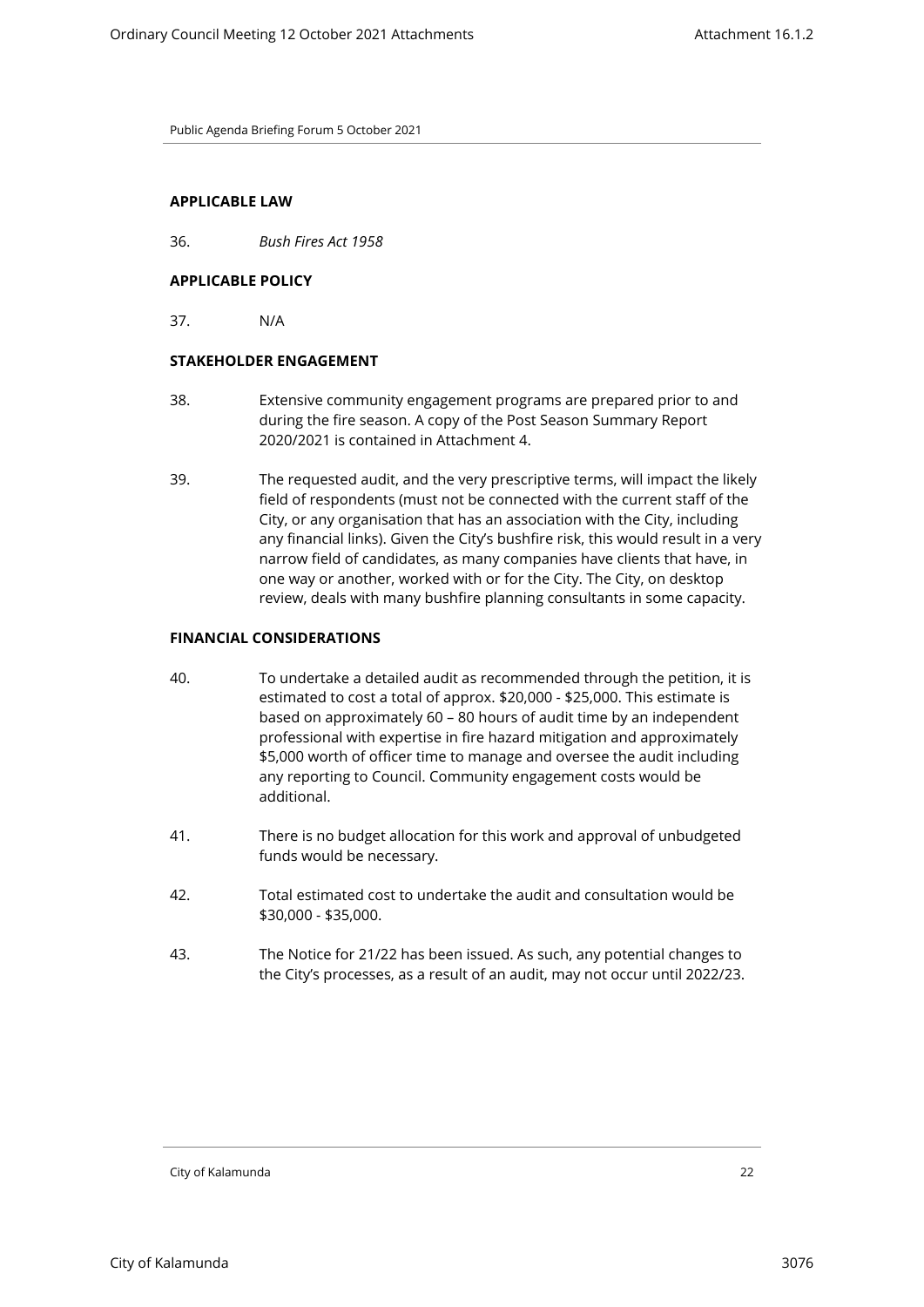#### **SUSTAINABILITY**

44. **Social**  The prevention measures undertaken by the City seek to protect the community and mitigate the risk of bushfire. Bushfire has the potential to significantly impact social cohesion, this has been seen in neighbouring local government areas.

#### 45. **Economic & Environmental**

Bushfires can have devastating economic and environmental impacts. The prevention measures undertaken by the City seek to mitigate and avoid those impacts, wherever possible.

#### **RISK MANAGEMENT**

46. **Risk**: The audit is not undertaken and results in a lesser standard of fire prevention measures leading to significant reputational damage.

| Consequence                                                                                                                       | Likelihood | <b>Rating</b> |  |
|-----------------------------------------------------------------------------------------------------------------------------------|------------|---------------|--|
| Major                                                                                                                             | Unlikely   | Medium        |  |
| <b>Action/Strategy</b>                                                                                                            |            |               |  |
| Ensure the City undertakes annual reviews of each fire season and<br>works through a process of continual review and improvement. |            |               |  |

47. **Risk**: That the City undertakes the audit and doesn't find any material issues and thus the merit of the expenditure is questioned.

| Consequence                                                        | Likelihood | <b>Rating</b> |
|--------------------------------------------------------------------|------------|---------------|
| Moderate                                                           | Likely     | High          |
| <b>Action/Strategy</b>                                             |            |               |
| Council to take an informed view if the audit is worth the expense |            |               |

48. **Risk**: By not undertaking the audit, the petitioners agitate further on the issue requiring the City to manage potential reputational issues.

| Consequence                                                                                                                             | Likelihood | <b>Rating</b> |  |
|-----------------------------------------------------------------------------------------------------------------------------------------|------------|---------------|--|
| Moderate                                                                                                                                | Possible   | Medium        |  |
| <b>Action/Strategy</b>                                                                                                                  |            |               |  |
| City responses to further questions on the matter reflect the reasoning<br>for not undertaking the audit in clear and consistent manner |            |               |  |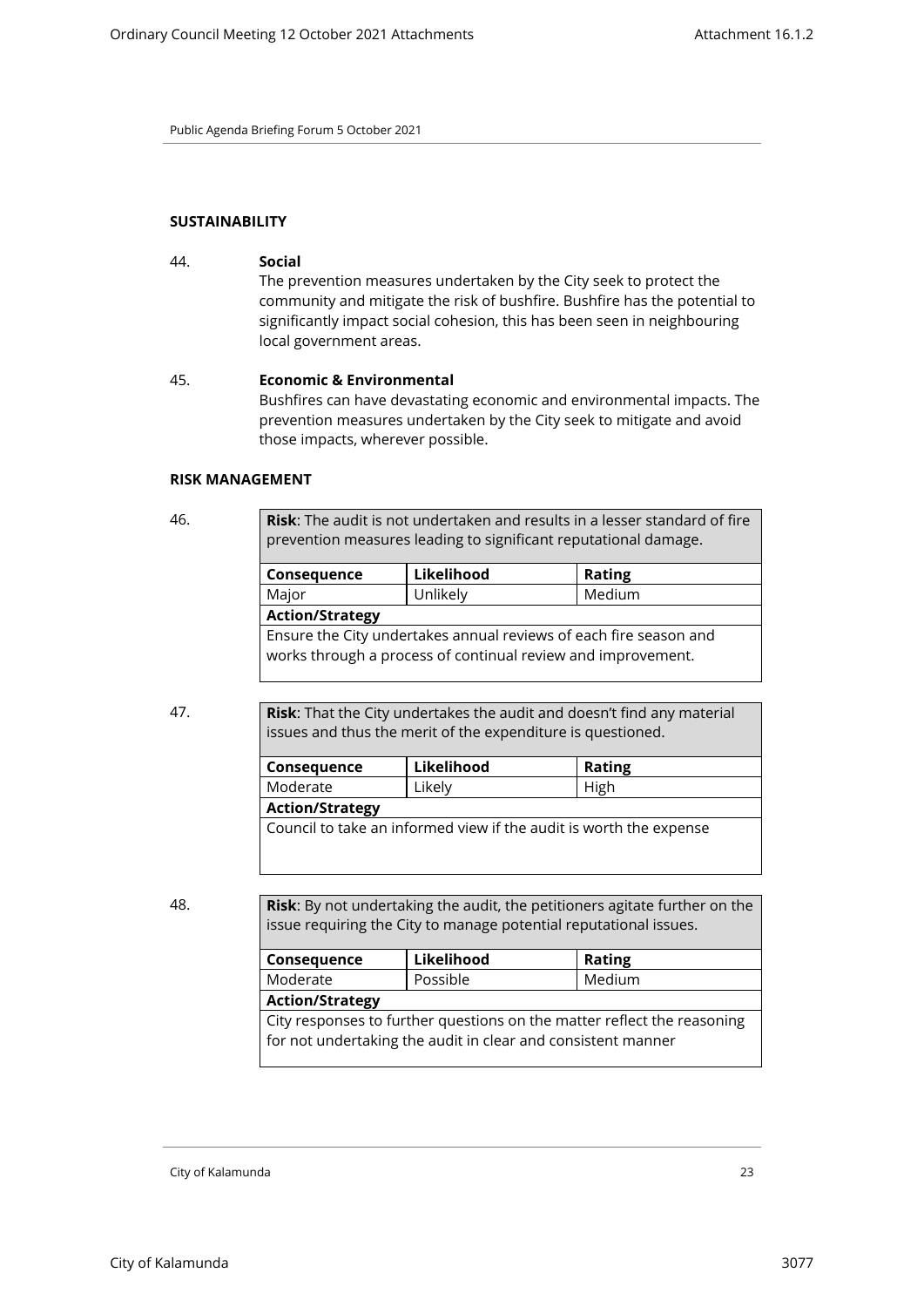# **CONCLUSION**

- 49. The City provides comprehensive information and oversight to Council and the community through the following processes and measures:
	- a) Presentations at Strategy Sessions prior to the fire season commencing and on an as needs basis throughout the season.
	- b) A weekly update on infringements and cautions issued through the Councillor Information Bulletin.
	- c) Formal presentation of the Plan to Council prior to each season commencing, all this reporting and documentation is also available to the public.
	- d) Providing Councillors detailed information on any specific issues that arise throughout the season.
	- e) A comprehensive community engagement program is undertaken prior to and during the bushfire season.
- 50. Consistent with the recommendation provided to Council at the March 2021 Ordinary Council Meeting, the City is of the view that the statistics outlined above in conjunction with the comprehensive information and oversight provided to Council prior to, and during, the fire season does not warrant the cost of an independent audit of the City's fire mitigation practices. On this basis, the request in the petition is not supported.

# **Voting Requirements: Simple Majority**

# **RECOMMENDATION**

That Council:

- 1. NOTE the petition.
- 2. NOT SUPPORT the request to undertake an audit.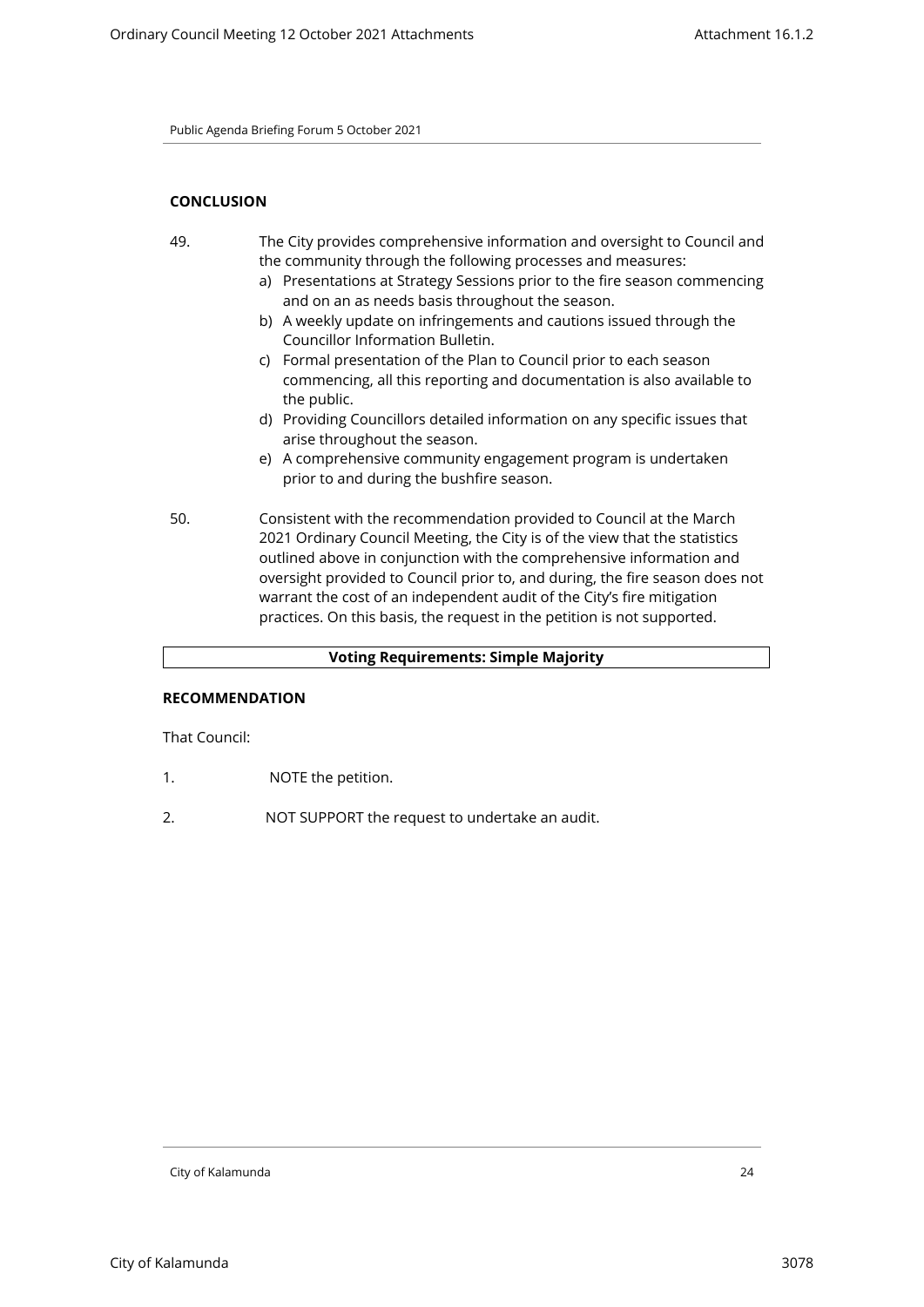The Director Development Services also provided presentations on

- **10.5.2 High Wycombe South Transit Oriented Development Precinct Activity Centre Structure Plan - Adoption for the Purposes of Forwarding to DevelopmentWA for Advertising**
- **10.5.3 High Wycombe South Residential Precinct Local Structure Plan Amendment - Adoption for Advertising**

These reports would be presented in the Chief Executive Officer's Reports at the Ordinary Council Meeting of 12 October 2021.

<span id="page-24-0"></span>**10.2. Asset Services Reports**

**No reports presented.**

<span id="page-24-1"></span>**10.3. Corporate Services Reports**

**No reports presented.**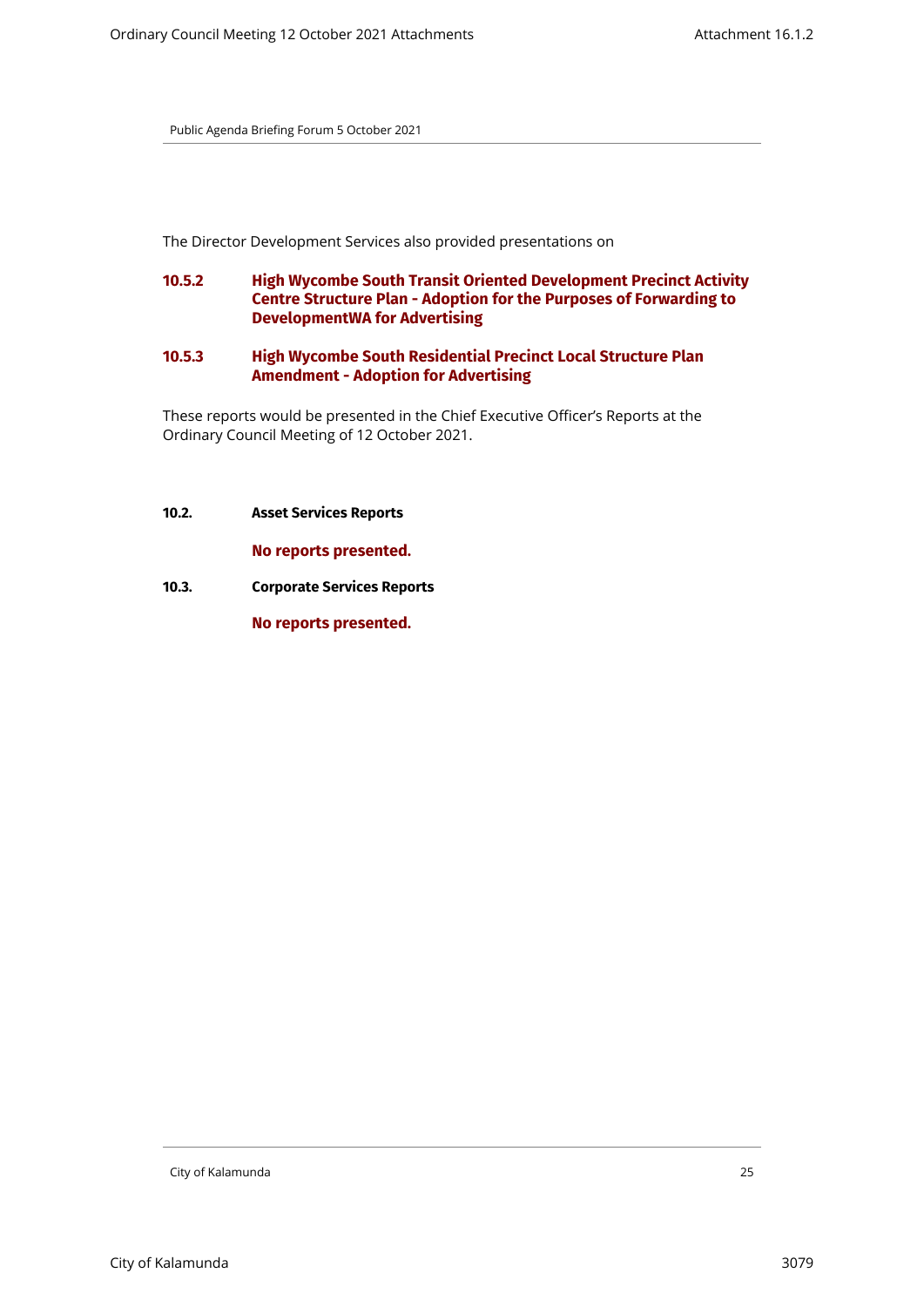# <span id="page-25-1"></span><span id="page-25-0"></span>**10.4. Office of the CEO Reports**

# **10.4.1. Kalamunda Aged Care Advisory Committee Recommendations 8 September 2021**

#### *Declaration of financial / conflict of interests to be recorded prior to dealing with each item.*

The Chief Executive Officer provided a presentation on this report.

Previous Items N/A Directorate Office of the CEO Business Unit File Reference Applicant Owner

Attachments Nil

# **TYPE OF REPORT**

| Advocacy    | When Council is advocating on behalf of the community to<br>another level of government/body/agency                                                                                                                                                                                                                                                                                                                                |
|-------------|------------------------------------------------------------------------------------------------------------------------------------------------------------------------------------------------------------------------------------------------------------------------------------------------------------------------------------------------------------------------------------------------------------------------------------|
| Executive   | When Council is undertaking its substantive role of direction<br>setting and oversight (eg accepting tenders, adopting plans<br>and budgets                                                                                                                                                                                                                                                                                        |
| Information | For Council to note                                                                                                                                                                                                                                                                                                                                                                                                                |
| Legislative | Includes adopting Local Laws, Town Planning Schemes and<br>Policies. When Council determines a matter that directly<br>impacts a person's rights and interests where the principles of<br>natural justice apply. Examples include town planning<br>applications, building licences, other permits or licences<br>issued under other Legislation or matters that could be<br>subject to appeal to the State Administrative Tribunal |

#### **STRATEGIC PLANNING ALIGNMENT**

*Kalamunda Advancing Strategic Community Plan to 2031*

# **Priority 1: Kalamunda Cares and Interacts**

**Objective 1.1** - To be a community that advocates, facilities and provides quality lifestyles choices.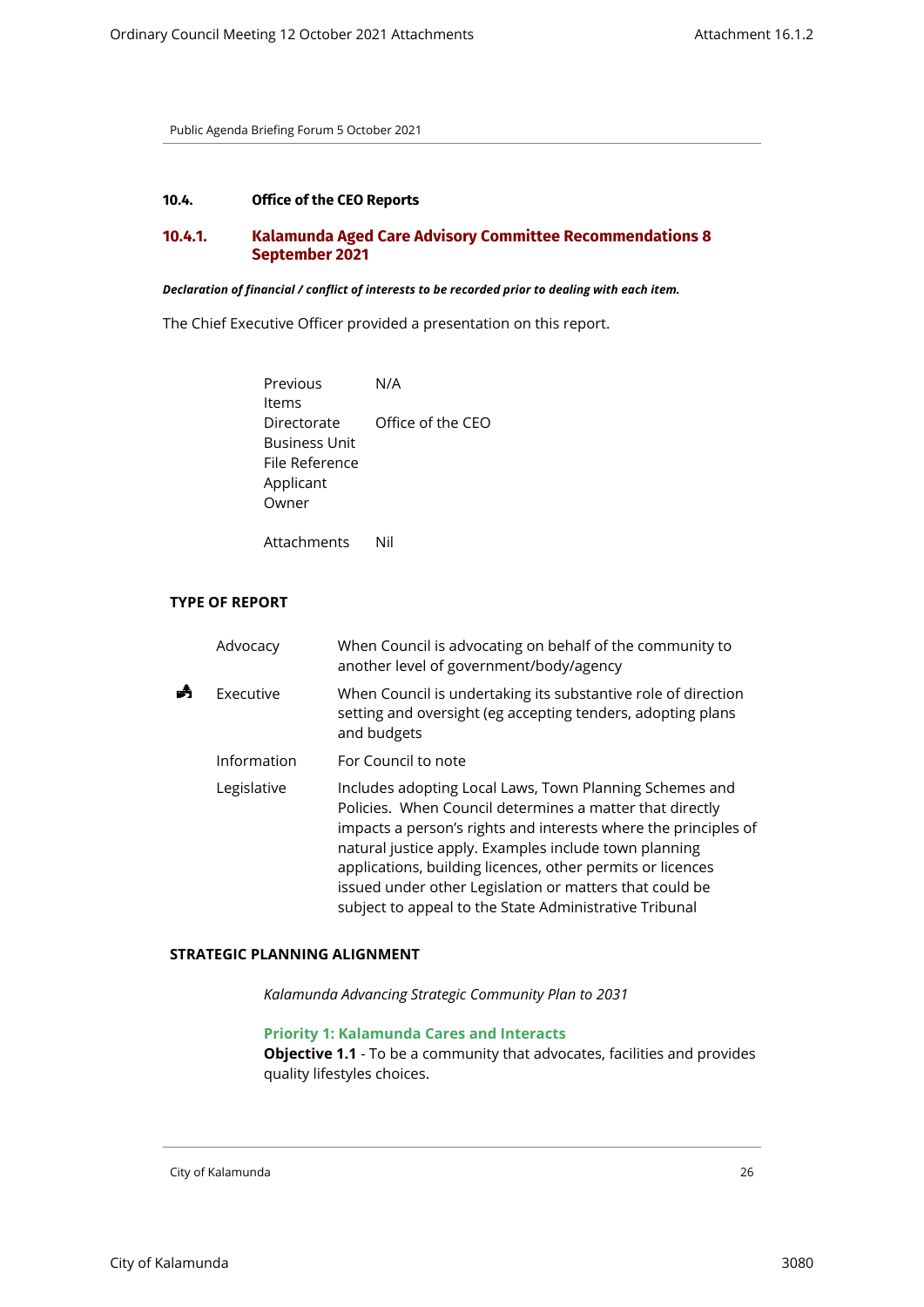*Strategy 1.1.1* -- Ensure the entire community has access to information, facilities and services. *Strategy 1.1.2* - Empower, support and engage all of the community.

#### **Priority 3: Kalamunda Develops**

**Objective 3.1** - To plan for sustainable population growth. *Strategy 3.1.1* - Plan for diverse and sustainable activity centres, housing, community facilities and industrial development to meet future growth, changing social, economic and environmental needs.

# **Priority 4: Kalamunda Leads**

**Objective 4.1** - To provide leadership through transparent governance. *Strategy 4.1.1* - Provide good governance.

# **EXECUTIVE SUMMARY**

- 1. To consider the recommendations of the Kalamunda Aged Care Advisory Committee (KACAC).
- 2. The KACAC held an ordinary meeting on the 8 September 2021. At this meeting several motions were passed which are now presented for Council consideration.
- 3. This report recommends Council notes the Kalamunda Aged Care Advisory Committee recommendations.

# **BACKGROUND**

- 4. Council established the Kalamunda Aged Care Advisory Committee in 2015 in response to the critical shortage of aged care beds in the City.
- 5. The purpose of the Aged Care Advisory Committee, as set out in the Terms of Reference, is to advise and make recommendations to Council on a range of strategic issues which affect the quality of life of the ageing population, their families and carers living in and visiting the City of Kalamunda.
- 6. To objectives of the KACAC are to:
	- 3.1 To promote and facilitate adequate access to Residential Aged Care accommodation in the City of Kalamunda.
	- 3.2 To monitor trends, issues and developments occurring at the local, state and national levels for the aged care sector.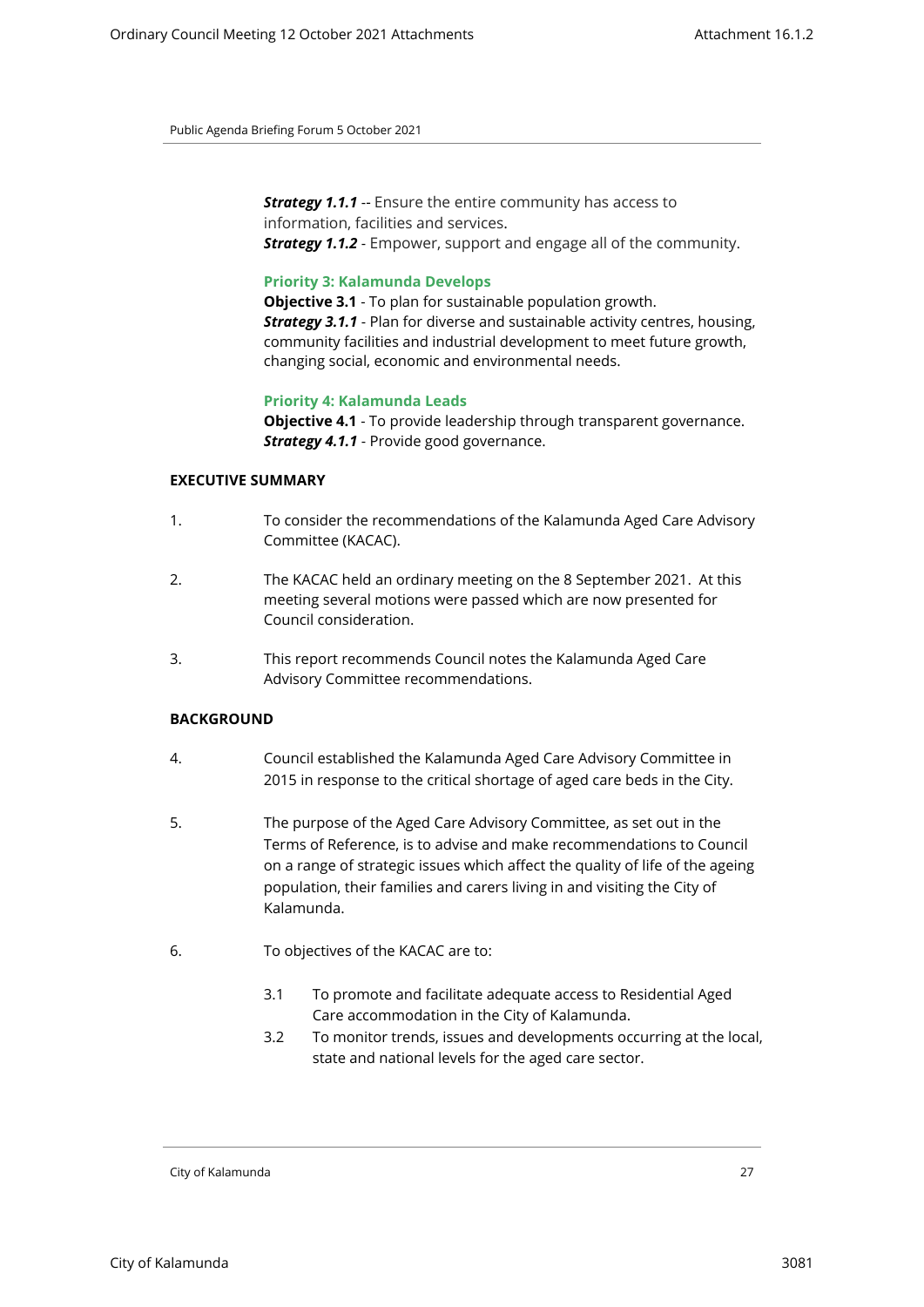- 3.3 To undertake ongoing research and analysis of the aged care sector to ensure the City is at the forefront of any development opportunities that may emerge.
- 3.4 To advocate and develop relationships with the aged care sector and identify opportunities for partnership ventures.
- 3.4 To consider and advise upon greater access to community based aged care facilities and support services
- 3.5 To investigate and promote regional approaches to aged care issues.

# **DETAILS AND ANALYSIS**

7. The Committee met on the 8 September 2021 and tabled a number of recommendations for Council consideration as follows.

# 8. **1. COMMITTEE RECOMMENDATION TO COUNCIL**

To form a randomised focus group of elderly residents to assess the City of Kalamunda Website by attempting to gain specific information, to check their ability to access and understand the system and the information gained.

Compare the result with the use of hard copy information and verbally delivered information. This would identify any information transfer issues, such as highlighted in the Royal Commission Report and, if significant issues are found, support a case for the provision of a Seniors/Aged Care Officer, readily available to provide guidance and assistance to Kalamunda senior citizens.

**Moved: Malcolm Roberts**

**Seconded: Bev Love**

**Vote: Carried**

# 9. **City's Response:**

The City advised the KACAC this request would require Council allocating resources to undertake this task. The City currently does not have funding or resources allocated to undertake such a task and the budget and business plans have been set for the 2021/22 financial year.

The City's website was reviewed two years ago, and the review involved targeted focus groups to provide input. The City's website is not due for further review.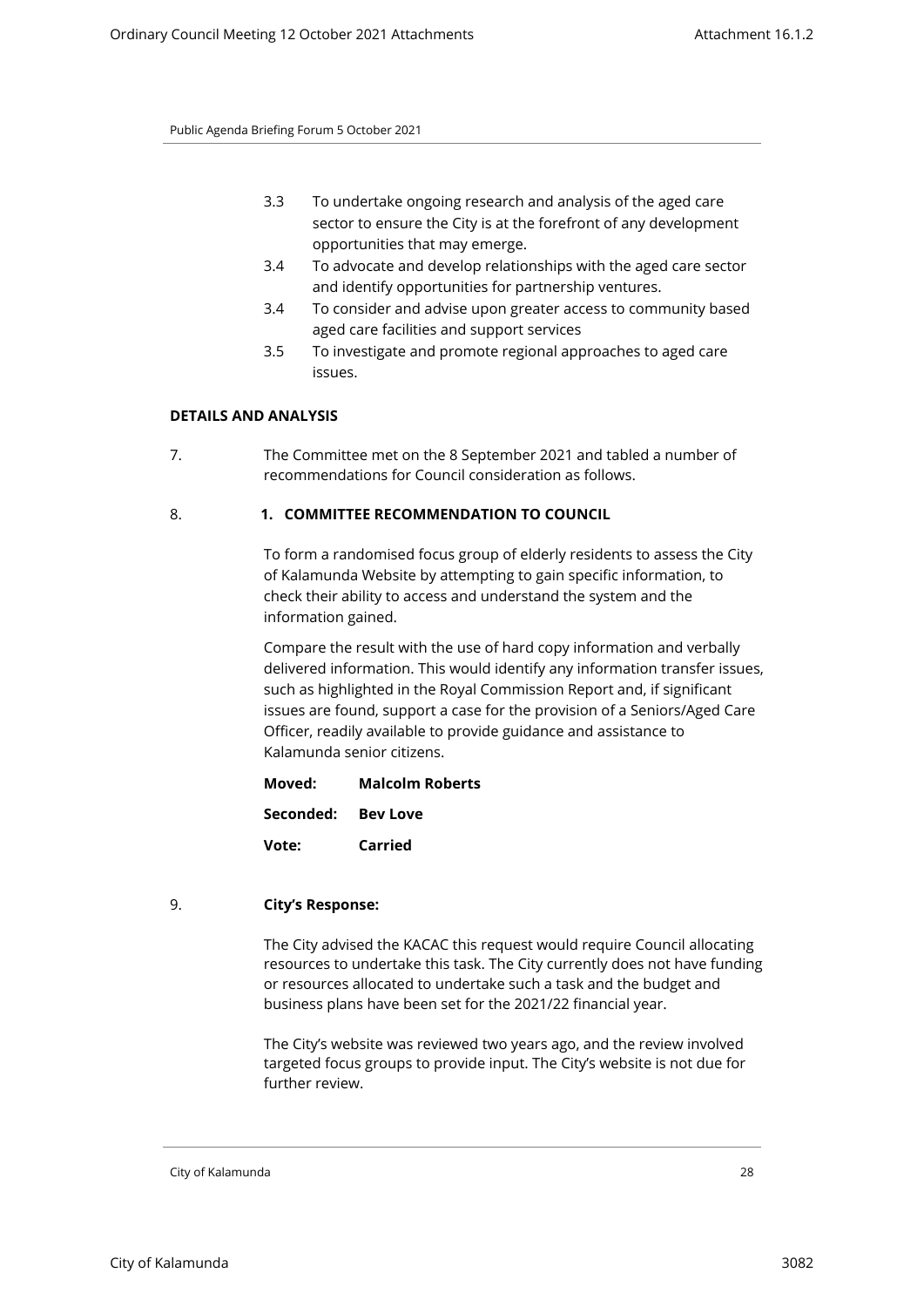Furthermore, it is not the City's role to provide guidance and support on Federal Government legislation. The *My Aged Care* website performs that task, and it would not be prudent for the City to attempt to interpret and give advice of this nature to seniors. Understanding the aged care system is not a role for local government, however the City does take on the role of referring its seniors to the appropriate agencies or relevant websites when calls for direction are made.

The City, therefore, acts as a connector for seniors wanting information about the aged care systems and will refer seniors to the appropriate services. This is a role that is considered beneficial and within the resourcing capacity of the City.

It should also be noted a review of Kalamunda website is an operational matter and outside the terms of reference of the Aged Care Advisory Committee.

# 10. **2. COMMITTEE RECOMMENDATION TO COUNCIL**

To recognise the Commonwealth Government Residential Aged Care Accommodation targets as the desired standard for The City, provide incentives to offset increased building costs in the Hills, and actively engage with governments and the aged care sector to promote and facilitate the development of appropriate residential aged care facilities in the City to assist in achieving these targets.

| Moved:             | <b>Malcolm Roberts</b> |
|--------------------|------------------------|
| Seconded: Bey Love |                        |
| Vote:              | Carried                |

#### 11. **City of Kalamunda Response to this recommendation is as follows:**

The City would not support setting targets for a matter that is outside the control of the City.

Setting targets would raise expectations in the community that may not be achievable by a local government. The risk could potentially be community criticism if targets were not achieved, given aged provision is not a local government responsibility.

- 12. When setting a target, it is standard operating procedure for the target to be SMART:
	- **Specific**
	- **Measurable**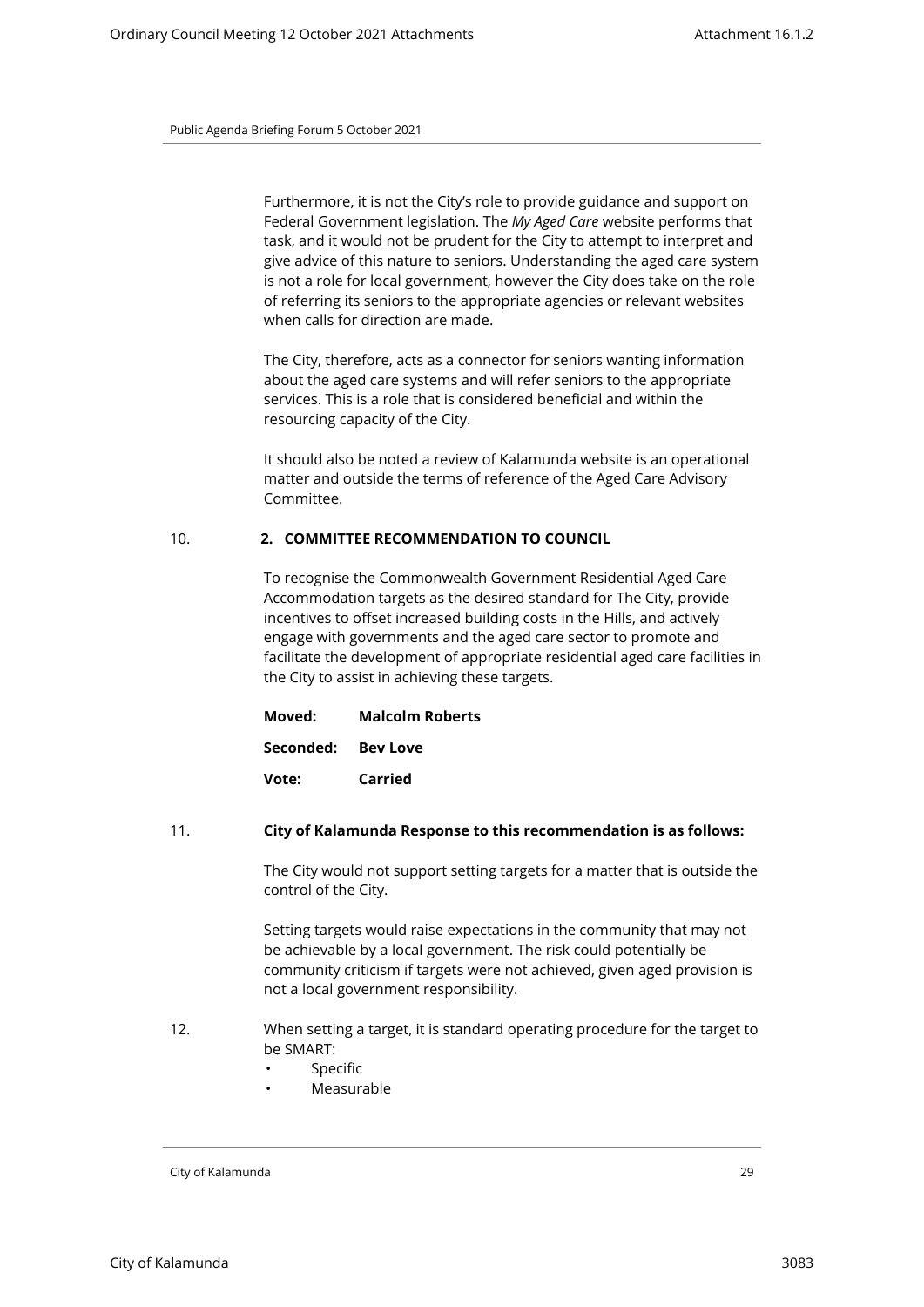- Achievable
- Realistic
- **Timely**

It would be impossible to set a SMART target for aged care accommodation when the City is reliant on other agencies such as the State and Federal Government, as well as the private and not for profit sectors, who deliver aged care accommodation.

- 13. The City has already provided incentives through the creation of land at Cambridge Reserve and Heidelberg Park for aged care purposes. The City has vigorously assessed and pursued other aged care sites opportunities and it is conclusive that the only cites to date that are suitable are the Cambridge Reserve and Heidelberg sites.
- 14. The City was not able to gain State Government support for a development in Wilkins Road after spending in the order of \$250,000 to assess this site. The City is still working with the State Government to secure a site in the new High Wycombe South station precinct.
- 15. The City will continue to pursue and advocate where possible to attract aged care providers.
- 16. In 2016 the Council adopted the Aged Care Accommodation Strategy 2016 containing the following recommendations in relation to the role the city should pursue in aged care.
	- a) should not directly undertake any retirement or aged care developments. The sector has become increasingly demanding in terms of regulation, cost efficiency pressures, operational requirements and market demands that both the retirement living and aged care sectors have become more demanding of their owner/operators;
	- b) encourage providers that will provide a 'hub and spoke' approach to aged care which means they will have one or more home bases within the Shire and be able to use these to provide home (community) care services and therefore encourage ageing in place; and
	- c) use government assets (including State Government land) to encourage retirement living and aged care developments (similar to the Carine Rise and Ridgewood Seniors Affordable Housing development examples); and
	- d) prioritise sites close to existing amenities (shops, public transport) which also helps to address the social isolation that some residents have with retirement villages that are suitable for a ground lease to a retirement/aged care operator.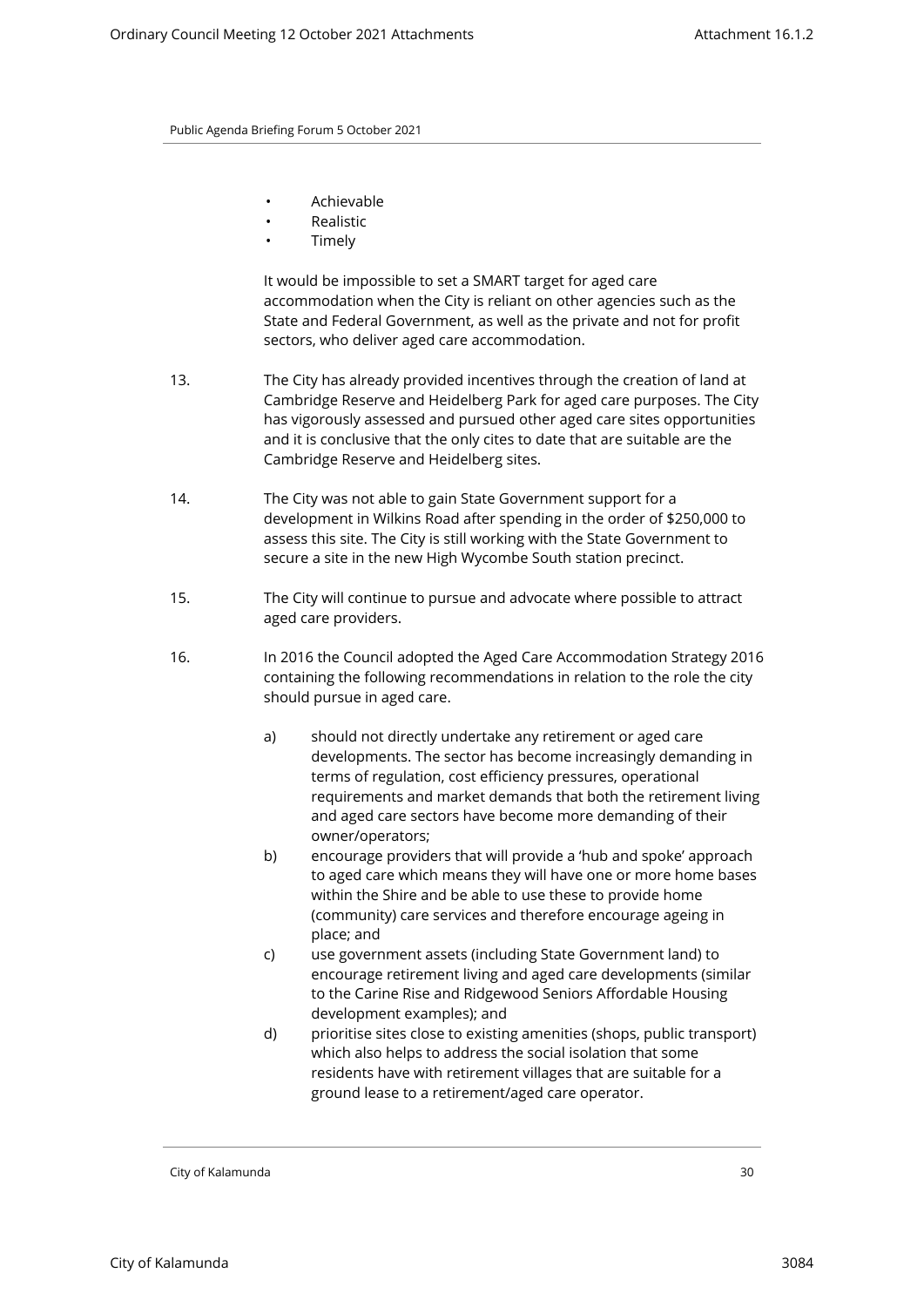17. The request from the KACAC is outside of the position adopted by Council and should not be supported.

# 18. **3. COMMITTEE RECOMMENDATION**

Seek KACAC advice on defining the role of a Seniors /Aged Care Officer, including in relation to aged care accommodation, and provide ongoing monitoring of local RACFs, provision of their services and Home Care Services in CoK, to ensure residents' needs are met at the prescribed standard.

| Moved     | <b>Malcolm Roberts</b> |
|-----------|------------------------|
| Seconded: |                        |
| Vote:     | <b>LAPSED</b>          |

19. The CEO advised regarding this motion that the City has already defined its role for its community development officer – inclusive communities. The current role of the City is to connect seniors to the appropriate services that have expertise to assist seniors.

> KACAC could provide a submission to the CEO for consideration and assessment of such a role, and if determine to have merit the CEO would place a proposal to the Council to fund such a position in future budget years. This motion again is operational in nature and outside the of the scope of the aged care committee.

20. The recommendation was not supported and lapsed.

# **APPLICABLE LAW**

21. Sections 5.8, 5.9 and 5.10 of the *Local Government Act 1995*.

# **APPLICABLE POLICY**

22. Nil.

# **STAKEHOLDER ENGAGEMENT**

23. Nil.

# **FINANCIAL CONSIDERATIONS**

24. The request from the KACAC would require additional funding for an officer and redevelopment the city's website.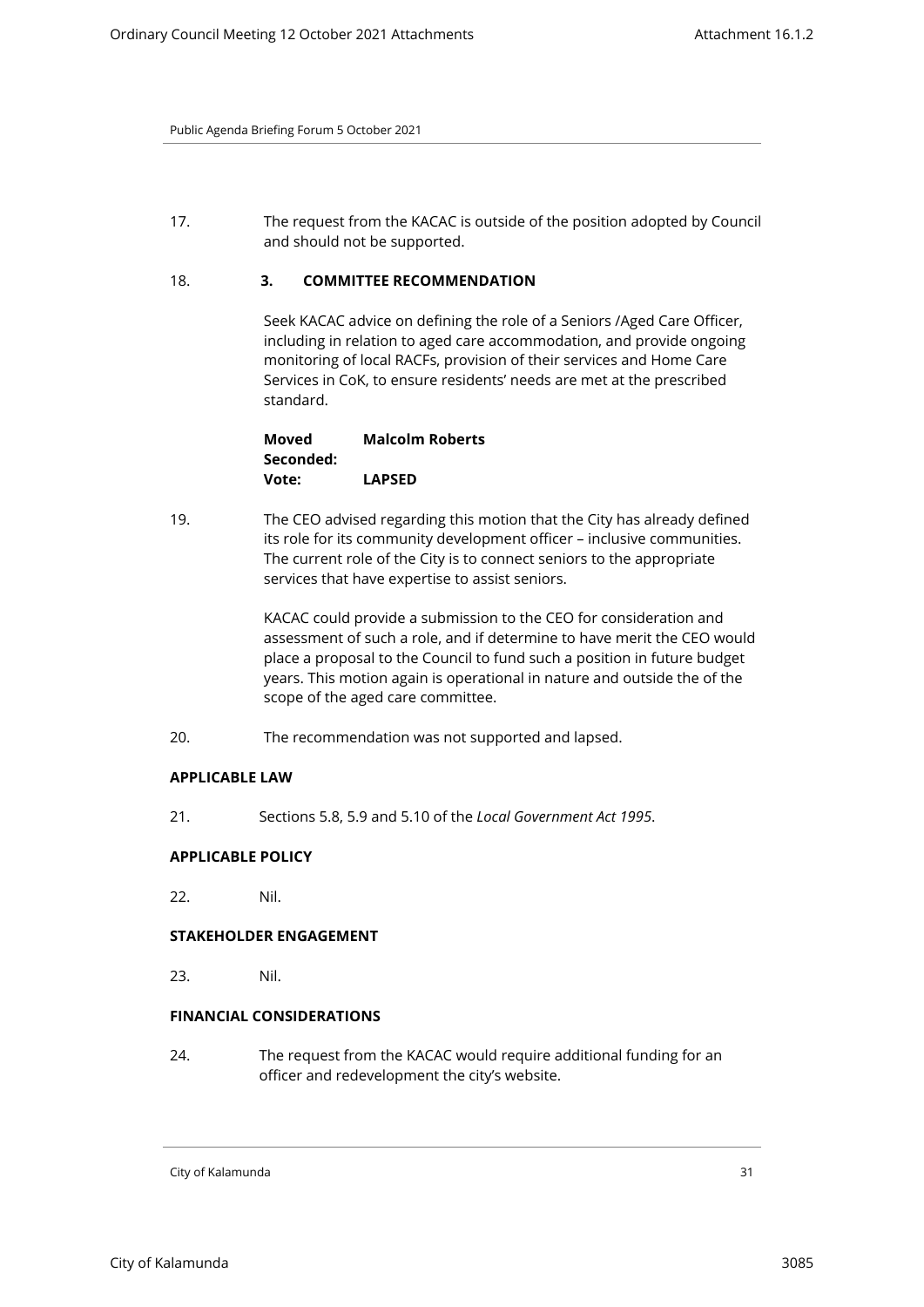A budget would be required in the order of \$100,000 to \$120,000.

#### **SUSTAINABILITY**

25. Nil.

#### **RISK MANAGEMENT**

26. **Risk**: Expanding the role of the city in operational matters regarding aged care provision will require additional resource with knowledge and expertise in the Federal Government aged care systems

| Consequence                                                      | Likelihood | Rating |  |
|------------------------------------------------------------------|------------|--------|--|
| Moderate                                                         | Possible   | Medium |  |
| <b>Action/Strategy</b>                                           |            |        |  |
| Council should not support the requests being made by the KACAC. |            |        |  |
|                                                                  |            |        |  |

# **CONCLUSION**

- 27. In bringing forward recommendations that do not align with the Terms of Reference, as well as operational recommendations, this indicates Kalamunda Aged Care Advisory Committee it has moved away from its role.
- 28. It is therefore reasonable to conclude the Committee may have exhausted its usefulness regarding its key purpose.

#### **Voting Requirements: Simple Majority**

# **RECOMMENDATION**

That Council NOTE the recommendations from the Kalamunda Aged Care Advisory Committee an take no further action.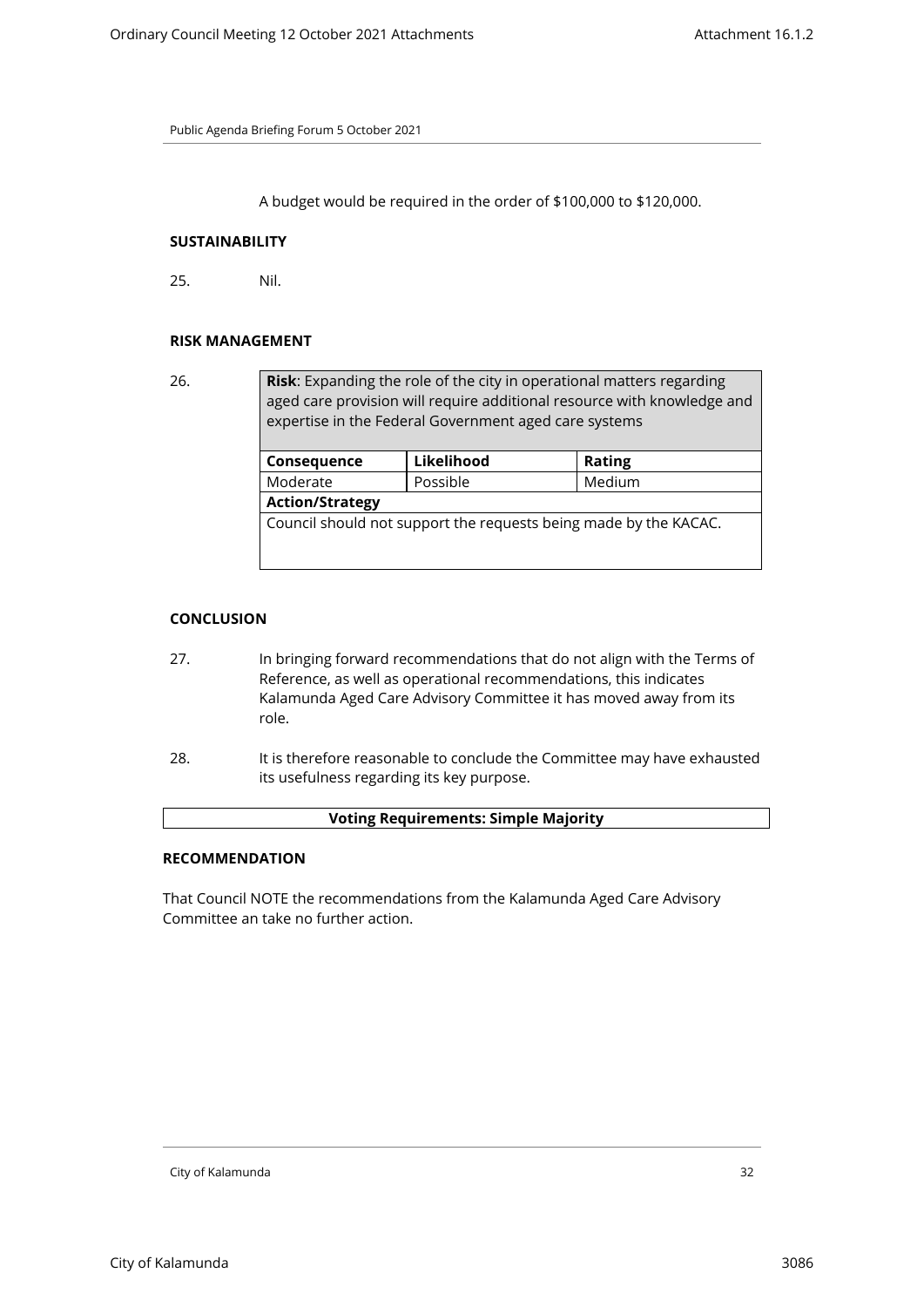# <span id="page-32-0"></span>**10.4.2. Committee Terms of Reference Review 2021/23**

#### *Declaration of financial / conflict of interests to be recorded prior to dealing with each item.*

The Chief Executive Officer provided a presentation on this report.

Various comments were provided by Council.

|   | Previous<br>Items                                                           | OCM August 2019                                                                                                                                                                                                                                                                                                                                                                                                                                                                                                                         |
|---|-----------------------------------------------------------------------------|-----------------------------------------------------------------------------------------------------------------------------------------------------------------------------------------------------------------------------------------------------------------------------------------------------------------------------------------------------------------------------------------------------------------------------------------------------------------------------------------------------------------------------------------|
|   | Directorate<br><b>Business Unit</b><br>File Reference<br>Applicant<br>Owner | <b>Chief Executive Officer</b><br>Governance                                                                                                                                                                                                                                                                                                                                                                                                                                                                                            |
|   | Attachments<br><b>TYPE OF REPORT</b>                                        | 1.<br>Bush Fire Advisory Committee [10.4.2.1 - 6 pages]<br>2.<br>Community Safety & Crime Prevention Advisory<br>Committee [10.4.2.2 - 5 pages]<br>3.<br>Disability & Carers Advisory Committee [10.4.2.3 - 5<br>pages]<br>4.<br>Kalamunda Arts Advisory Committee [10.4.2.4 - 5<br>pages]<br>5.<br>Kalamunda Environmental and Sustainability<br>Advisory Committee [10.4.2.5 - 6 pages]<br>6.<br>Kalamunda Tourism Advisory Committee [10.4.2.6 -<br>6 pages]<br>7.<br>Strategic Sport & Recreation Committee [10.4.2.7 - 5<br>pages] |
|   | Advocacy                                                                    | When Council is advocating on behalf of the community to<br>another level of government/body/agency                                                                                                                                                                                                                                                                                                                                                                                                                                     |
| m | Executive                                                                   | When Council is undertaking its substantive role of direction<br>setting and oversight (eg accepting tenders, adopting plans<br>and budgets                                                                                                                                                                                                                                                                                                                                                                                             |
|   | Information                                                                 | For Council to note                                                                                                                                                                                                                                                                                                                                                                                                                                                                                                                     |
|   | Legislative                                                                 | Includes adopting Local Laws, Town Planning Schemes and<br>Policies. When Council determines a matter that directly<br>impacts a person's rights and interests where the principles of<br>natural justice apply. Examples include town planning<br>applications, building licences, other permits or licences<br>issued under other Legislation or matters that could be<br>subject to appeal to the State Administrative Tribunal                                                                                                      |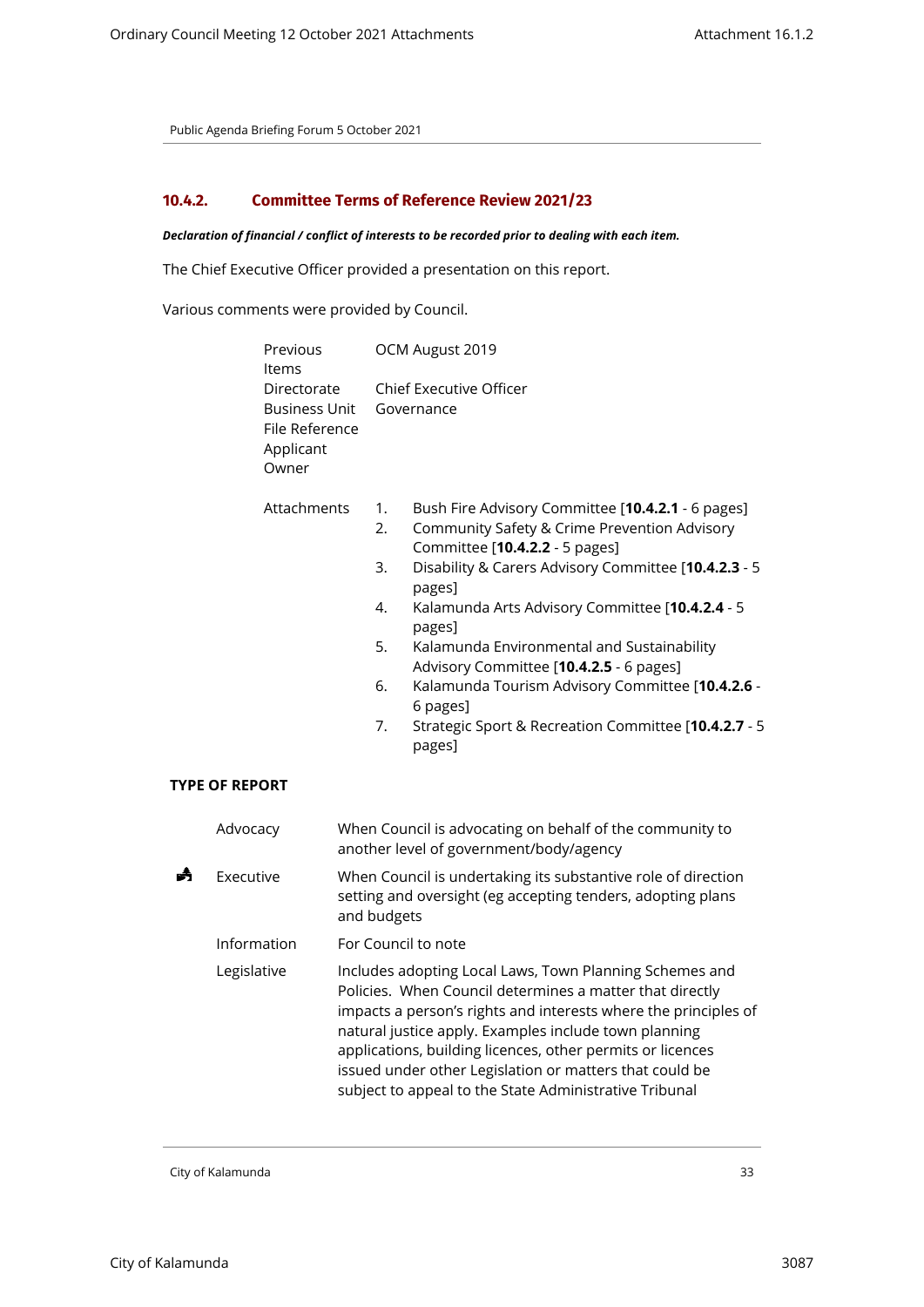#### **STRATEGIC PLANNING ALIGNMENT**

*Kalamunda Advancing Strategic Community Plan to 2031*

Priority 4: Kalamunda Leads Objective 4.1 - To provide leadership through transparent governance. Strategy 4.1.1 - Provide good governance

# **EXECUTIVE SUMMARY**

- 1. The purpose of this report is for Council to review the Terms of Reference of Advisory and Management Committees and to make recommendations about changes.
- 2. Council has the ability under the *Local Government Act 1995* to establish Advisory Committees to assist in the provision of advice on various matters. It is good practice to review the Terms of Reference to ensure advisory committees are relevant before Council is required to nominate members to the committees.
- 3. The City has undertaken a full review of all existing Advisory Committees and updated aspects no longer relevant, aligned all Terms of Reference under a standard template.
- 4. This report recommends Council adopt the revised Membership and Terms of Reference for Advisory and Management Committees for the period November 2021 to October 2023, note that the Kalamunda Economic Development Advisory Committee is to remain in place unchanged until 2023, abolish the Kalamunda Aged Care Advisory Committee and expand the function of the Kalamunda Environmental Advisory Committee to become the Kalamunda Environmental & Sustainability Advisory Committee.

# **BACKGROUND**

5. Every two years, in line with the local government election cycle, the City undertakes a review of all Advisory Committees.

This review ensures the Committees:

- a) remain relevant,
- b) are aligned with the direction and requirements of the Council,
- c) have current and applicable terms of reference
- d) enables a refreshing of Membership; and
- e) Reassesses the need for a committee to continue.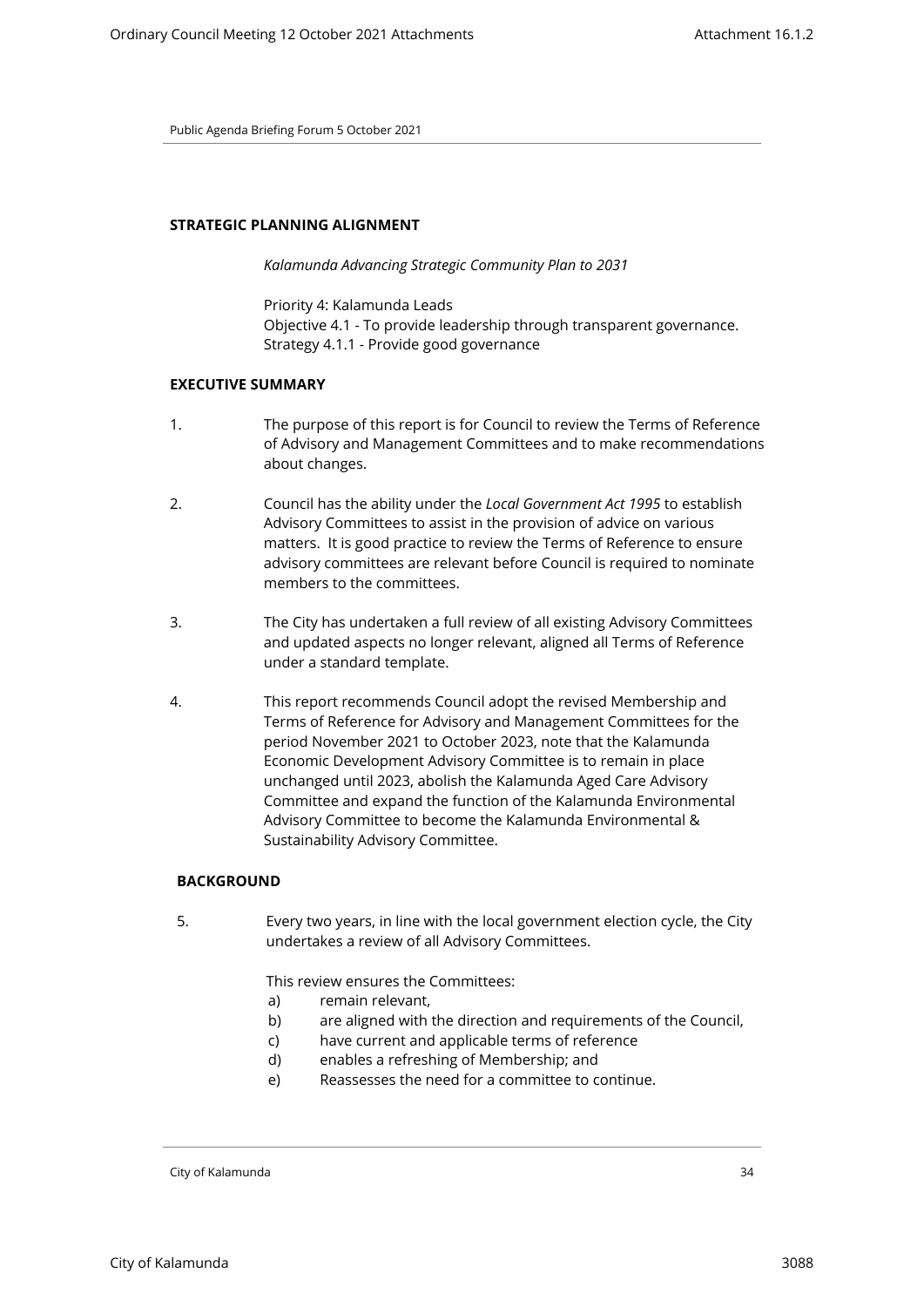6. The purpose of biennial review of committees of Council is to ensure the committees are providing efficacy, are relevant and are operating efficiently. Over time advisory committees will exhaust their purpose or may no longer be aligned with Council's strategic objectives. The review provides an opportunity to refresh and reset direction where required to ensure alignment with new or emerging strategic objective is being derived from the committees.

# **DETAILS**

- 7. The review of all advisory committees was undertaken by the City of Kalamunda supporting each of the committees and a presentation provided to elected members at their strategic retreat in March 2021.
- 8. All Terms of Reference have been aligned to the Strategic Community Plan 2031 to ensure greater consistency across the operations of all advisory committees.
- 9. Key changes to Committees outlined in this report relate to the Kalamunda Aged Care Advisory Committee and the Kalamunda Environmental Advisory Committee.
- 10. All other committees have no significant changes to the objectives as they are still relevant to the objectives of the Council, other than refreshing the terms of reference to ensure greater alignment to City goals and to identify greater efficiencies in the operation of committees.
- 11. One area of improved efficiency relates to the membership of all committees. The City is recommending that all committees are supported by one Councillor and one deputy Councillor. This approach will alleviate the intense demand being placed upon Councillor's time, to not only undertake their councillor meeting role, but to effectively support all 9 advisory committees plus another 6 external committees.
- 12. **Key Changes Recommended to Advisory Committees** The following is a summary of key changes being made to each of Council's established advisory committees.
- 13. **Kalamunda Aged Care Advisory Committee (KACAC)** The KACAC was established in 2015 and its purpose was to support the City to promote and advocate for more land to facilitate the development of additional aged care facilities. Since that time City has made progress and finalised the examining of land assets across the City suitable for aged care for aged car development.

These included: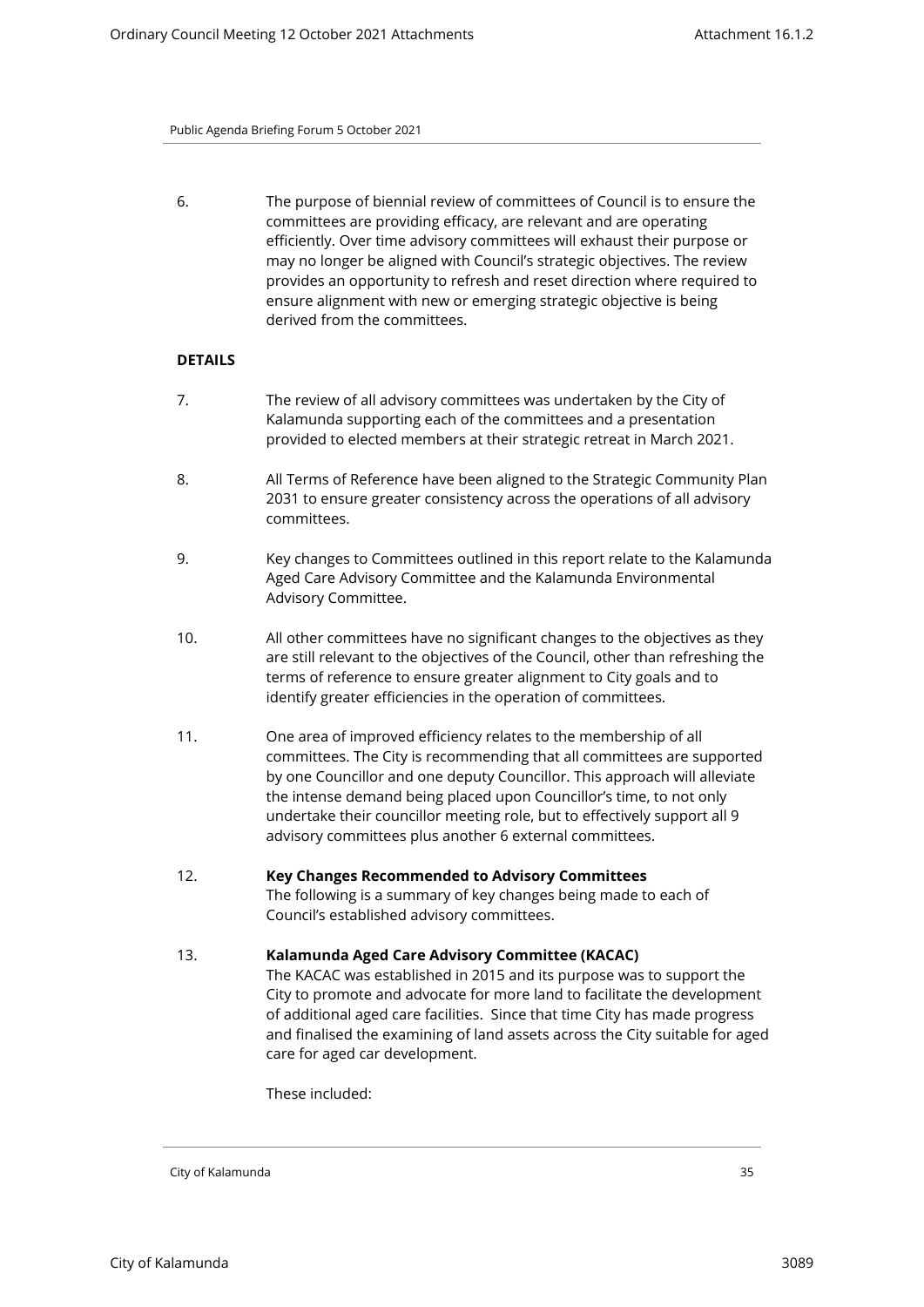- Wilkins Road
- Gavor Road
- Valencia , Carmel
- Karingal Green
- Cambridge Reserve and
- Heidelberg Park.

# Of these sites:

- Karingal Green has now been constructed offering 160 beds. Wilkins Road site has been abandoned due to lack of State Government support.
- Valencia, Carmel is currently at construction stage offering additional 80 beds.
- Gavor Road proposal is in early stages of planning and expected to yield around 100 beds.
- Cambridge Reserve and Heidelberg Park are in the land transfer stages both expected to yield 100 beds each.

The City is of the view the work in aged care development land identification is complete as no more suitable sites exist and that the KACAC no longer has a sustainable role. The City is recommending the KACAC be abolished so resources can be redirected to new initiatives being pursued.

# 14. **Kalamunda Environmental Advisory Committee (KEAC)**

The KEAC was established primarily to assist Council with improving environmental policy and practice. It has been effective in either development or review of key strategies namely:

- Local Environmental Strategy
- Urban Forest Strategy
- Local Biodiversity Strategy
- Environmental Land Use Planning Strategy
- 15. Council recently committed to address the issues of sustainability and climate change and its impact upon its Community through both declaring that there is a Climate Emergency and commitment to the WALGA Climate Change Policy Statement. There will be a significant amount of work to be undertaken in the coming years to develop comprehensive strategies, policies, plans, and actions addressing this issue. The matter is not solely confined to impacts upon the environment but moreover the issue of an agreed common understanding of "Sustainability".
- 16. It is proposed a new committee is formed Kalamunda Environmental and Sustainability Advisory Committee (KESAC) which builds on the foundations set in KEAC but expands its to more closely align with the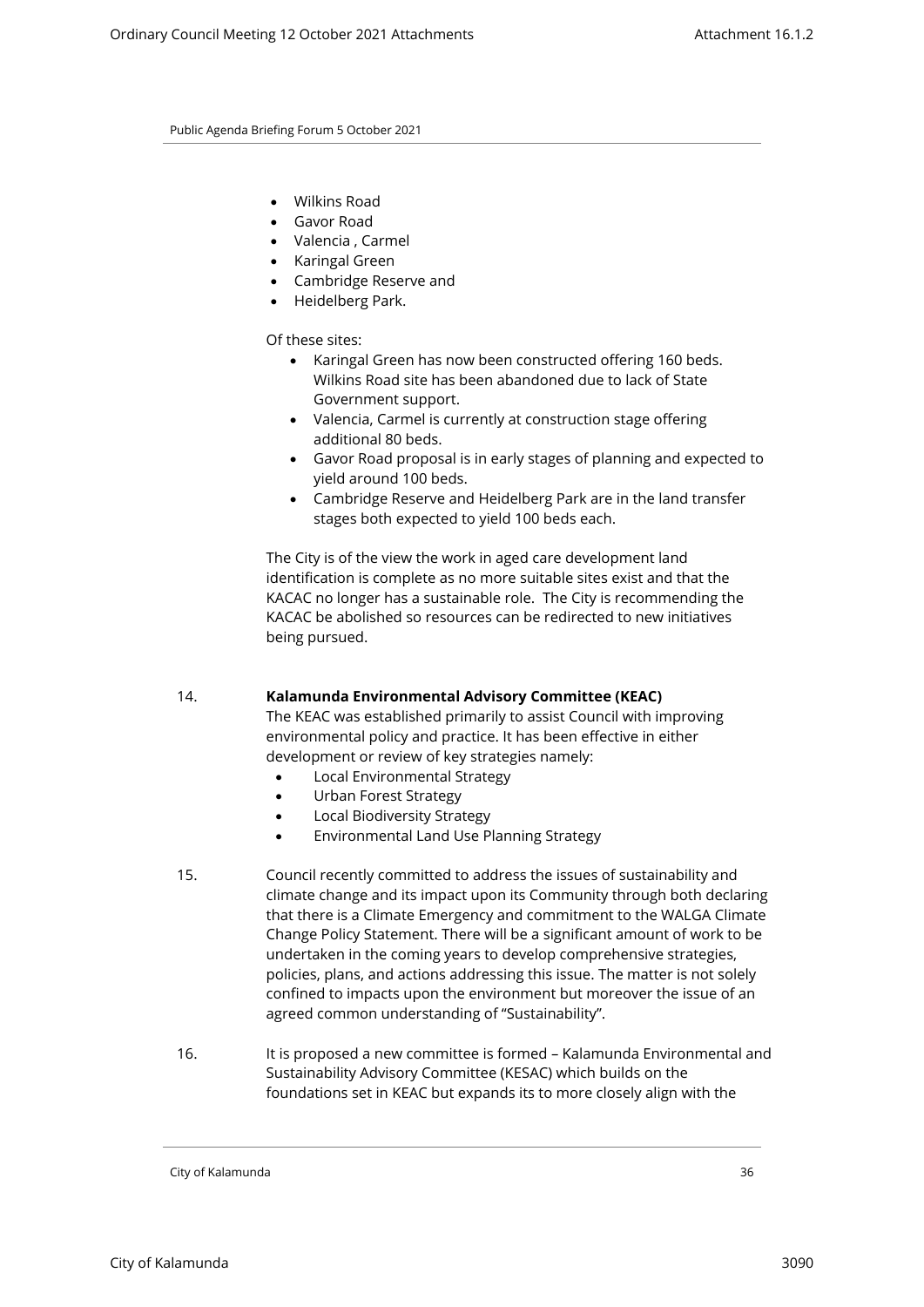strategies and goals of the Council regarding strengthening sustainability and addressing climate change.

- 17. It is foreseen expansion of the role will be of greater value and necessary in dealing with the climate change emergency priority as resolved by Council in May 2021.
- 18. It is also viewed the expanded role will attract members within the committee who have expertise in climate change and sustainability to give greater diversity to the committee.
- 19. This committee is proposed to have four community members, a professional subject expert on climate change who may or may not be a resident of the District.

# 20. **Bush Fire Advisory Committee**

No changes are proposed to the Bushfire Advisory Committee.

# 21. **Community Safety & Crime Prevention Advisory Committee**

A review of Councillor and community member attendance at the Community Safety and Crime Prevention Committee (CSCPAC) indicates that there is only a need for one Councillors and four community representatives to be appointed to CSCPAC. In this context, the Terms of Reference have been brought in line with other committees.

# 22. **Kalamunda Arts Advisory Committee**

A review of Councillor and community member attendance at (KAAC) indicates that there is only a need for one Councillor, and four to six community representatives to be appointed to KAAC. In this context, the Terms of reference have been brought in line with other committees.

# 23. **Kalamunda Tourism Advisory Committee**

A review of Councillor and community member attendance at (KTAC) indicates that there is only a need for one Councillor, three tourism operators within the City of Kalamunda, and three community members with experience within the Tourism field. The Terms of reference have been brought in line with other committees.

# 24. **Kalamunda Economic Development Advisory Committee (KEDAC)**

It is proposed that the KEDAC is the only committee that is not advertised for new members. The reason being the KEDAC was only formed in late 2020, its members have served less than a year and this report recommends Council maintains the current membership base and the existing terms of reference for the next two years. No changes are required to its Terms of Reference.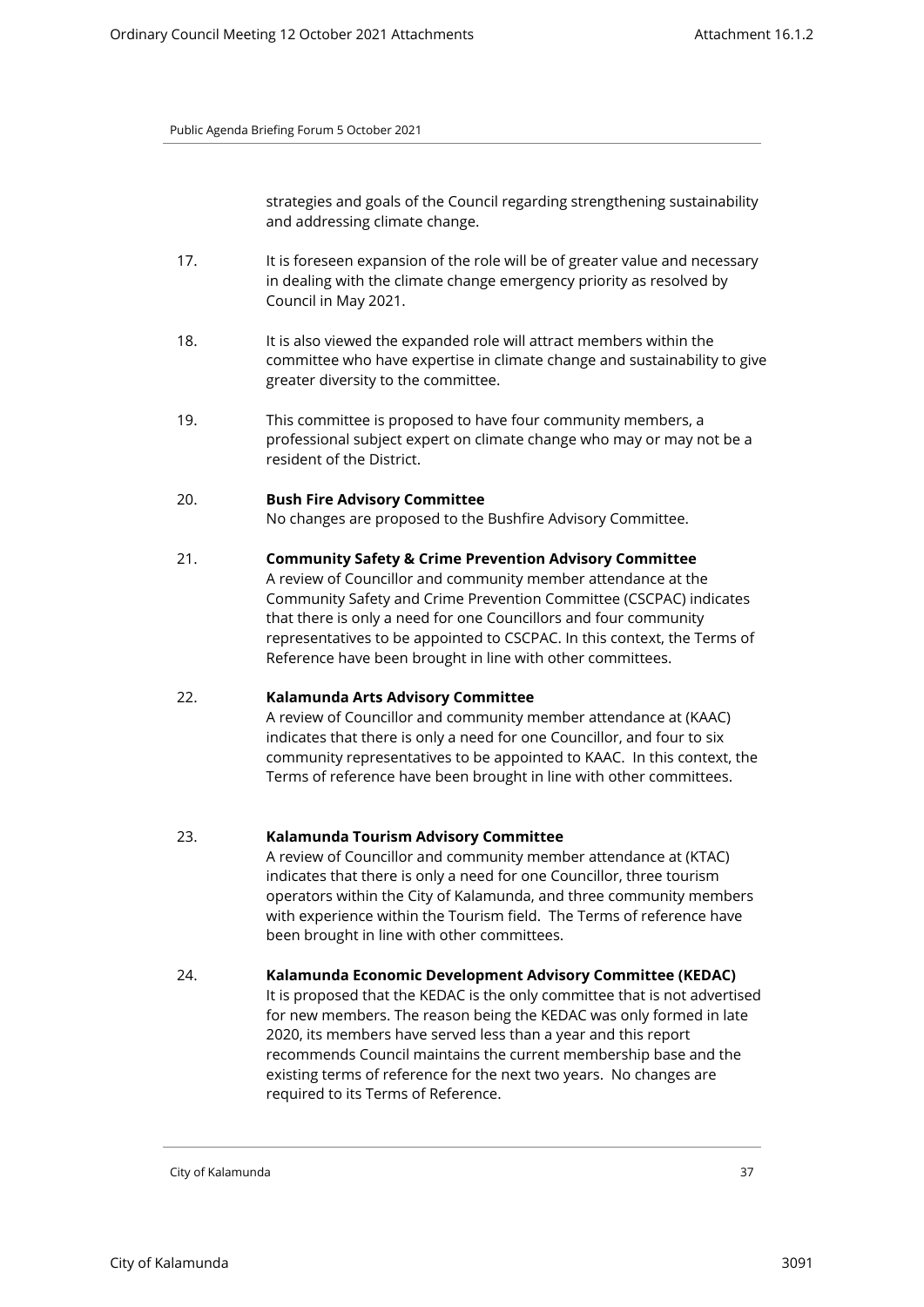| 25. | <b>Disability and Carers Advisory Committee</b>                          |
|-----|--------------------------------------------------------------------------|
|     | No changes are proposed to the Disability and Carers Advisory Committee. |

26. **Strategic Sport & Recreation Committee** No changes are proposed to the Strategic Sport & Recreation Committee.

# **APPLICABLE LAW**

27. Section 5.8 of the Local Government Act 1995 – Establishment of Committees.

> Section 5.9 (2) (c) of the Local Government Act 1995 – Types of Committees.

Section 5.11 (2) (d) of the Local Government Act 1995 – Tenure of Committee Membership.

# **APPLICABLE POLICY**

28. The Council does not have a policy position for advisory committees.

# **STAKEHOLDER ENGAGEMENT**

- 29. Public consultation is not required for the review of the Management and Terms of Reference of Advisory Committees.
- 30. Once Council has approved the establishment of the Committee and Terms of Reference, nominations from appropriate community representatives for appointment to the Committee will be sought through a public advertising process.

# **FINANCIAL CONSIDERATIONS**

31. The cost to administrate an advisory committee is in the order of \$5,000 to \$6,000 per annum based on four meetings a year. This can vary depending on requirement of the committee.

| Meeting agenda preparation            | 4 hours/meeting       | 400.00<br>\$ |
|---------------------------------------|-----------------------|--------------|
| Briefing Papers prepared and research | 16 hrs/meeting        | \$1,600.00   |
| Meeting attendance x 2-3 staff        | 2 hours/meeting       | \$1,000.00   |
| <b>Minutes</b>                        | 3 hours/meeting       | 300.00<br>\$ |
| Senior Officers review and signoff    | 3 hours/meeting       | 600.00<br>\$ |
| Ongoing Liaison                       | 4 hours/meeting       | 400.00<br>\$ |
| Reporting to Council                  | 4 hours/meeting       | 800.00<br>\$ |
|                                       | <b>Total estimate</b> | \$5,100.00   |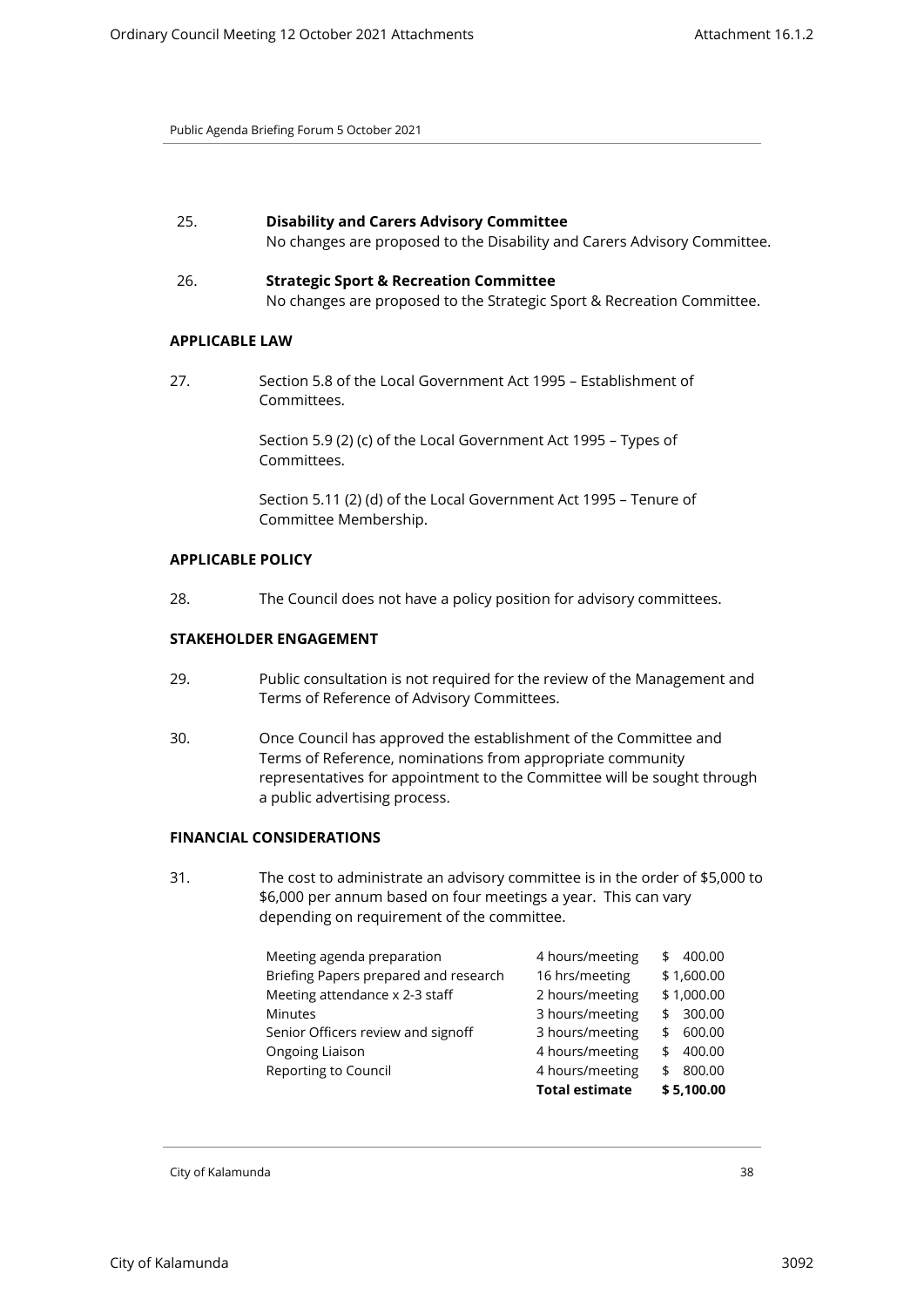32. The City has 9 advisory committees and 6 external committees to resource which in total cost the City \$70,000 to \$80,000. a year of staff time to resource.

#### **SUSTAINABILITY**

33. Advisory committees provide a focussed pathway for engaging community leaders on specific topics to provide greater transparency and broader community views.

#### **RISK MANAGEMENT**

Risk: Advisory Committees become irrelevant and become a cost to the City rather than a benefit.

| Likelihood                                                        | Consequence                                                         | <b>Rating</b> |  |
|-------------------------------------------------------------------|---------------------------------------------------------------------|---------------|--|
| Unlikely                                                          | Moderate                                                            | Low           |  |
| <b>Action/Strategy</b>                                            |                                                                     |               |  |
| By regularly reviewing the terms of reference and the efficacy of |                                                                     |               |  |
|                                                                   | advisory committees the City will not incur a cost without benefit. |               |  |
|                                                                   |                                                                     |               |  |

| 35. | Risk: Committee goals do not align with Council's objectives and |                                                                        |               |  |  |  |
|-----|------------------------------------------------------------------|------------------------------------------------------------------------|---------------|--|--|--|
|     | strategies.                                                      |                                                                        |               |  |  |  |
|     | Likelihood                                                       | Consequence                                                            | <b>Rating</b> |  |  |  |
|     | Possible                                                         | Moderate                                                               | Medium        |  |  |  |
|     |                                                                  | <b>Action/Strategy</b>                                                 |               |  |  |  |
|     |                                                                  | Provide guidance to the Chair and at the first meeting communicate the |               |  |  |  |
|     |                                                                  | City's strategic plan and objectives to ensure the Committee           |               |  |  |  |
|     |                                                                  | understands its role and works within its Terms of Reference.          |               |  |  |  |

# **CONCLUSION**

- 36. Every two years in line with Council election the City undertakes a review of the efficacy of its advisory committees and the relevance of the terms of reference for each committee. It is important to do so to ensure the advisory committees are refreshed and are adding value to the Council in terms of the advice and support the Council requires.
- 37. Upon endorsement by Council of all the Terms of Reference and the establishment of all Committees, advertisements seeking nominations from the community for appointment to the various committees will be placed in the local newspapers and other medians. Following the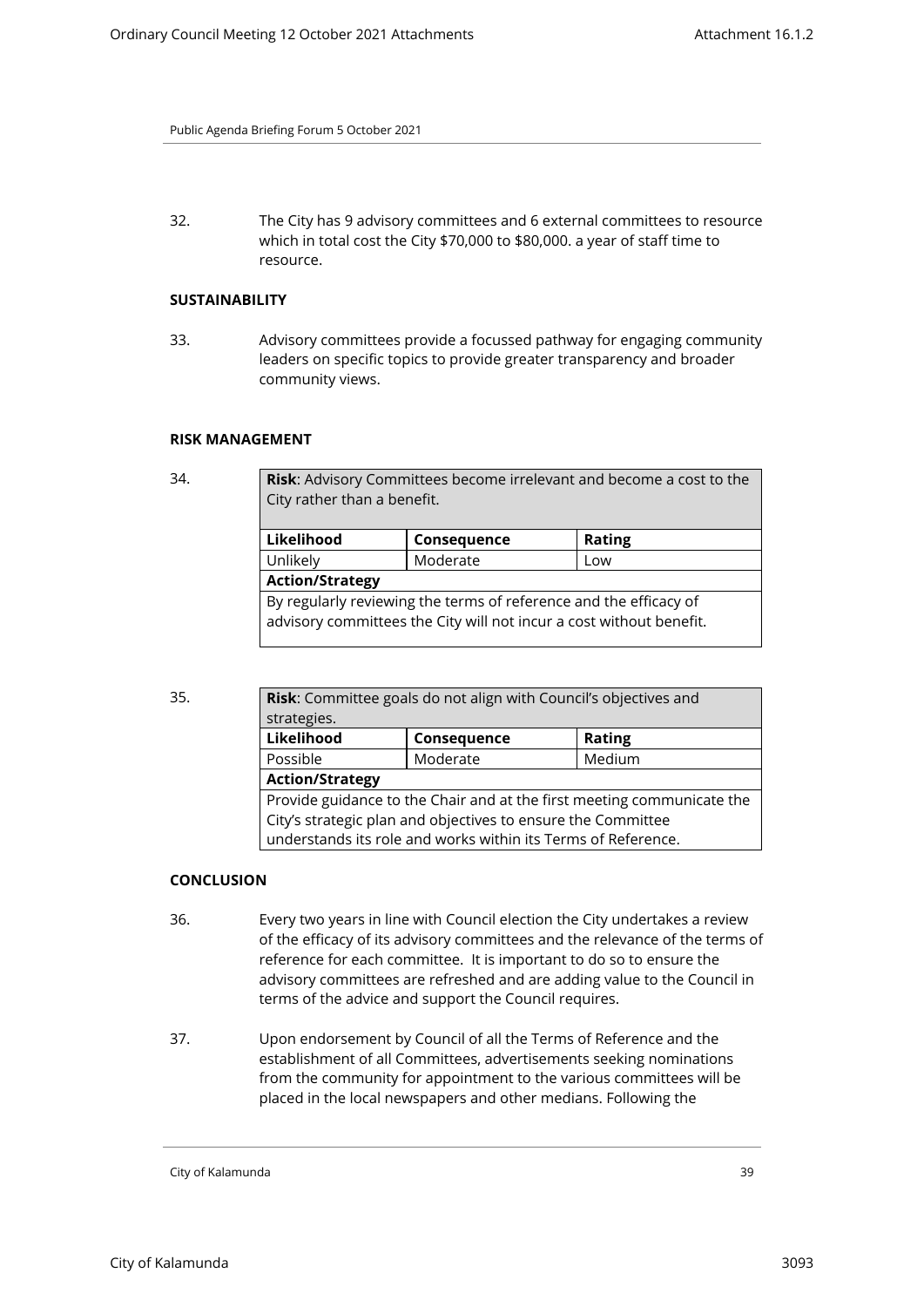advertising process, a report will be bought to Council to formalise the appointments in November 2021.

# **Voting Requirements: Simple Majority**

# **RECOMMENDATION**

That Council:

- 1. ABOLISH the Kalamunda Aged Care Advisory Committee.
- 2. ABOLISH the Kalamunda Environmental Advisory Committee.
- 3. CREATE the Kalamunda Environmental and Sustainability Advisory Committee.
- 4. ADOPT the reviewed Terms of Reference for the following Committees as outlined in Attachment 1:
	- Bushfire Advisory Committee
	- Community Safety & Crime Prevention Advisory Committee
	- Kalamunda Arts Advisory Committee
	- Kalamunda Environmental & Sustainability Committee
	- Kalamunda Tourism Advisory Committee
	- Disability and Carers Advisory Committee
	- Strategic Sport & Recreation Committee
- 5. NOTE there are no changes being proposed to the Kalamunda Economic Development Advisory Committee and the Terms of reference will be reviewed in 2023.
- 6. REQUEST the Chief Executive Officer to advertise all positions for all committees for 30 days with the exception of the Kalamunda Economic Development Advisory Committee.
- 7. PROVIDE a report to Council recommending new appointments to all advisory committees for the period November 2021 to October 2023.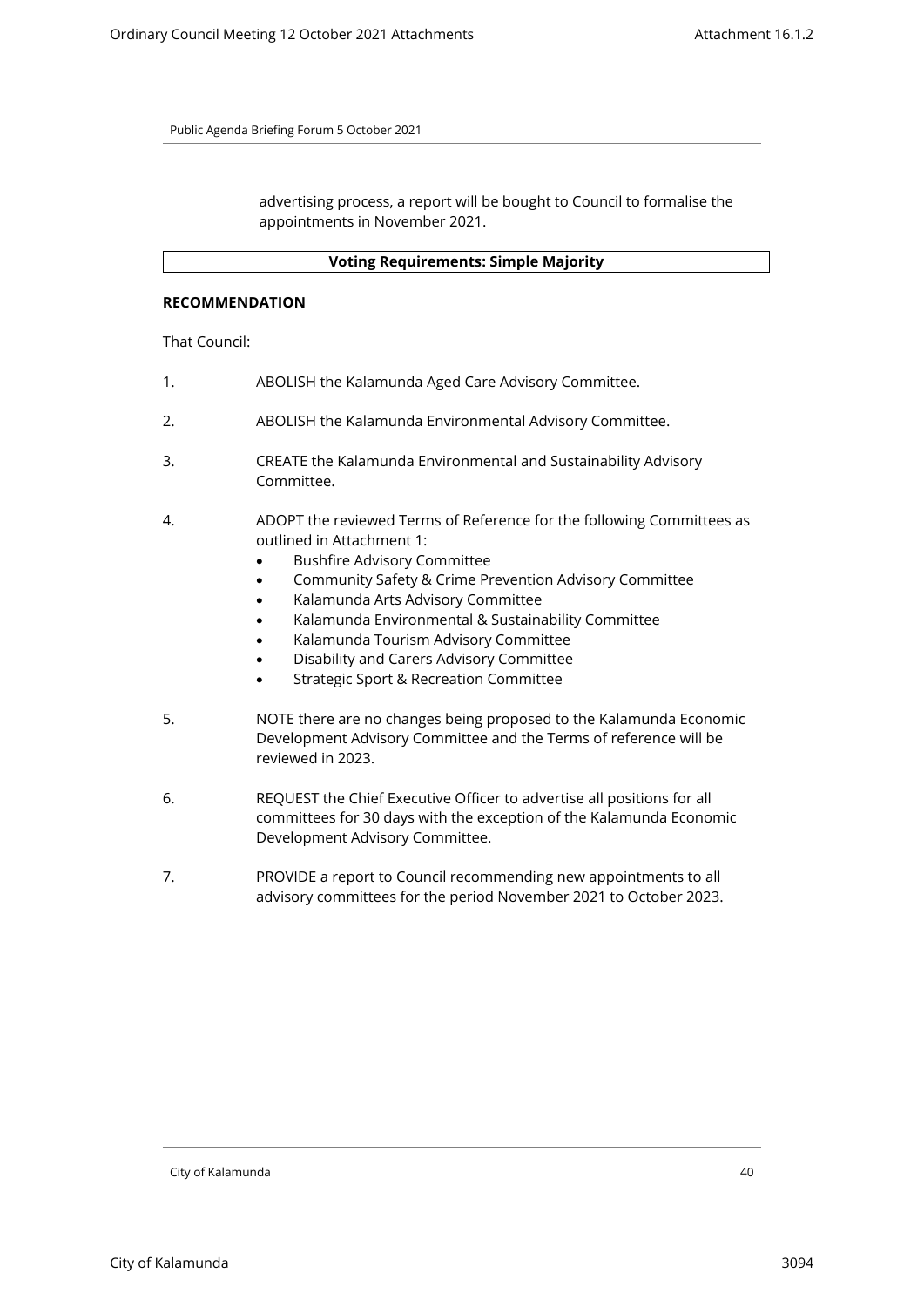# <span id="page-40-0"></span>**10.4.3. Jorgensen Park Overflow Car-park Community Consultation**

#### *Declaration of financial / conflict of interests to be recorded prior to dealing with each item.*

The Manager Customer & Public Relations provided a presentation on this report.

Mr Russell Thomm provided a deputation and spoke against the recommendation.

Council sought clarification on matters raised within the deputation and in particular the investigation of other options for parking.

| Previous             |                         |
|----------------------|-------------------------|
| Items                |                         |
| Directorate          | Office of CEO           |
| <b>Business Unit</b> | <b>Public Relations</b> |
| File Reference       |                         |
| Applicant            |                         |
| Owner                |                         |
|                      |                         |

Attachments Nil

# **TYPE OF REPORT**

|   | Advocacy    | When Council is advocating on behalf of the community to<br>another level of government/body/agency                                                                                                                                                                                                                                                                                                                                |
|---|-------------|------------------------------------------------------------------------------------------------------------------------------------------------------------------------------------------------------------------------------------------------------------------------------------------------------------------------------------------------------------------------------------------------------------------------------------|
| ◢ | Executive   | When Council is undertaking its substantive role of direction<br>setting and oversight (eg accepting tenders, adopting plans<br>and budgets                                                                                                                                                                                                                                                                                        |
|   | Information | For Council to note                                                                                                                                                                                                                                                                                                                                                                                                                |
|   | Legislative | Includes adopting Local Laws, Town Planning Schemes and<br>Policies. When Council determines a matter that directly<br>impacts a person's rights and interests where the principles of<br>natural justice apply. Examples include town planning<br>applications, building licences, other permits or licences<br>issued under other Legislation or matters that could be<br>subject to appeal to the State Administrative Tribunal |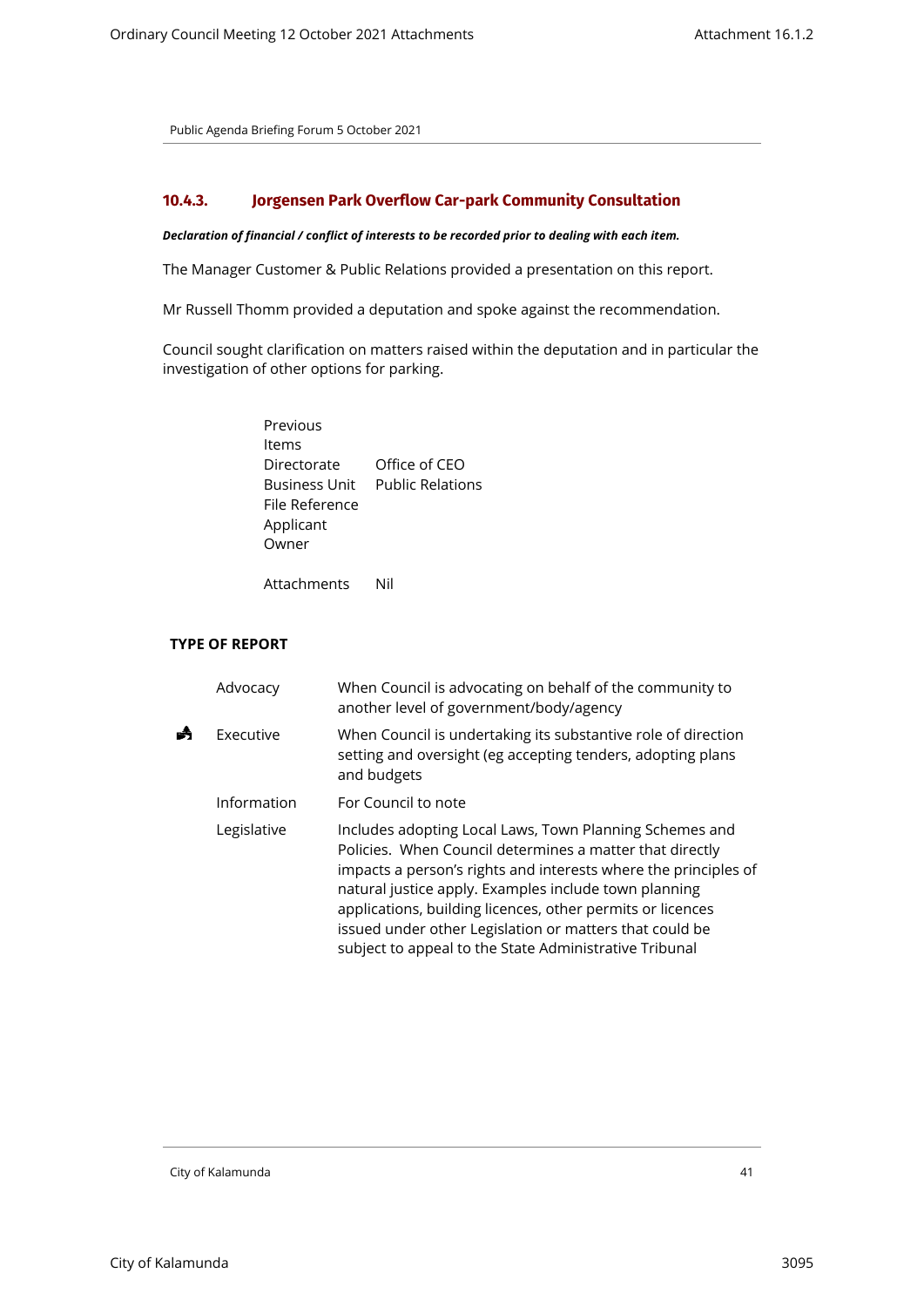# **STRATEGIC PLANNING ALIGNMENT**

*Kalamunda Advancing Strategic Community Plan to 2031*

# **Priority 1: Kalamunda Cares and Interacts**

**Objective 1.1** - To be a community that advocates, facilities and provides quality lifestyles choices. **Strategy 1.1.1** -- Ensure the entire community has access to information, facilities and services.

*Strategy 1.1.2* - Empower, support and engage all of the community.

#### **Priority 1: Kalamunda Cares and Interacts**

**Objective 1.2** - To provide a safe and healthy environment for community to enjoy. **Strategy** - 1.2.3 Provide high quality and accessible recreational and social spaces and facilities.

*Strategy - 1.2.1* Facilitate a safe community environment.

#### **Priority 1: Kalamunda Cares and Interacts**

**Objective 1.3** - To support the active participation of local communities. *Strategy 1.3.1* - Support local communities to connect, grow and shape the future of Kalamunda.

*Strategy 1.3.2* - Encourage and promote the active participation in social and cultural events in the City of Kalamunda.

#### **EXECUTIVE SUMMARY**

- 1. The purpose of this report is to consider the results of community engagement in regards to the use of the overflow carpark in Jorgensen Park.
- 2. The overflow area was originally designed for special events use.
- 3. The recommendation is to approve use of the overflow car parking area for visitors of Jorgensen Park for a 12 month trial.

# **BACKGROUND**

- 4. Historically the overflow area was unmarked and was a gate with access to the old fairway.
- 5. The area was clearly defined during construction of the new Kalamunda Community Centre.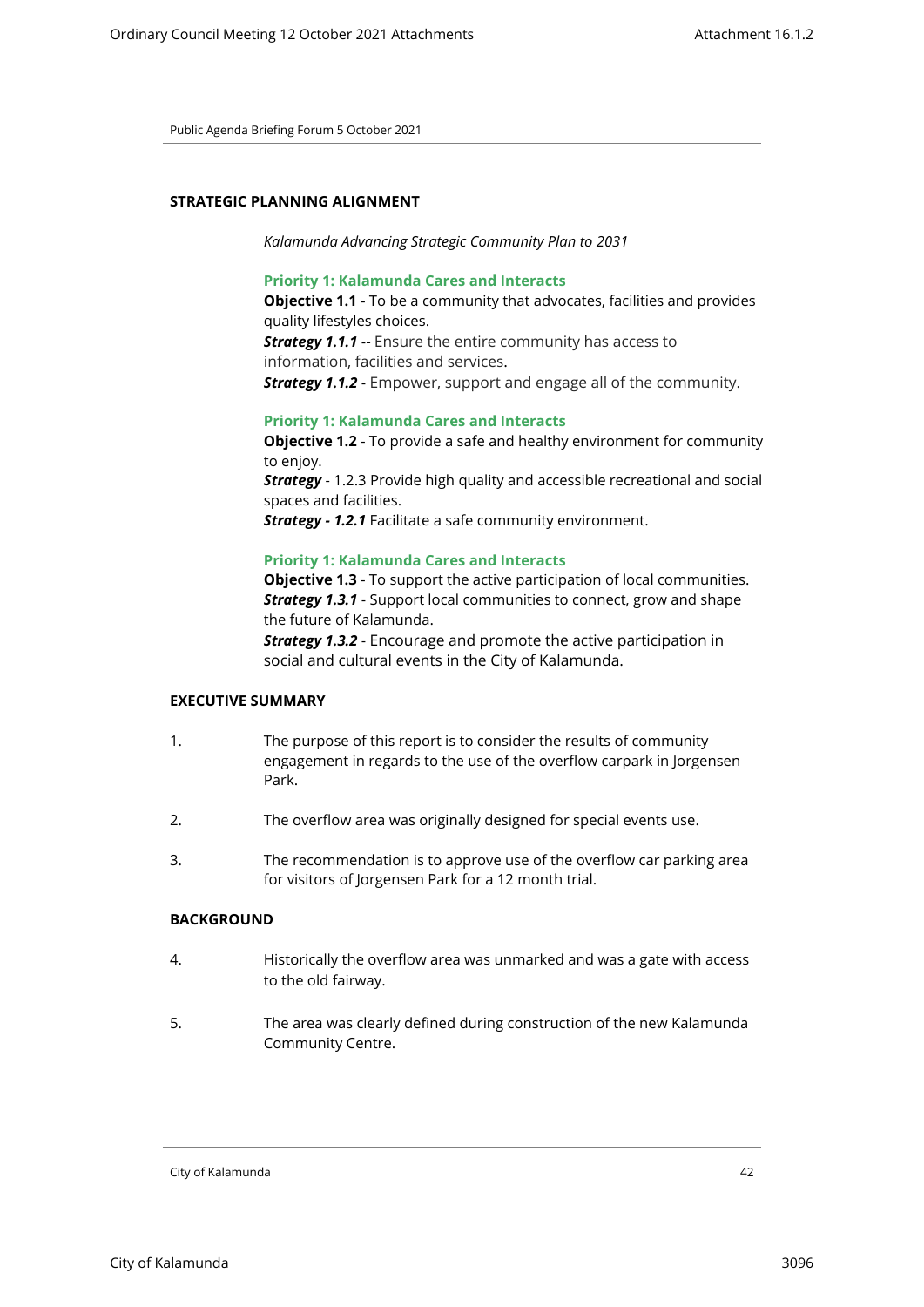# **DETAILS AND ANALYSIS**

- 6. The popularity of the park for bushwalking and dog exercise coupled with the new community centre's high visitation numbers has put the available car parking under pressure.
- 7. The previous overflow area allowed parking over the old fairway, the area has now been clearly gated and designated.
- 8. The overflow area of the site (near the fairway) has always been used for special events, and following a meeting with neighbours post opening of the new centre it was confirmed this will continue to be the case.
- 9. In recent months the City was alerted to the fact the asphalt car park was at capacity and received requests for it to be opened.
- 10. The City has completed consultation with neighbours, local residents, Kalamunda Community Centre patrons and visitors and Jorgensen Park users regarding the availability of parking and the possibility of opening the overflow car park 24/7 or at peak times.
- 11. 373 responses were received during the consultation period. The results are as follows:

| In my opinion, the parking and traffic is a |                                            |  |  |  |
|---------------------------------------------|--------------------------------------------|--|--|--|
|                                             | significant problem that needs addressing: |  |  |  |
| <b>Strongly agree</b>                       | 263                                        |  |  |  |
| Agree                                       | 67                                         |  |  |  |
| <b>Neutral</b>                              | 8                                          |  |  |  |
| <b>Disagree</b>                             | 4                                          |  |  |  |
| <b>Strongly Disagree</b>                    | クら                                         |  |  |  |

|                          |    | 100 | 200 | 300 |                      |
|--------------------------|----|-----|-----|-----|----------------------|
| Strongly agree           |    |     |     | 263 | Strongly agree       |
| Agree                    |    | 67  |     |     | $\blacksquare$ Agree |
| Neutral                  | 8  |     |     |     | <b>Neutral</b>       |
| <b>Disagree</b>          | 4  |     |     |     |                      |
| <b>Strongly Disagree</b> | 25 |     |     |     | Disagree             |

| 12. | I support the overflow carpark |     |
|-----|--------------------------------|-----|
|     | being always open:             |     |
|     | <b>Strongly agree</b>          | 198 |
|     | Agree                          | 42  |
|     | <b>Neutral</b>                 | 47  |
|     | <b>Disagree</b>                | 10  |
|     |                                |     |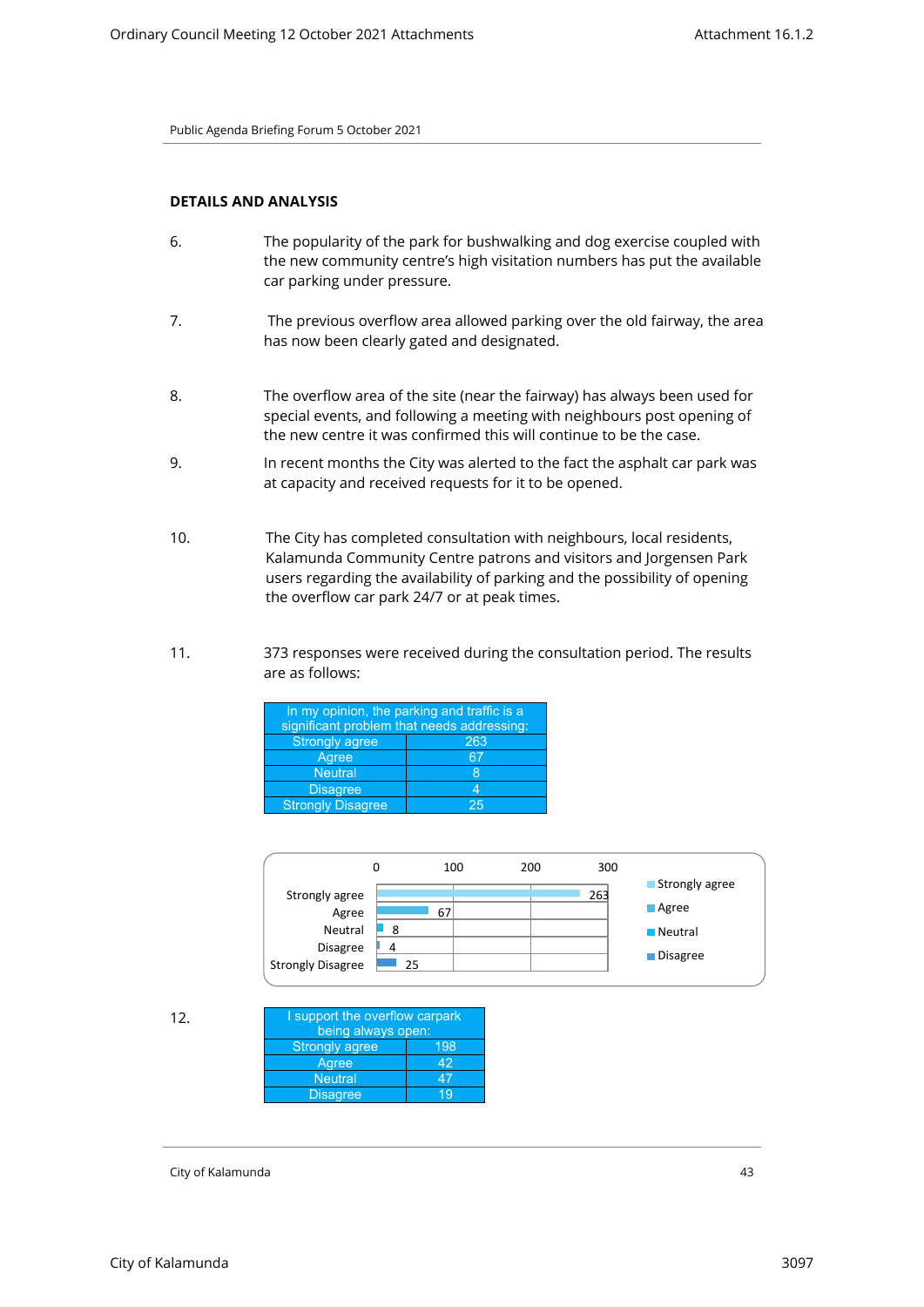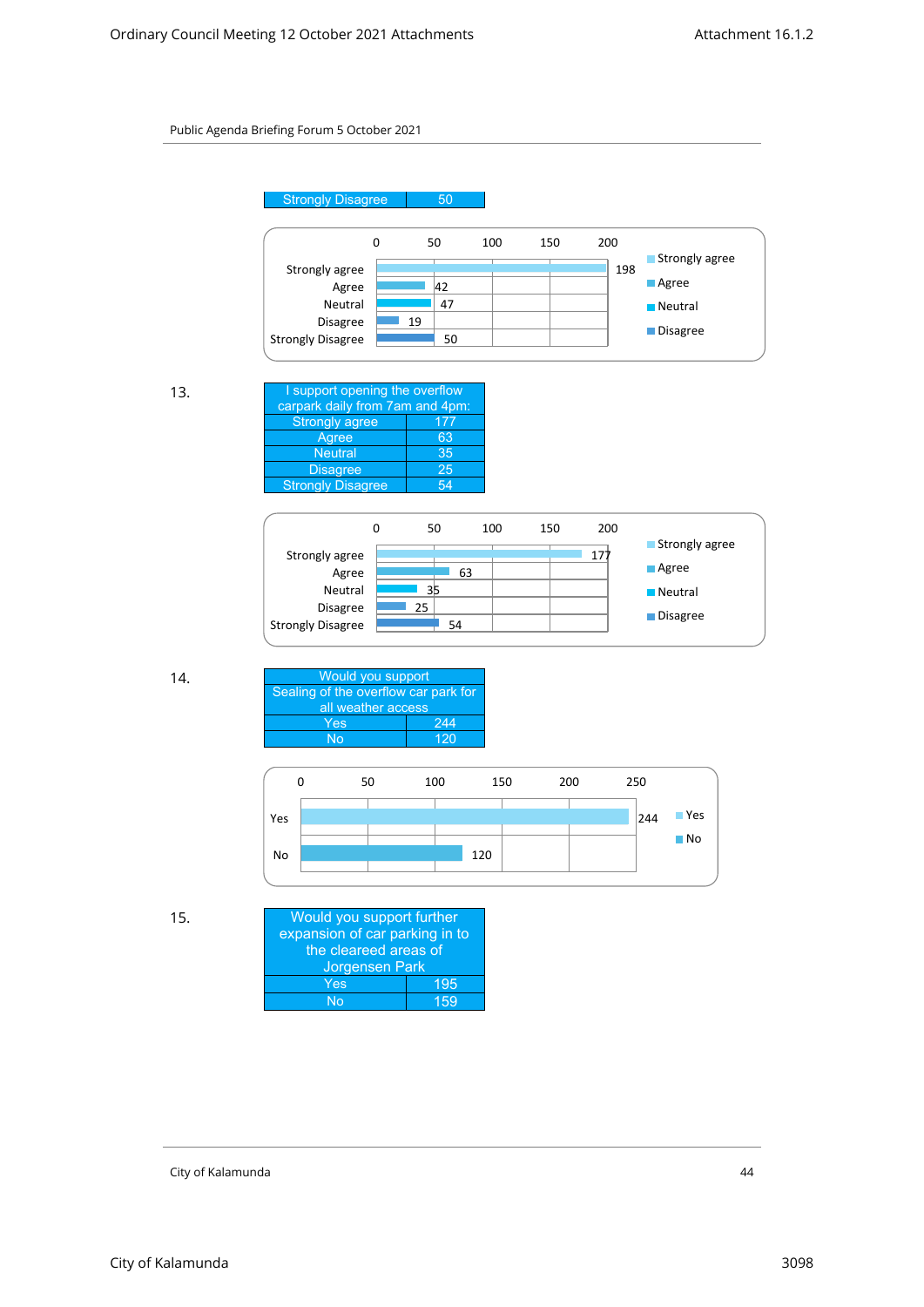

| 16. | For what reasons do you currently<br>use/access the area (tick all that |     |  |  |
|-----|-------------------------------------------------------------------------|-----|--|--|
|     | apply):                                                                 |     |  |  |
|     | <b>Resident of Crescent</b><br>Road                                     | 5   |  |  |
|     | Kalamunda                                                               |     |  |  |
|     | <b>Community Learning</b>                                               | 191 |  |  |
|     | <b>Centre User</b>                                                      |     |  |  |
|     | Other user of                                                           |     |  |  |
|     | Kalamunda                                                               | 14  |  |  |
|     | <b>Community Centre</b>                                                 |     |  |  |
|     | Jorgensen Park ie.                                                      |     |  |  |
|     | dog walking, fitness,                                                   | 271 |  |  |
|     | hiking, playground                                                      |     |  |  |
|     | Other (please                                                           | 22  |  |  |
|     | specify)                                                                |     |  |  |



| 17. | How often do you visit:   |     |  |  |
|-----|---------------------------|-----|--|--|
|     | Daily                     | 113 |  |  |
|     | Weekly                    | 160 |  |  |
|     | Monthly                   | 28  |  |  |
|     | Other (please<br>specify) | 69  |  |  |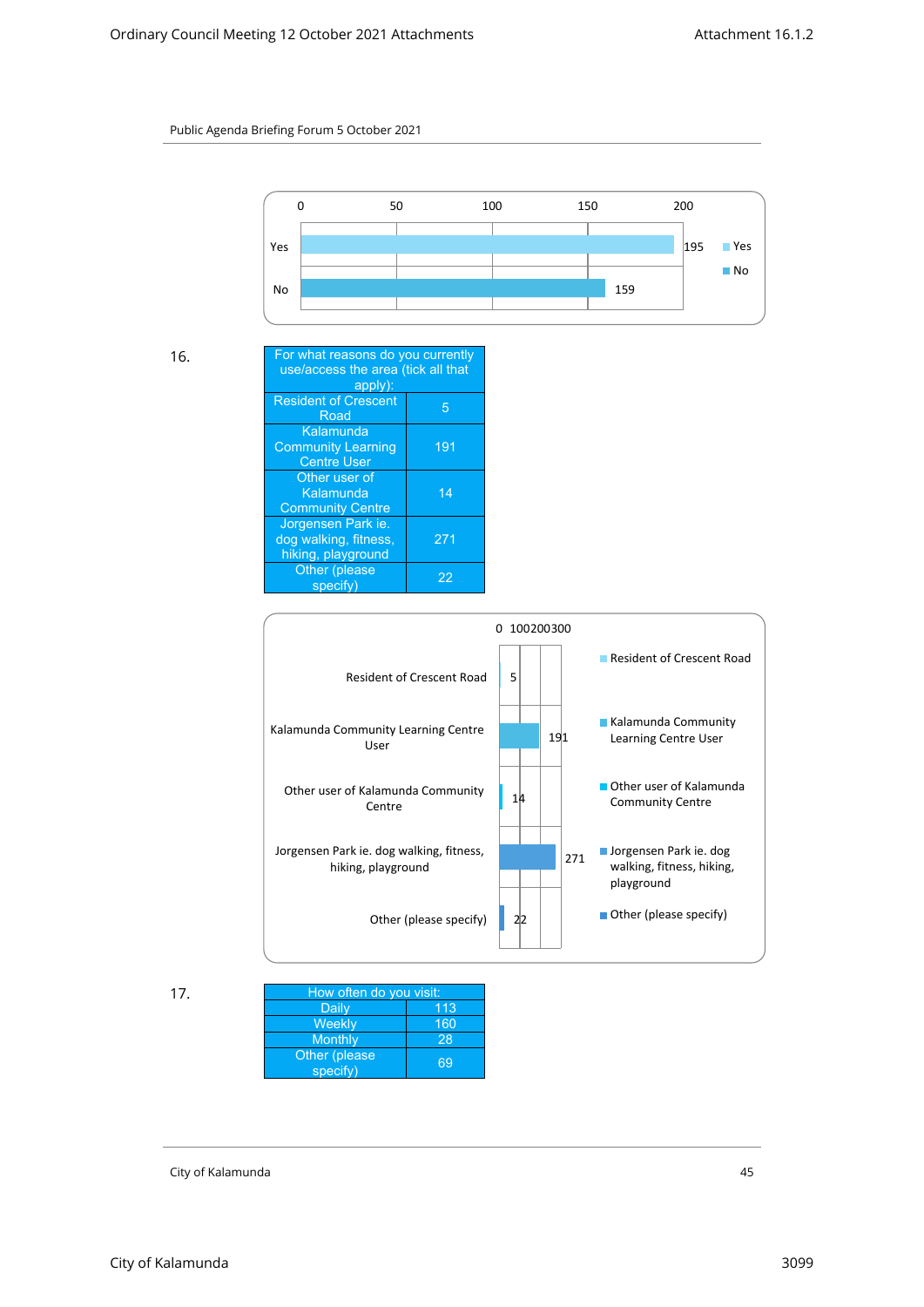

| 18. | When do you usually visit: |     |
|-----|----------------------------|-----|
|     | Before 7am                 | 11  |
|     | 7am to 9am                 | 49  |
|     | 9am to 3pm                 | 238 |
|     | 3pm to 5pm                 | 49  |
|     | After 5pm                  | 21  |
|     |                            |     |



| How do you access the area: |
|-----------------------------|
|                             |
| 320                         |
|                             |
|                             |
|                             |
|                             |

|                          | $\circ$      | 50<br>100 | 150 | 200 | 250 | 300 | 350 |
|--------------------------|--------------|-----------|-----|-----|-----|-----|-----|
| Car - as passenger       | 29           |           |     |     |     |     |     |
| Car - as driver          |              |           |     |     |     |     | 320 |
| 9am to 3pm               |              |           |     |     |     |     |     |
|                          | $\mathbf{r}$ |           |     |     |     |     |     |
| Walk                     | 17           |           |     |     |     |     |     |
| Other (please specify) 2 |              |           |     |     |     |     |     |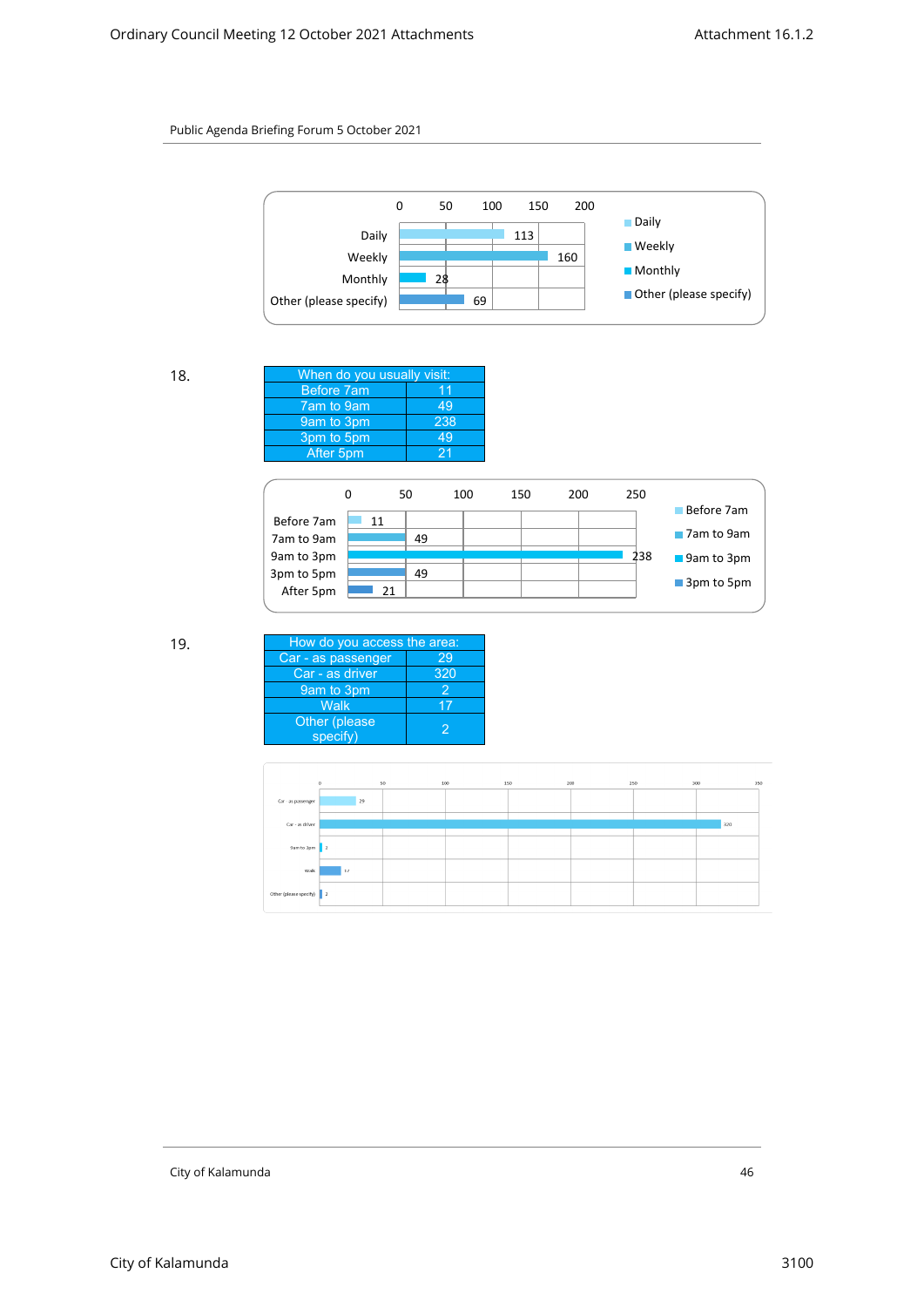20.

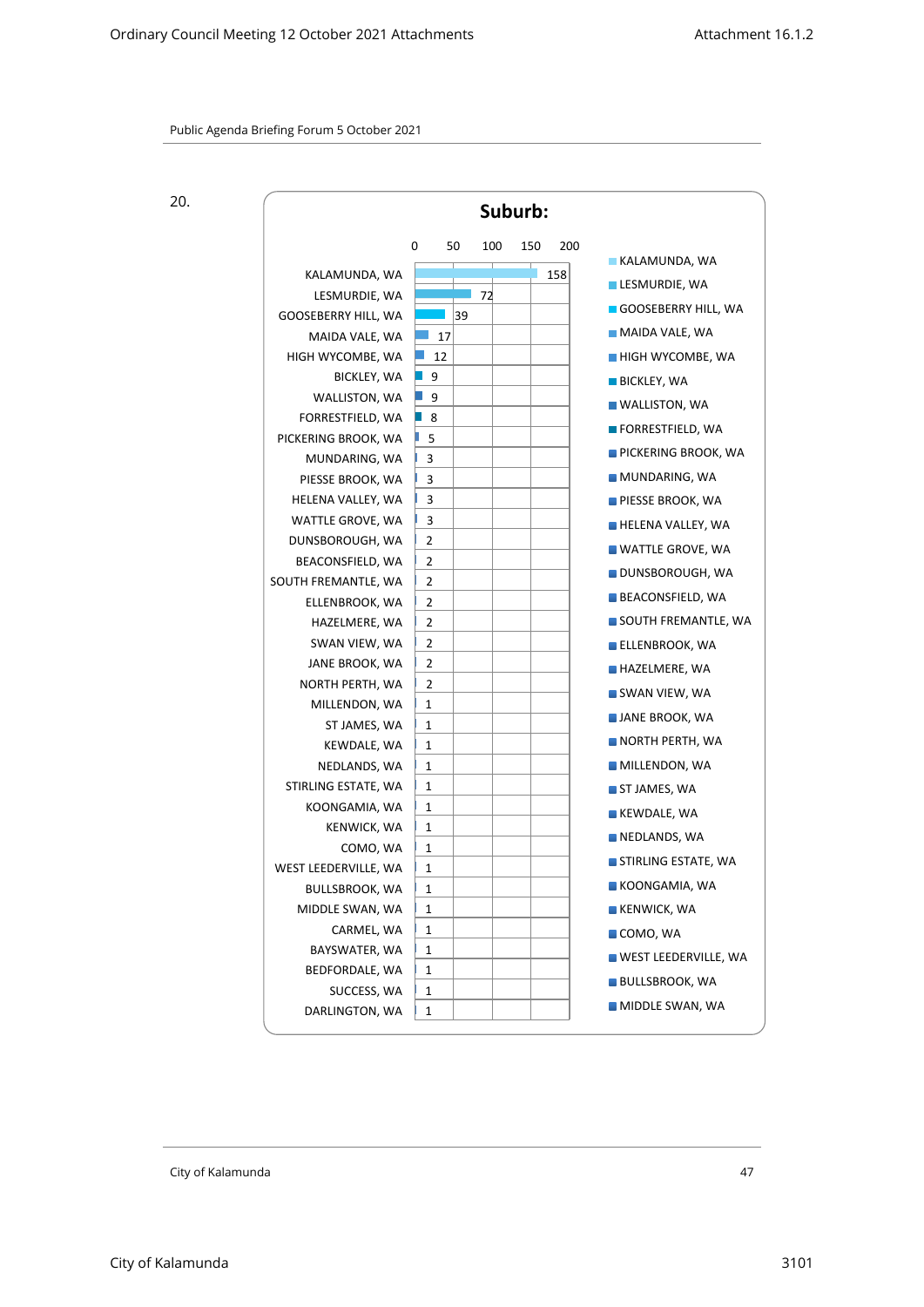



23. The City also undertook a poll asking people how they found parking at the site. Results are as follows:

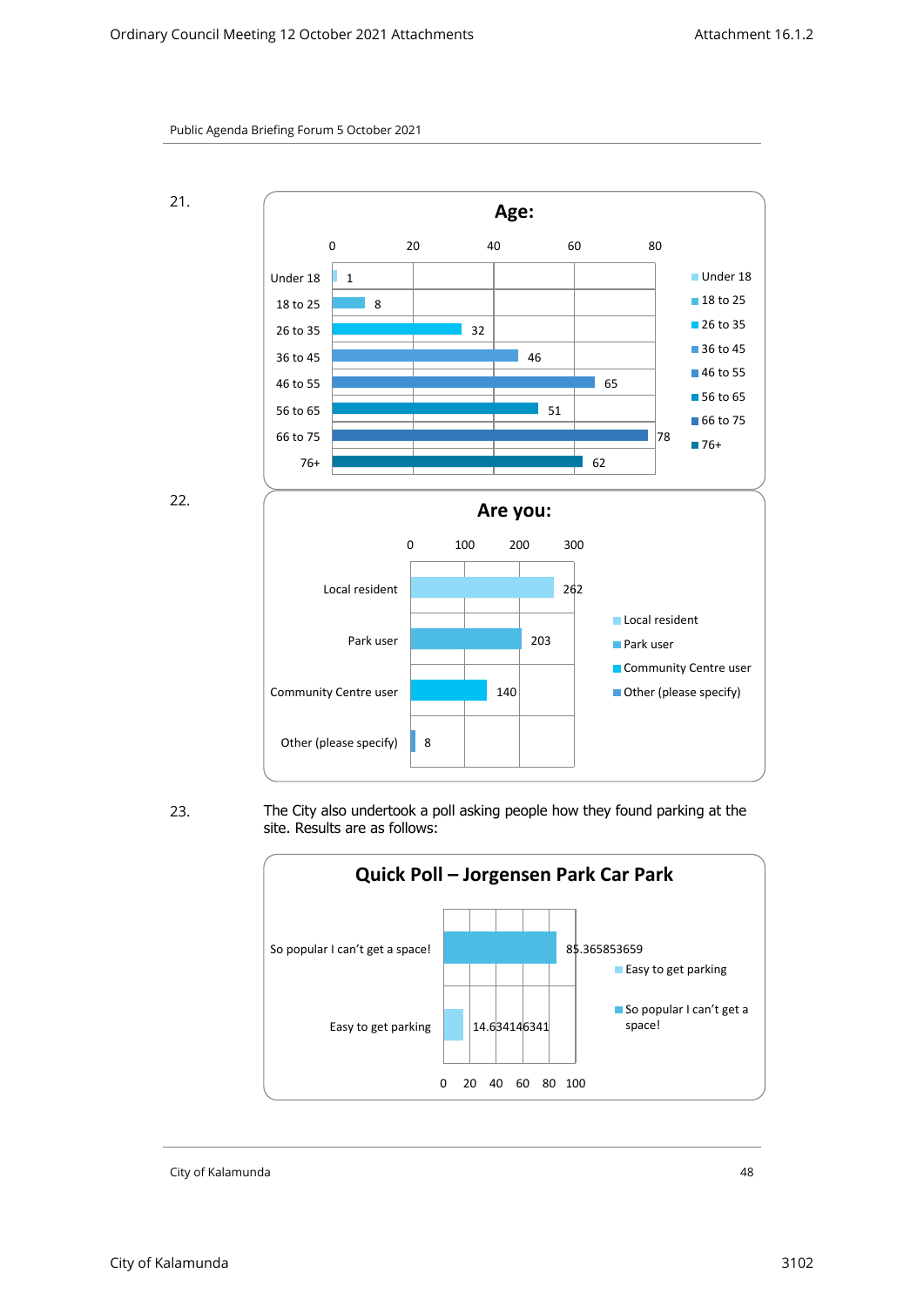- 24. The polarised views of the local residents and the broader community regarding the opening hours of this overflow are apparent to the City. It is believed that there is more overall benefit in having the overflow carpark open full time. A proposed 12 month trial will allow better understanding of the issues and feedback received.
- 25. Noting the support for sealing this overflow carpark, the City will prepare concept designs and costs for consideration in future capital works budgets.

#### **APPLICABLE LAW**

26. *Local Government Act 1995* 

#### **APPLICABLE POLICY**

27. N/A

# **STAKEHOLDER ENGAGEMENT**

- 
- 28. Community consultation was promoted via:
	- Letter drop
	- Online Project Area Engagement HQ
	- Survey
	- Online (Engagement HQ) and hard copies at City contact points
	- Meetings
	- Promotional materials at all local libraries, recreation centres etc.
	- Poster available for static displays/notice boards at sporting grounds.
	- Print / Newspaper Advertisement Echo News
	- Social Media advertising/posts
	- Coverage in the City of Kalamunda E-Newsletters
	- Outcomes summary published on Engage HQ and final Strategy published on website and hardcopy on endorsement by Council
- 29. People invited to participate included representatives from the below groups, but is not limited to:
	- » Neighbours and local residents
	- » Jorgensen Park users
	- » Community Centre Users

#### **FINANCIAL CONSIDERATIONS**

30. N/A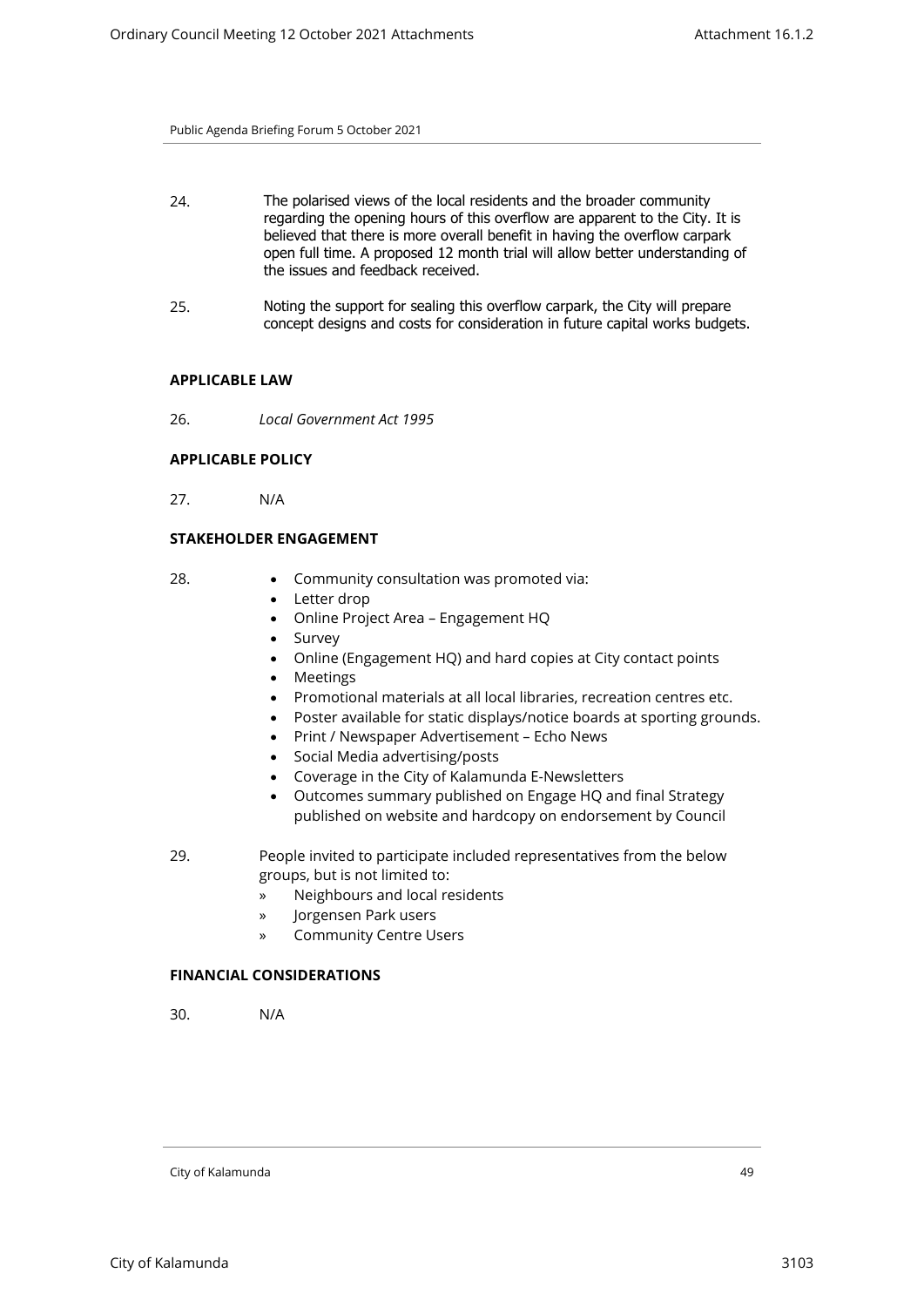# **SUSTAINABILITY**

31. The area has been constructed with ability to be able to be utilised. Long term use will need to be further considered from a sustainability point of view.

# **RISK MANAGEMENT**

| 32. | Risk: Different stakeholder groups with different need/aspirations.                                                                                                                                                                    |            |        |  |  |
|-----|----------------------------------------------------------------------------------------------------------------------------------------------------------------------------------------------------------------------------------------|------------|--------|--|--|
|     | Consequence                                                                                                                                                                                                                            | Likelihood | Rating |  |  |
|     | Moderate                                                                                                                                                                                                                               | Likely     | Medium |  |  |
|     | <b>Action/Strategy</b>                                                                                                                                                                                                                 |            |        |  |  |
|     | Ensure process is open and transparent. Each stakeholder group will be<br>invited to engage, with feedback analyzed to identify differing opinions<br>within the community. Monitor the results of decision and review if<br>required. |            |        |  |  |

# **CONCLUSION**

- 33. Overall results showcased community support for the overflow carparking to be open.
- 34. Some local neighbours have indicated a preference for the car park to be opened at certain times, with a number advising the City they understand it is at capacity, and don't have objection to it being used in the day. However they have raised concerns with the car park being open at night.
- 35. A large number of responses came from dog walkers who prefer the overflow car park area as the safest exit point and car park access to the Jorgensen Park.

| <b>Voting Requirements: Simple Majority</b> |  |  |
|---------------------------------------------|--|--|
|                                             |  |  |

#### **RECOMMENDATION**

That Council:

- 1. APPROVE the overflow carpark to be opened for parking at all times for a trial of twelve months.
- 2. REQUEST the Chief Executive Officer monitor and review the impact of the overflow car parking area being utilised and report back to Council at the completion of the trial period.